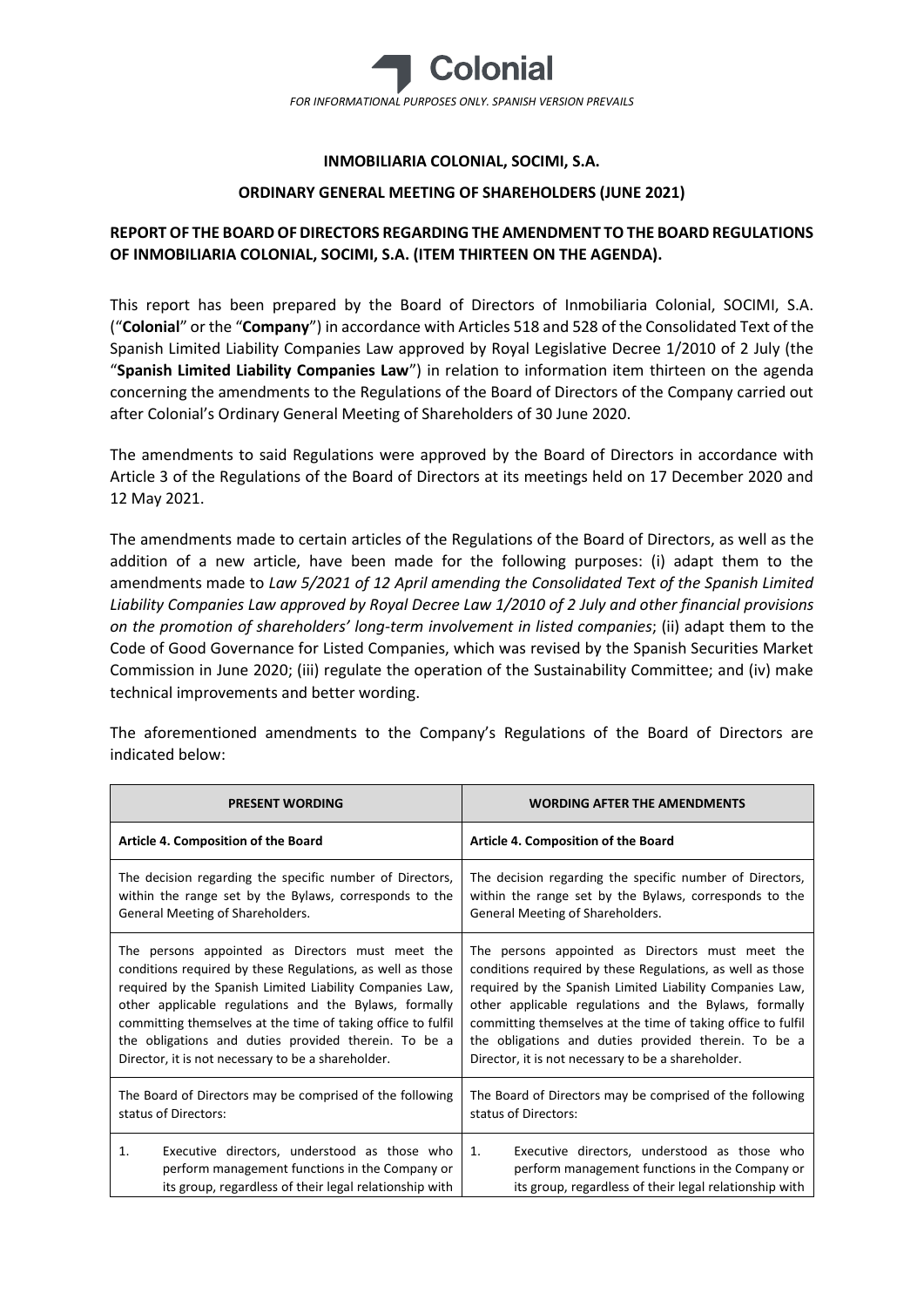

|                   | <b>PRESENT WORDING</b>                                                                                                                                                                                                                                                    | <b>WORDING AFTER THE AMENDMENTS</b>                                                                                                                                                                                                                                               |
|-------------------|---------------------------------------------------------------------------------------------------------------------------------------------------------------------------------------------------------------------------------------------------------------------------|-----------------------------------------------------------------------------------------------------------------------------------------------------------------------------------------------------------------------------------------------------------------------------------|
|                   | it. However, directors who are senior officers or<br>directors of companies belonging to the group of<br>the company's parent company will be considered<br>proprietary.                                                                                                  | it. However, directors who are senior officers or<br>directors of companies belonging to the group of<br>the company's parent company will be considered<br>proprietary.                                                                                                          |
|                   | When a Director performs management functions<br>and, at the same time, is or represents a significant<br>or represented shareholder in the Board of<br>Directors, he/she shall be considered an Executive<br>Director.                                                   | When a Director performs management functions<br>and, at the same time, is or represents a significant<br>or represented shareholder in the Board of<br>Directors, he/she shall be considered an Executive<br>Director.                                                           |
| 2.                | Non-executive Directors, understood as all the<br>other Directors of the Company, who may be<br>"proprietary", "independent" or "other external".                                                                                                                         | Non-executive Directors, understood as all the<br>2.<br>other Directors of the Company, who may be<br>"proprietary", "independent" or "other external".                                                                                                                           |
| 2.1<br>Directors: | The following will be considered Proprietary                                                                                                                                                                                                                              | 2.1<br>The following will be considered Proprietary<br>Directors:                                                                                                                                                                                                                 |
|                   | Those who have a shareholding greater<br>a.<br>than or equal to that legally understood as<br>significant, or who have been designated<br>because of their shareholder status,<br>although their shareholding is smaller than<br>this amount.                             | Those who have a shareholding greater<br>a.<br>than or equal to that legally understood as<br>significant, or who have been designated<br>because of their shareholder status,<br>although their shareholding is smaller than<br>this amount.                                     |
|                   | b.<br>Those representing shareholders as stated<br>in the preceding paragraph.                                                                                                                                                                                            | b.<br>Those representing shareholders as stated<br>in the preceding paragraph.                                                                                                                                                                                                    |
|                   | For the purposes of this definition, a Director shall<br>be deemed to represent a shareholder when:                                                                                                                                                                       | For the purposes of this definition, a Director shall<br>be deemed to represent a shareholder when:                                                                                                                                                                               |
|                   | They have been appointed to exercise the<br>right of proportional representation on the<br><b>Board of Directors;</b>                                                                                                                                                     | They have been appointed to exercise the<br>right of proportional representation on the<br>Board of Directors;                                                                                                                                                                    |
|                   | They are a Director, senior officer,<br>employee or regular provider of significant<br>services to said shareholder or to<br>companies belonging to the same group;                                                                                                       | They are a Director, senior officer,<br>employee or regular provider of significant<br>services to said shareholder or to<br>companies belonging to the same group;                                                                                                               |
|                   | From the corporate documentation it is<br>clear that the shareholder assumes that the<br>Director has been appointed by them or<br>represents them;                                                                                                                       | From the corporate documentation it is<br>clear that the shareholder assumes that the<br>Director has been appointed by them or<br>represents them;                                                                                                                               |
|                   | They are a spouse, a person linked by a<br>similar emotional relationship, or a<br>first/second-degree relative of a significant<br>shareholder.                                                                                                                          | They are a spouse, a person linked by a<br>similar emotional relationship, or a<br>first/second-degree relative of a significant<br>shareholder.                                                                                                                                  |
| 2.2.              | Independent Directors are those who, appointed<br>based on their personal and professional<br>qualifications, can perform their duties without<br>being influenced by any connection with the<br>Company or its group, its significant shareholders or<br>its executives. | 2.2.<br>Independent Directors are those who, appointed<br>based on their personal and professional<br>qualifications, can perform their duties without<br>being influenced by any connection with the<br>Company or its group, its significant shareholders or<br>its executives. |
|                   | In no case may those who are in any of the following<br>situations be considered Independent Directors:                                                                                                                                                                   | In no case may those who are in any of the following<br>situations be considered Independent Directors:                                                                                                                                                                           |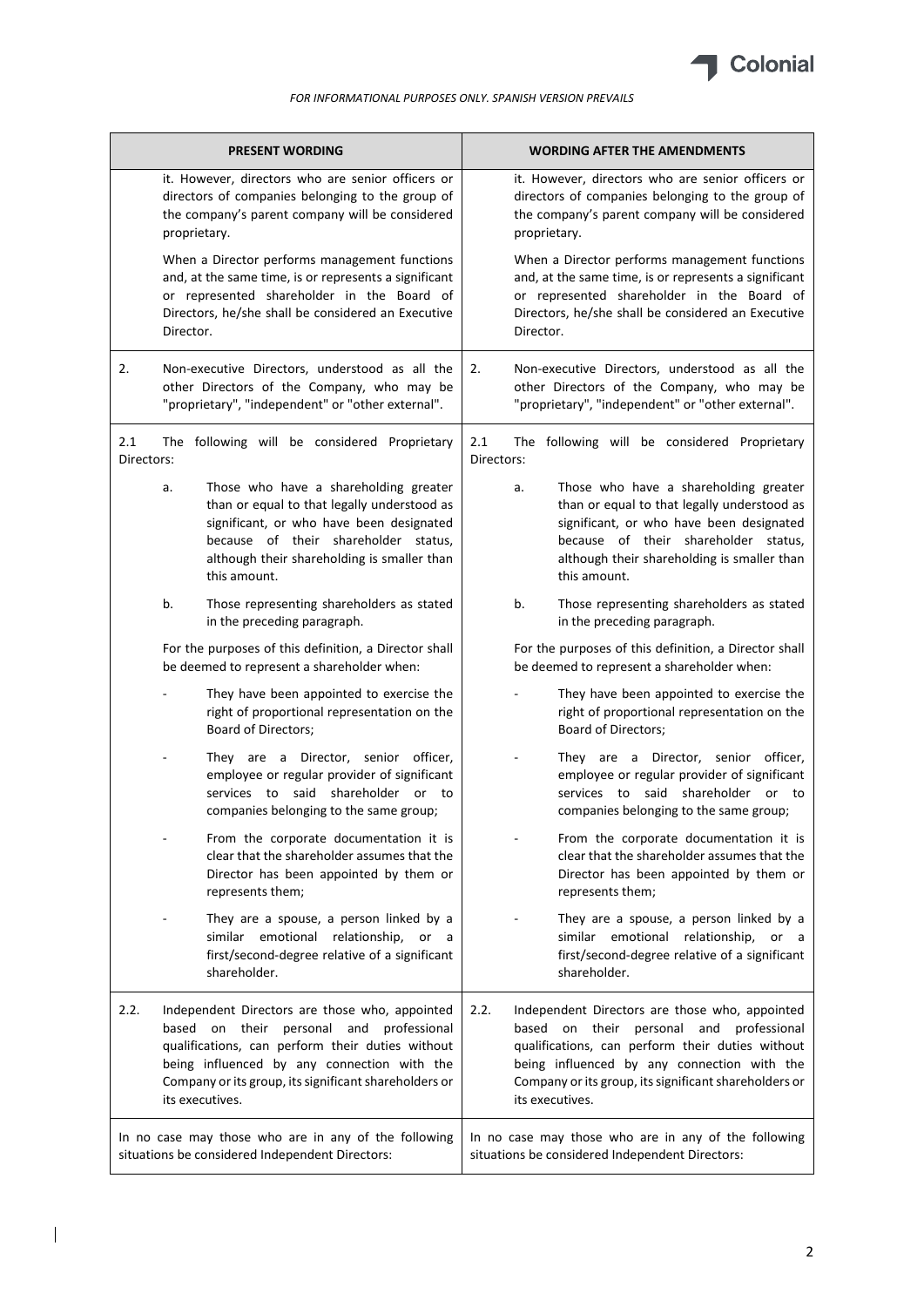

|       | <b>PRESENT WORDING</b>                                                                                                                                                                                                                                                                                                                                                                                                                                                                                                                                                                                                               |       | <b>WORDING AFTER THE AMENDMENTS</b>                                                                                                                                                                                                                                                                                                                                                                                                                                                                                                                                                                                                  |
|-------|--------------------------------------------------------------------------------------------------------------------------------------------------------------------------------------------------------------------------------------------------------------------------------------------------------------------------------------------------------------------------------------------------------------------------------------------------------------------------------------------------------------------------------------------------------------------------------------------------------------------------------------|-------|--------------------------------------------------------------------------------------------------------------------------------------------------------------------------------------------------------------------------------------------------------------------------------------------------------------------------------------------------------------------------------------------------------------------------------------------------------------------------------------------------------------------------------------------------------------------------------------------------------------------------------------|
| (i)   | Those who have been employees or Executive<br>Directors of companies in the Inmobiliaria<br>Colonial Group, unless 3 or 5 years have<br>elapsed, respectively, since the termination of<br>said relationship.                                                                                                                                                                                                                                                                                                                                                                                                                        | (i)   | Those who have been employees or Executive<br>Directors of companies in the Inmobiliaria<br>Colonial Group, unless 3 or 5 years have<br>elapsed, respectively, since the termination of<br>said relationship.                                                                                                                                                                                                                                                                                                                                                                                                                        |
| (ii)  | Those who receive from the Company, or from<br>the Group, any amount or benefit for a concept<br>other than the Director's remuneration, unless<br>it is a negligible amount. For these purposes,<br>the dividends or supplementary pension<br>payments received by the Director due to their<br>previous<br>professional<br>or<br>employment<br>relationship will not be taken into account,<br>provided<br>that<br>said<br>supplements<br>are<br>unconditional and, consequently, the company<br>that pays them cannot at its own discretion<br>suspend, modify or revoke their payment,<br>without a breach of their obligations. | (ii)  | Those who receive from the Company, or from<br>the Group, any amount or benefit for a concept<br>other than the Director's remuneration, unless<br>it is a negligible amount. For these purposes,<br>the dividends or supplementary pension<br>payments received by the Director due to their<br>professional<br>previous<br>employment<br>or<br>relationship will not be taken into account,<br>provided<br>that<br>said<br>supplements<br>are<br>unconditional and, consequently, the company<br>that pays them cannot at its own discretion<br>suspend, modify or revoke their payment,<br>without a breach of their obligations. |
| (iii) | Those who are, or have been for the last three<br>years, partners of the external auditor or<br>company responsible for the audit report,<br>whether for the audit during said period of<br>Inmobiliaria Colonial or for any other Group<br>company.                                                                                                                                                                                                                                                                                                                                                                                 | (iii) | Those who are, or have been for the last three<br>years, partners of the external auditor or<br>company responsible for the audit report,<br>whether for the audit during said period of<br>Inmobiliaria Colonial or for any other Group<br>company.                                                                                                                                                                                                                                                                                                                                                                                 |
| (iv)  | Those who are Executive Directors or senior<br>officers of a different company in which any<br>Executive Director or senior officer of<br>Inmobiliaria Colonial is a Non-executive<br>Director.                                                                                                                                                                                                                                                                                                                                                                                                                                      | (iv)  | Those who are Executive Directors or senior<br>officers of a different company in which any<br>Executive Director or senior officer of<br>Inmobiliaria Colonial is a Non-executive<br>Director.                                                                                                                                                                                                                                                                                                                                                                                                                                      |
| (v)   | Those who have, or have had during the last<br>year, a significant business relationship with<br>Inmobiliaria Colonial or with any Group<br>company, whether in their own name or as a<br>significant shareholder, Director or senior<br>officer of an entity that has or has had such a<br>relationship.                                                                                                                                                                                                                                                                                                                            | (v)   | Those who have, or have had during the last<br>year, a significant business relationship with<br>Inmobiliaria Colonial or with any Group<br>company, whether in their own name or as a<br>significant shareholder, Director or senior<br>officer of an entity that has or has had such a<br>relationship.                                                                                                                                                                                                                                                                                                                            |
|       | Business relationships shall be deemed as<br>those involving goods or service suppliers,<br>including financial services, advisory and<br>consulting services.                                                                                                                                                                                                                                                                                                                                                                                                                                                                       |       | Business relationships shall be deemed as<br>those involving goods or service suppliers,<br>including financial services, advisory and<br>consulting services.                                                                                                                                                                                                                                                                                                                                                                                                                                                                       |
| (vi)  | Those who are significant shareholders,<br>Executive Directors or senior officers of an<br>entity that receives, or has received during the<br>last three years, donations from Inmobiliaria<br>Colonial or the Group. Those who are mere<br>patrons of a foundation that receives donations<br>are exempt for such purposes.                                                                                                                                                                                                                                                                                                        | (vi)  | Those who are significant shareholders,<br>Executive Directors or senior officers of an<br>entity that receives, or has received during the<br>last three years, donations from Inmobiliaria<br>Colonial or the Group. Those who are mere<br>patrons of a foundation that receives donations<br>are exempt for such purposes.                                                                                                                                                                                                                                                                                                        |
| (vii) | Those who are spouses, people linked by a<br>similar emotional relationship or first/second-<br>degree relatives of an Executive Director or<br>senior officer of the Company.                                                                                                                                                                                                                                                                                                                                                                                                                                                       | (vii) | Those who are spouses, people linked by a<br>similar emotional relationship or first/second-<br>degree relatives of an Executive Director or<br>senior officer of the Company.                                                                                                                                                                                                                                                                                                                                                                                                                                                       |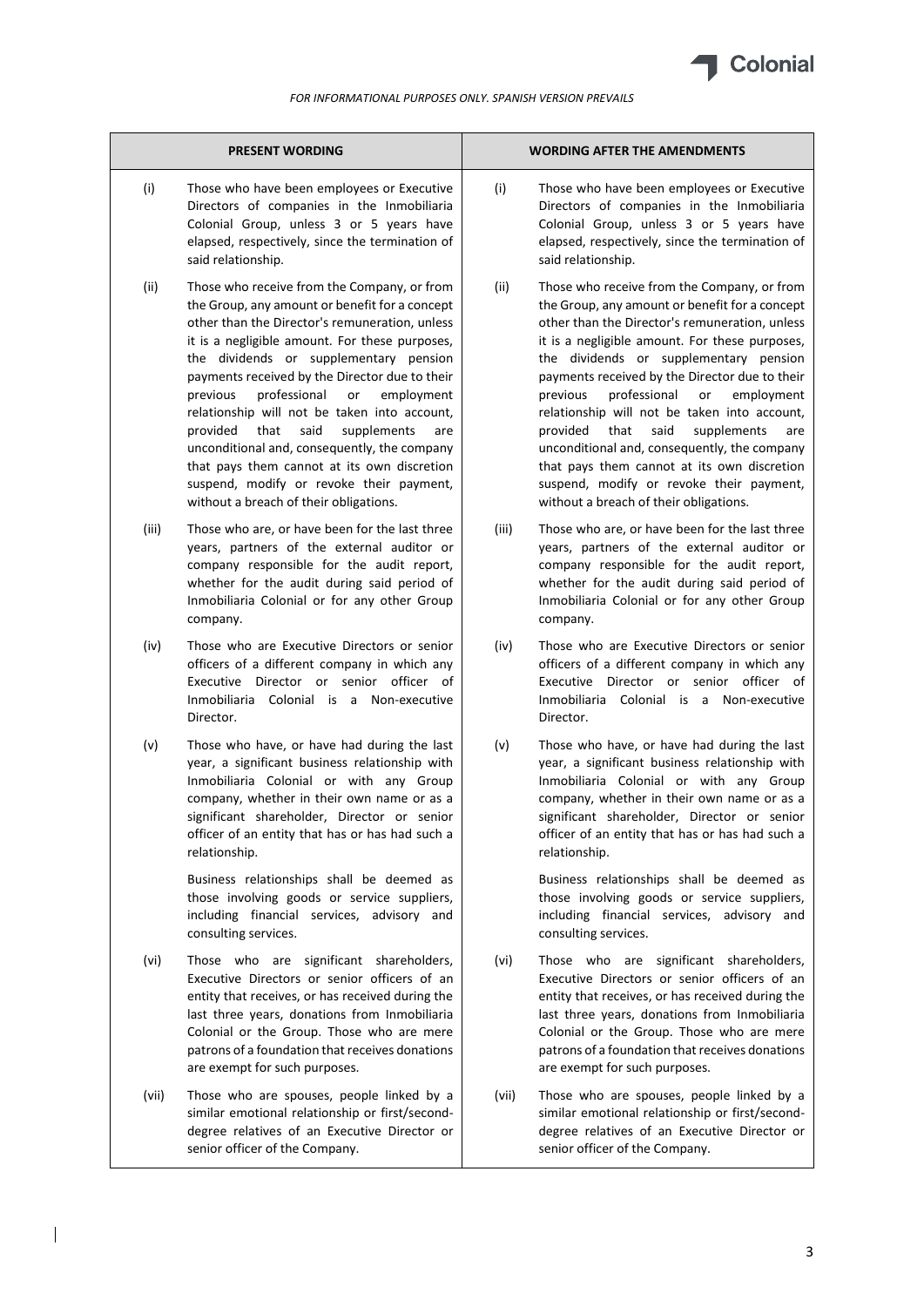

|              | <b>PRESENT WORDING</b>                                                                                                                                                                                                                                                                                                                                                                                                                                     | <b>WORDING AFTER THE AMENDMENTS</b>                                                                                                                                                                                                                                                                                                                                                                                                                        |  |
|--------------|------------------------------------------------------------------------------------------------------------------------------------------------------------------------------------------------------------------------------------------------------------------------------------------------------------------------------------------------------------------------------------------------------------------------------------------------------------|------------------------------------------------------------------------------------------------------------------------------------------------------------------------------------------------------------------------------------------------------------------------------------------------------------------------------------------------------------------------------------------------------------------------------------------------------------|--|
| (viii)       | Those who have not been put forward, either<br>for<br>election<br>re-election,<br>or<br>by<br>the<br>Appointments and Remuneration Committee.                                                                                                                                                                                                                                                                                                              | Those who have not been put forward, either<br>(viii)<br>election<br>re-election,<br>for<br>or<br>by<br>the<br>Appointments and Remuneration Committee.                                                                                                                                                                                                                                                                                                    |  |
| (ix)         | Those who have been Directors for an<br>uninterrupted period of more than 12 years.                                                                                                                                                                                                                                                                                                                                                                        | Those who have been Directors for an<br>(ix)<br>uninterrupted period of more than 12 years.                                                                                                                                                                                                                                                                                                                                                                |  |
| (x)          | Those who, with respect to any shareholder<br>who is significant or represented on the Board,<br>find themselves in any of the situations<br>indicated in points (i), (v), (vi) or (vii) above. In<br>the case of kinship described in point (vii), the<br>restriction will apply not only with respect to<br>the shareholder but also with respect to their<br>Proprietary Directors in the investee company.                                             | (x)<br>Those who, with respect to any shareholder<br>who is significant or represented on the Board,<br>find themselves in any of the situations<br>indicated in points (i), (v), (vi) or (vii) above. In<br>the case of kinship described in point (vii), the<br>restriction will apply not only with respect to<br>the shareholder but also with respect to their<br>Proprietary Directors in the investee company.                                      |  |
|              | Any Proprietary Director who loses said status as a result of<br>the sale of their stake by the shareholder they represented<br>may only be re-elected as an Independent Director once the<br>shareholder they had represented has sold all of their<br>shares in Inmobiliaria Colonial.                                                                                                                                                                   | Any Proprietary Director who loses said status as a result of<br>the sale of their stake by the shareholder they represented<br>may only be re-elected as an Independent Director once the<br>shareholder they had represented has sold all of their<br>shares in Inmobiliaria Colonial.                                                                                                                                                                   |  |
|              | A Director who owns shares in Inmobiliaria Colonial may<br>have independent Director status provided that he/she<br>meets all of the conditions established in this section and,<br>also, if their stake is not significant.                                                                                                                                                                                                                               | A Director who owns shares in Inmobiliaria Colonial may<br>have independent Director status provided that he/she<br>meets all of the conditions established in this section and,<br>also, if their stake is not significant.                                                                                                                                                                                                                               |  |
| 2.3.         | "Other external" Directors are those who cannot be<br>considered proprietary or independent, for which<br>there must be an explanation of this circumstance<br>in the Annual Corporate Governance Report and,<br>where appropriate, of the links of said Directors<br>with the Company, its executives or<br>its<br>shareholders.                                                                                                                          | 2.3.<br>"Other external" Directors are those who cannot be<br>considered proprietary or independent, for which<br>there must be an explanation of this circumstance<br>in the Annual Corporate Governance Report and,<br>where appropriate, of the links of said Directors<br>with the Company, its executives or<br>its<br>shareholders.                                                                                                                  |  |
|              | The Board of Directors, in the exercise of its power to make<br>proposals at General Meetings of Shareholders and its<br>power of co-option to fill vacancies, shall ensure that the<br>Board is comprised of a majority of proprietary and<br>independent Directors and that the number of executive<br>Directors is the minimum necessary, taking into account the<br>shareholding structure of the Company and the capital<br>represented by the Board. | The Board of Directors, in the exercise of its power to make<br>proposals at General Meetings of Shareholders and its<br>power of co-option to fill vacancies, shall ensure that the<br>Board is comprised of a majority of proprietary and<br>independent Directors and that the number of executive<br>Directors is the minimum necessary, taking into account the<br>shareholding structure of the Company and the capital<br>represented by the Board. |  |
|              | Also, the Board of Directors will ensure that the procedures<br>for selecting its members promote diversity of gender,<br>experience and knowledge and do not suffer from any<br>implicit bias that may entail discrimination and, in<br>particular, facilitate the selection of women directors.                                                                                                                                                          | Also, the Board of Directors will ensure that the procedures<br>for selecting its members promote diversity of gender,<br>experience and knowledge and do not suffer from any<br>implicit bias that may entail discrimination and, in<br>particular, facilitate the selection of women directors.                                                                                                                                                          |  |
| Appointments | The Board will inform the General Meeting of Shareholders<br>about the status of each Director when the latter is required<br>to ratify their appointment, which will be confirmed or,<br>where appropriate, reviewed annually in the Annual<br>Corporate Governance Report, after verification by the<br>Remuneration<br>and<br>Committee.<br>Furthermore, this report will provide information on the                                                    | The Board will inform the General Meeting of Shareholders<br>about the status of each Director when the latter is required<br>to ratify their appointment, which will be confirmed or,<br>where appropriate, reviewed annually in the Annual<br>Corporate Governance Report, after verification by the<br>Remuneration<br>Committee.<br>Appointments<br>and<br>Furthermore, this report will provide information on the                                    |  |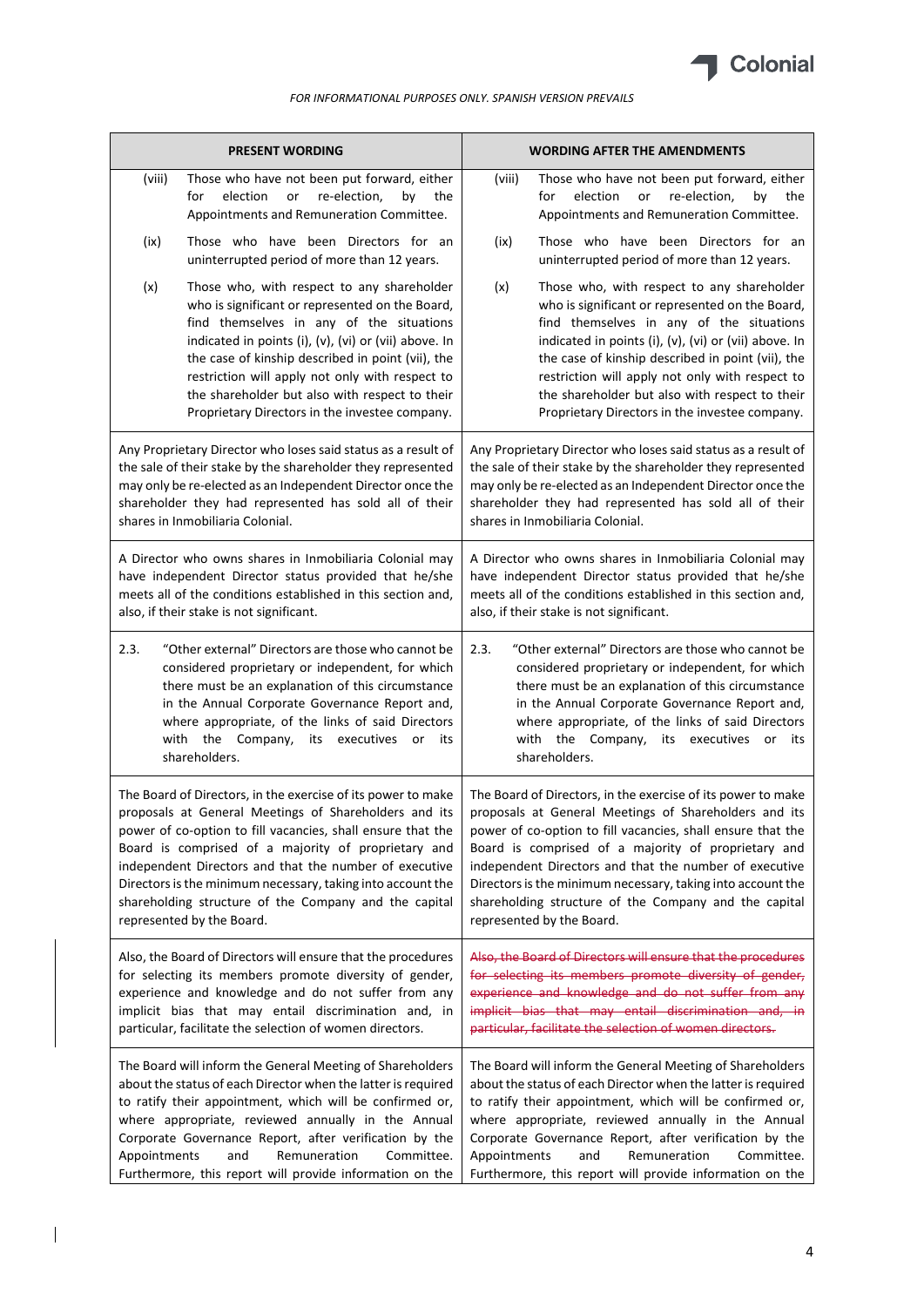

| <b>PRESENT WORDING</b>                                        | <b>WORDING AFTER THE AMENDMENTS</b>                           |
|---------------------------------------------------------------|---------------------------------------------------------------|
| reasons that justify why non-executive Directors cannot be    | reasons that justify why non-executive Directors cannot be    |
| considered proprietary or independent.                        | considered proprietary or independent.                        |
| Also, the Annual Corporate Governance Report will explain     | Also, the Annual Corporate Governance Report will explain     |
| the reasons for the appointment of Proprietary Directors at   | the reasons for the appointment of Proprietary Directors at   |
| the request of shareholders whose stake is less than 3% of    | the request of shareholders whose stake is less than 3% of    |
| the share capital; and will indicate why formal requests for  | the share capital; and will indicate why formal requests for  |
| a seat on the Board from shareholders with a shareholding     | a seat on the Board from shareholders with a shareholding     |
| equal to or greater than that of others, at whose request     | equal to or greater than that of others, at whose request     |
| Proprietary Directors were appointed, have not been           | Proprietary Directors were appointed, have not been           |
| respected.                                                    | respected.                                                    |
| Article 5. General Functions and Powers of the Board          | Article 5. General Functions and Powers of the Board          |
| The Board of Directors has the power to represent the         | The Board of Directors has the power to represent the         |
| Company pursuant to the terms established by law and the      | Company pursuant to the terms established by law and the      |
| bylaws.                                                       | bylaws.                                                       |
| The Board of Directors shall perform its duties with unity of | The Board of Directors shall perform its duties with unity of |
| purpose and independent judgment, and it shall treat all      | purpose and independent judgment, and it shall treat all      |
| shareholders who are in the same position equally and         | shareholders who are in the same position equally and         |
| guide itself by the Company's interests, which are            | guide itself by the Company's interests, which are            |
| understood as achieving a profitable and sustainable long-    | understood as achieving a profitable and sustainable long-    |
| term business, to promote the Company's continuity and        | term business, to promote the Company's continuity and        |
| maximise its economic value.                                  | maximise its economic value.                                  |
| In pursuing the Company's interests, in addition to           | In pursuing the Company's interests, in addition to           |
| complying with laws and regulations and acting in good        | complying with laws and regulations and acting in good        |
| faith, ethically and with respect for commonly accepted       | faith, ethically and with respect for commonly accepted       |
| uses and best practices, the Board of Directors shall         | uses and best practices, the Board of Directors shall         |
| endeavour to reconcile the Company's interests with,          | endeavour to reconcile the Company's interests with,          |
| where applicable, the legitimate interests of its employees,  | where applicable, the legitimate interests of its employees,  |
| its suppliers, its customers and those of other stakeholders  | its suppliers, its customers and those of other stakeholders  |
| that may be affected, as well as the impact of the            | that may be affected, as well as the impact of the            |
| Company's activities on the community as a whole and in       | Company's activities on the community as a whole and in       |
| the environment.                                              | the environment.                                              |
| The Board of Directors is responsible for adopting,           | The Board of Directors is responsible for adopting,           |
| implementing and developing the necessary actions and         | implementing and developing the necessary actions and         |
| decisions to fulfil the Company's corporate purpose as        | decisions to fulfil the Company's corporate purpose as        |
| established in the Company Bylaws and in accordance with      | established in the Company Bylaws and in accordance with      |
| the Spanish Limited Liability Companies Law.                  | the Spanish Limited Liability Companies Law.                  |
| The Board of Directors has the power to adopt resolutions     | The Board of Directors has the power to adopt resolutions     |
| on all matters that are not assigned by law or the Company    | on all matters that are not assigned by law or the Company    |
| Bylaws to be resolved at General Meetings, in addition to     | Bylaws to be resolved at General Meetings, in addition to     |
| the highest powers and authority to manage, direct,           | the highest powers and authority to manage, direct,           |
| administer and represent the Company, focusing mainly on      | administer and represent the Company, focusing mainly on      |
| the supervision of the regular management of the Company      | the supervision of the regular management of the Company      |
| and in consideration of all matters of particular importance  | and in consideration of all matters of particular importance  |
| to the Company.                                               | to the Company.                                               |
| By delegating powers, the Board of Directors, in accordance   | By delegating powers, the Board of Directors, in accordance   |
| with the provisions of the Spanish Limited Liability          | with the provisions of the Spanish Limited Liability          |
| Companies Law, does not lose them.                            | Companies Law, does not lose them.                            |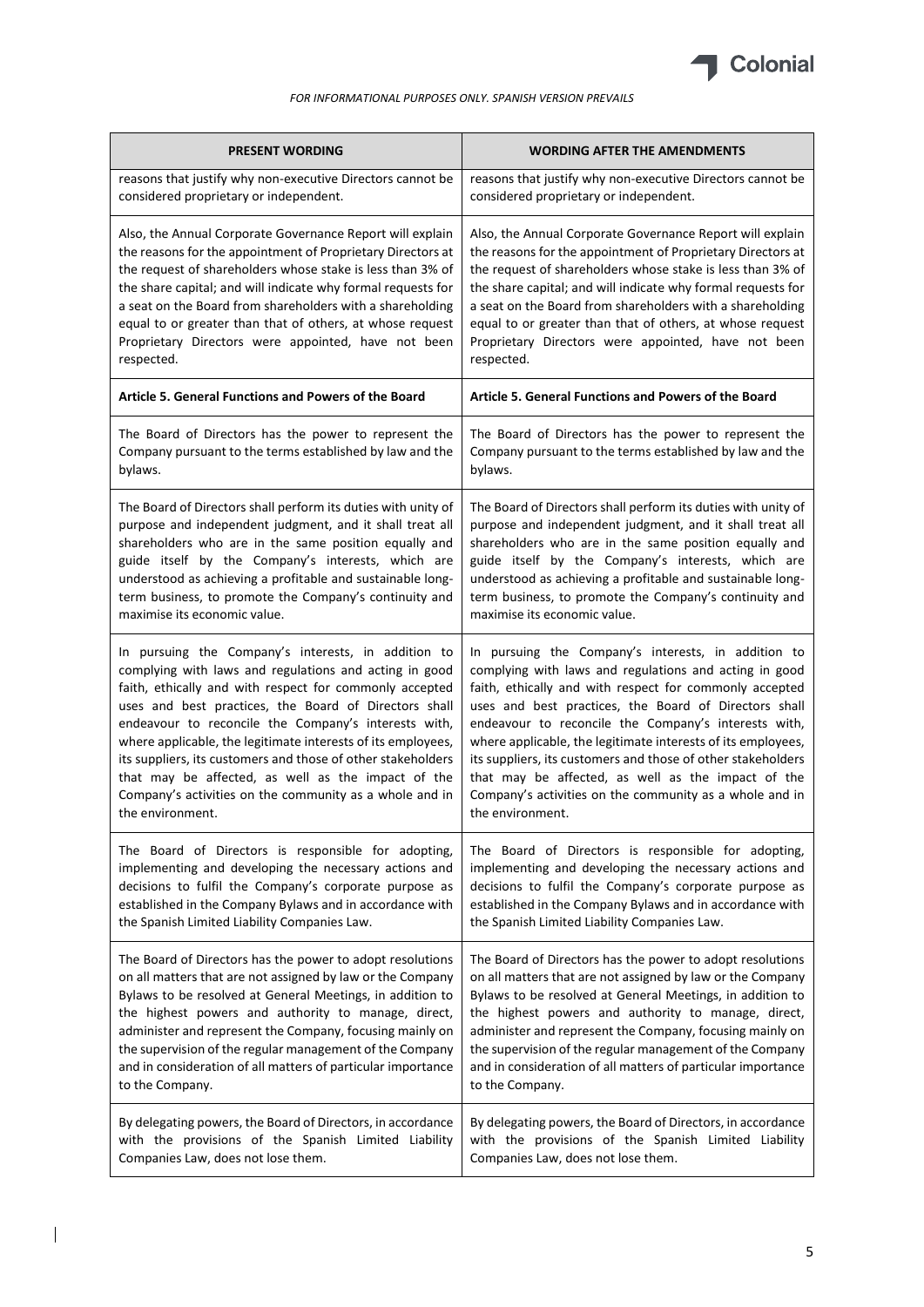

| <b>PRESENT WORDING</b>                                                                                                                                                                                                                                                                                                                                                                                                                                                                                                                                                                                                                                                                                                            | <b>WORDING AFTER THE AMENDMENTS</b>                                                                                                                                                                                                                                                                                                                                                                                                                                                                                                                                                                                                                                                                                            |
|-----------------------------------------------------------------------------------------------------------------------------------------------------------------------------------------------------------------------------------------------------------------------------------------------------------------------------------------------------------------------------------------------------------------------------------------------------------------------------------------------------------------------------------------------------------------------------------------------------------------------------------------------------------------------------------------------------------------------------------|--------------------------------------------------------------------------------------------------------------------------------------------------------------------------------------------------------------------------------------------------------------------------------------------------------------------------------------------------------------------------------------------------------------------------------------------------------------------------------------------------------------------------------------------------------------------------------------------------------------------------------------------------------------------------------------------------------------------------------|
| In any case, the following functions and powers shall only<br>be exercised in the plenary sessions of the Board of<br>Directors and may not be delegated:                                                                                                                                                                                                                                                                                                                                                                                                                                                                                                                                                                         | In any case, the following functions and powers shall only<br>be exercised in the plenary sessions of the Board of<br>Directors and may not be delegated:                                                                                                                                                                                                                                                                                                                                                                                                                                                                                                                                                                      |
| Its organisation and functioning.<br>1.                                                                                                                                                                                                                                                                                                                                                                                                                                                                                                                                                                                                                                                                                           | 1.<br>Its organisation and functioning.                                                                                                                                                                                                                                                                                                                                                                                                                                                                                                                                                                                                                                                                                        |
| Coordinating the development of the Company's<br>2.<br>business activity according to its interests and those<br>of its subsidiaries.                                                                                                                                                                                                                                                                                                                                                                                                                                                                                                                                                                                             | 2.<br>Coordinating the development of the Company's<br>business activity according to its interests and those of<br>its subsidiaries.                                                                                                                                                                                                                                                                                                                                                                                                                                                                                                                                                                                          |
| 3.<br>Establishing the Company's general policies and<br>strategies, approving the investment and financing<br>policy, the strategic or business plan, the annual<br>management targets and budgets, and the treasury<br>share policy, as well as establishing the corporate<br>governance policy of the Company and the Group<br>and the dividend policy. The Board of Directors shall<br>also establish the Company's risk management and<br>control policy, including tax risks, identifying its<br>main risks, and implementing and overseeing the<br>internal reporting and control systems to ensure<br>the future viability and competitiveness of the<br>Company, adopting the decisions best for optimum<br>performance. | 3.<br>Establishing the Company's general policies and<br>strategies, approving the investment and financing<br>policy, the strategic or business plan, the annual<br>management targets and budgets, and the treasury<br>share policy, as well as establishing the corporate<br>governance policy of the Company and the Group and<br>the dividend policy. The Board of Directors shall also<br>establish the Company's risk management and control<br>policy, including tax risks, identifying its main risks, and<br>implementing and overseeing the internal reporting<br>and control systems to ensure the future viability and<br>competitiveness of the Company, adopting the<br>decisions best for optimum performance. |
| Approving the Company's<br>4.<br>corporate<br>social<br>responsibility policy.                                                                                                                                                                                                                                                                                                                                                                                                                                                                                                                                                                                                                                                    | 4.<br>Approving<br>the<br>Company's<br>corporate<br>social<br>responsibility policy.                                                                                                                                                                                                                                                                                                                                                                                                                                                                                                                                                                                                                                           |
| 5.<br>Approving those investments or operations that,<br>because of their elevated price or special<br>characteristics, are strategic or entail special tax<br>risks, unless these investments or operations must                                                                                                                                                                                                                                                                                                                                                                                                                                                                                                                 | 5.<br>Approving those investments or operations that,<br>because of their elevated<br>price<br>or<br>special<br>characteristics, are strategic or entail special tax risks,<br>unless these investments or operations must be<br>approved at General Meetings.                                                                                                                                                                                                                                                                                                                                                                                                                                                                 |
| be approved at General Meetings.<br>Defining the structure of the Group.<br>6.                                                                                                                                                                                                                                                                                                                                                                                                                                                                                                                                                                                                                                                    | 6.<br>Defining the structure of the Group.                                                                                                                                                                                                                                                                                                                                                                                                                                                                                                                                                                                                                                                                                     |
| Decisions relating to Directors' remuneration,<br>7.<br>within the framework of the Bylaws and the                                                                                                                                                                                                                                                                                                                                                                                                                                                                                                                                                                                                                                | 7.<br>Decisions relating to Directors' remuneration, within<br>the framework of the Bylaws and the remuneration<br>policy approved at the General Meeting.                                                                                                                                                                                                                                                                                                                                                                                                                                                                                                                                                                     |
| remuneration policy approved at the General<br>Meeting.                                                                                                                                                                                                                                                                                                                                                                                                                                                                                                                                                                                                                                                                           | 8.<br>Appointing and removing the Company's Chief<br>Executive Officers and establishing the conditions of                                                                                                                                                                                                                                                                                                                                                                                                                                                                                                                                                                                                                     |
| 8.<br>Appointing and removing the Company's Chief<br>Executive Officers and establishing the conditions<br>of their contracts.                                                                                                                                                                                                                                                                                                                                                                                                                                                                                                                                                                                                    | their contracts.<br>9.<br>Appointing and removing executives who report<br>directly to the Board or to any of the members of the                                                                                                                                                                                                                                                                                                                                                                                                                                                                                                                                                                                               |
| 9.<br>Appointing and removing executives who report<br>directly to the Board or to any of the members of                                                                                                                                                                                                                                                                                                                                                                                                                                                                                                                                                                                                                          | Board, as well as establishing the basic conditions of<br>their contracts, including their remuneration.                                                                                                                                                                                                                                                                                                                                                                                                                                                                                                                                                                                                                       |
| the Board, as well as establishing the basic<br>conditions of their contracts, including their<br>remuneration.                                                                                                                                                                                                                                                                                                                                                                                                                                                                                                                                                                                                                   | 10. Approving the creation or acquisition of shares in<br>special purpose entities or entities registered in<br>countries or territories considered tax havens and any                                                                                                                                                                                                                                                                                                                                                                                                                                                                                                                                                         |
| Approving the creation or acquisition of shares in<br>10.<br>special purpose entities or entities registered in<br>countries or territories considered tax havens and<br>any other transactions or operations of a similar<br>nature whose complexity may impair the<br>transparency of the Company or the Group.                                                                                                                                                                                                                                                                                                                                                                                                                 | other transactions or operations of a similar nature<br>whose complexity may impair the transparency of the<br>Company or the Group.<br>11. Drafting<br>and<br>presenting the annual<br>financial<br>statements to the General Meeting.                                                                                                                                                                                                                                                                                                                                                                                                                                                                                        |
| Drafting and presenting the annual financial<br>11.<br>statements to the General Meeting.                                                                                                                                                                                                                                                                                                                                                                                                                                                                                                                                                                                                                                         | 12. Drafting the reports required by law of the Board of<br>Directors when the operation to which the report<br>relates cannot be delegated.                                                                                                                                                                                                                                                                                                                                                                                                                                                                                                                                                                                   |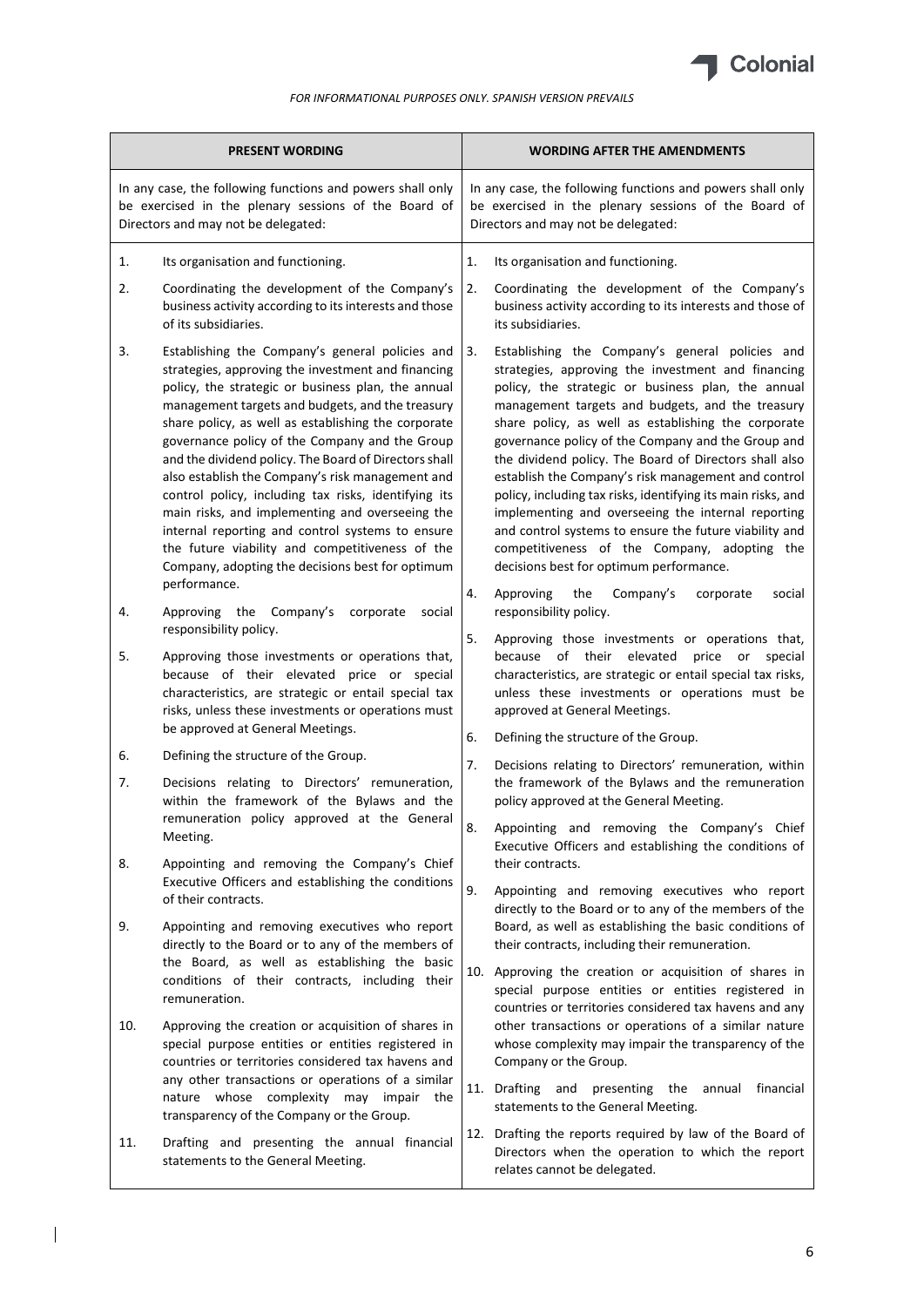

|                                 | <b>PRESENT WORDING</b>                                                                                                                                                                                                                                                                                                                                                                                                                                                                                     | <b>WORDING AFTER THE AMENDMENTS</b>                                                                                                                                                                                                                                                                                                                                                                                                                                                                                                                                                 |
|---------------------------------|------------------------------------------------------------------------------------------------------------------------------------------------------------------------------------------------------------------------------------------------------------------------------------------------------------------------------------------------------------------------------------------------------------------------------------------------------------------------------------------------------------|-------------------------------------------------------------------------------------------------------------------------------------------------------------------------------------------------------------------------------------------------------------------------------------------------------------------------------------------------------------------------------------------------------------------------------------------------------------------------------------------------------------------------------------------------------------------------------------|
| 12.                             | Drafting the reports required by law of the Board of<br>Directors when the operation to which the report<br>relates cannot be delegated.                                                                                                                                                                                                                                                                                                                                                                   | 13. Calling a General Meeting of Shareholders and<br>preparing the agenda and proposed resolutions.<br>14. Approval of the financial information that all listed                                                                                                                                                                                                                                                                                                                                                                                                                    |
| 13.<br>14.                      | Calling a General Meeting of Shareholders and<br>preparing the agenda and proposed resolutions.<br>Approval of the financial information that all listed<br>companies must periodically disclose.                                                                                                                                                                                                                                                                                                          | companies must periodically disclose.<br>15. Co-opting Directors to fill vacancies on the Board.<br>16. Accepting the resignation of Directors.                                                                                                                                                                                                                                                                                                                                                                                                                                     |
| 15.<br>16.<br>17.<br>18.<br>19. | Co-opting Directors to fill vacancies on the Board.<br>Accepting the resignation of Directors.<br>Appointing and removing the Chairman, the Vice-<br>Chair and, where applicable, the Secretary and Vice-<br>Secretary of the Board of Directors, as well as any<br>other position that may be created in the future.<br>Appointing and removing Directors who are on the<br>Board Committees<br>provided<br>for<br>these<br>in<br>Regulations.<br>Monitoring the effective functioning of the<br>the      | 17. Appointing and removing the Chairman, the Vice-Chair<br>and, where applicable, the Secretary and Vice-<br>Secretary of the Board of Directors, as well as any other<br>position that may be created in the future.<br>18. Appointing and removing Directors who are on the<br>Board Committees provided for in these Regulations.<br>the effective<br>19. Monitoring<br>functioning<br>of<br>the<br>Committees created by the Board and the performance<br>of the delegated bodies and executives designated by<br>the Board.<br>20. Approving and modifying these Regulations. |
| 20.                             | Committees created by the Board and<br>performance of the delegated bodies<br>and<br>executives designated by the Board.<br>Approving and modifying these Regulations.                                                                                                                                                                                                                                                                                                                                     | 21. 21. The approval of the related-party transactions,<br>subject to a report from the Audit and Control<br>Committee, in accordance with the terms of the Law<br>and these Regulations. Approving, following a report                                                                                                                                                                                                                                                                                                                                                             |
| 21.                             | Approving, following a report from the Audit and<br>Control Committee, the operations carried out with<br>Directors by the Company or companies in the<br>Group in accordance with the terms of the Spanish<br>Limited Liability Companies Law, or with significant<br>shareholders, either individually or in concert with<br>others, including shareholders represented on the<br>Board of Directors of the Company or of other<br>companies belonging to the Group, or with persons<br>related thereto. | from the Audit and Control Committee, the operations<br>carried out with Directors by the Company or<br>companies in the Group in accordance with the terms<br>of the Spanish Limited Liability Companies Law, or with<br>significant shareholders, either individually or in<br>concert with others, including shareholders<br>represented on the Board of Directors of the Company<br>or of other companies belonging to the Group, or with<br>persons related thereto.<br>Exempt from this approval are those operations (i)                                                     |
|                                 | Exempt from this approval are those operations (i)<br>which are made under contracts whose conditions<br>are standardised and applied en masse to a large<br>number of customers; (ii) which are carried out at<br>market rates, generally set by the person supplying<br>the goods or services in question; and (iii) where the<br>amount does not exceed one percent (1%) of the<br>Company's annual revenue.                                                                                            | which are made under contracts whose conditions are<br>standardised and applied en masse to a large number<br>of customers; (ii) which are carried out at market rates,<br>generally set by the person supplying the goods or<br>services in question; and (iii) where the amount does<br>not exceed one percent (1%) of the Company's annual<br>revenue<br>22. Authorising or waiving the obligations arising from the                                                                                                                                                             |
| 22.                             | Authorising or waiving the obligations arising from<br>the duty of loyalty as established by the provisions<br>of the Spanish Limited Liability Companies Law and<br>these Regulations.                                                                                                                                                                                                                                                                                                                    | duty of loyalty as established by the provisions of the<br>Spanish Limited Liability Companies Law and these<br>Regulations.<br>23. Resolving on the issue and admission to trading of                                                                                                                                                                                                                                                                                                                                                                                              |
| 23.                             | Resolving on the issue and admission to trading of<br>bonds, and resolving on the granting of guarantees<br>on the issue of bonds, as long as these are not<br>bonds that can be converted into shares or bonds<br>that grant the bondholders a share in the<br>Company's profits.                                                                                                                                                                                                                         | bonds, and resolving on the granting of guarantees on<br>the issue of bonds, as long as these are not bonds that<br>can be converted into shares or bonds that grant the<br>bondholders a share in the Company's profits.<br>24. Planning the Company's fiscal strategy.                                                                                                                                                                                                                                                                                                            |
| 24.                             | Planning the Company's fiscal strategy.                                                                                                                                                                                                                                                                                                                                                                                                                                                                    |                                                                                                                                                                                                                                                                                                                                                                                                                                                                                                                                                                                     |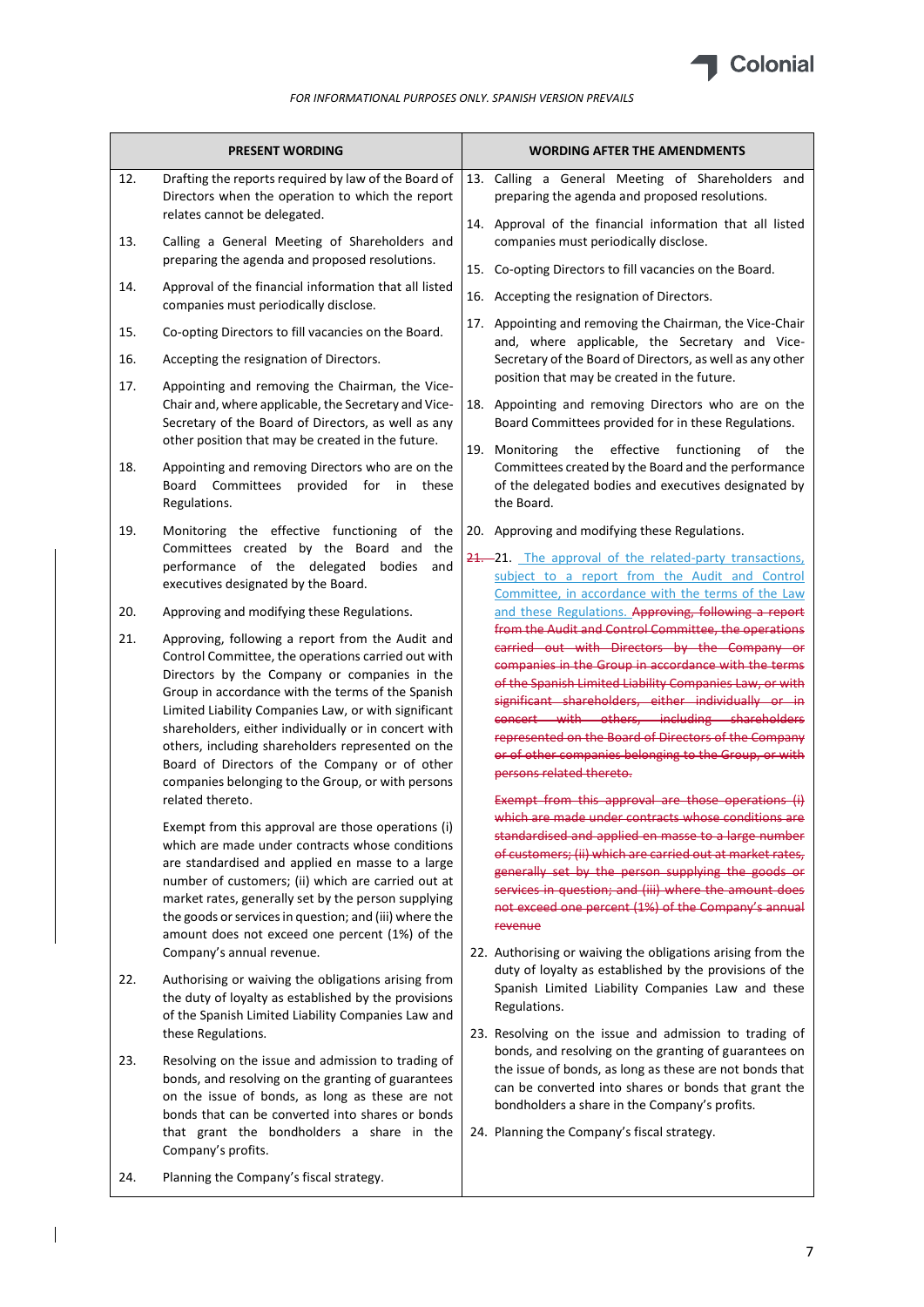

| <b>PRESENT WORDING</b>                                                                                                                                                                                                                                                                                                                                                                                                                                                                                                                                                                                                                                                                               | <b>WORDING AFTER THE AMENDMENTS</b>                                                                                                                                                                                                                                                                                                                                                                                                                                                                                                                                                                                                                                                                  |
|------------------------------------------------------------------------------------------------------------------------------------------------------------------------------------------------------------------------------------------------------------------------------------------------------------------------------------------------------------------------------------------------------------------------------------------------------------------------------------------------------------------------------------------------------------------------------------------------------------------------------------------------------------------------------------------------------|------------------------------------------------------------------------------------------------------------------------------------------------------------------------------------------------------------------------------------------------------------------------------------------------------------------------------------------------------------------------------------------------------------------------------------------------------------------------------------------------------------------------------------------------------------------------------------------------------------------------------------------------------------------------------------------------------|
| 25.<br>The powers delegated to the Board by the General<br>Meeting, unless the Board is expressly authorised<br>to sub-delegate these powers.                                                                                                                                                                                                                                                                                                                                                                                                                                                                                                                                                        | 25. The powers delegated to the Board by the General<br>Meeting, unless the Board is expressly authorised to<br>sub-delegate these powers.                                                                                                                                                                                                                                                                                                                                                                                                                                                                                                                                                           |
| However, in a duly justified emergency, delegated bodies<br>and persons may adopt resolutions on those matters<br>specified in the Spanish Limited Liability Companies Law,<br>which must then be approved at the first Board of Directors<br>meeting held after the resolutions have been adopted.                                                                                                                                                                                                                                                                                                                                                                                                  | However, in a duly justified emergency, delegated bodies<br>and persons may adopt resolutions on those matters<br>specified in the Spanish Limited Liability Companies Law,<br>which must then be approved at the first Board of Directors<br>meeting held after the resolutions have been adopted.                                                                                                                                                                                                                                                                                                                                                                                                  |
| The Board of Directors shall request authorisation or<br>approval from the General Meeting of Shareholders to<br>acquire, transfer or support another Company with<br>essential assets, which are presumed to be essential when<br>the amount of the operation exceeds twenty-five percent<br>(25%) of the value of the assets listed in the latest approved<br>consolidated balance sheet, when core activities that were<br>previously carried out by the Company are transferred to<br>subsidiaries, although the Company maintains full control<br>over them, or when the operations are equivalent to the<br>liquidation of the Company, as well as the Directors'<br>Remuneration Policy, etc. | The Board of Directors shall request authorisation or<br>approval from the General Meeting of Shareholders to<br>acquire, transfer or support another Company with<br>essential assets, which are presumed to be essential when<br>the amount of the operation exceeds twenty-five percent<br>(25%) of the value of the assets listed in the latest approved<br>consolidated balance sheet, when core activities that were<br>previously carried out by the Company are transferred to<br>subsidiaries, although the Company maintains full control<br>over them, or when the operations are equivalent to the<br>liquidation of the Company, as well as the Directors'<br>Remuneration Policy, etc. |
| <b>Article 6. Shareholder Relations</b>                                                                                                                                                                                                                                                                                                                                                                                                                                                                                                                                                                                                                                                              | <b>Article 6. Shareholder Relations</b>                                                                                                                                                                                                                                                                                                                                                                                                                                                                                                                                                                                                                                                              |
| The Company shall define and promote a policy of<br>communication<br>and<br>contact<br>with<br>shareholders,<br>institutional investors and proxy advisors, that respects the<br>rules on market abuse and treats shareholders in the same<br>position equally.                                                                                                                                                                                                                                                                                                                                                                                                                                      | The Company shall define and promote a policy of relating<br>to communication and contact with shareholders and,<br>institutional investors within the framework of their<br>participation in the Company, and proxy advisors, that<br>respectsing the rules on market abuse and treats-treating<br>shareholders in the same position equally.                                                                                                                                                                                                                                                                                                                                                       |
|                                                                                                                                                                                                                                                                                                                                                                                                                                                                                                                                                                                                                                                                                                      | The Company will also have a general policy on the<br>communication of economic/financial, non-financial, and<br>corporate information through the channels it deems<br>appropriate, which will contribute to enhancing the<br>dissemination and quality of the information available to<br>the market, investors, and other stakeholder.                                                                                                                                                                                                                                                                                                                                                            |
| In addition, the Board, in its capacity as the link between<br>owners and managers, shall provide the appropriate<br>channels to hear any proposals that may be made by<br>shareholders in relation to the Company's management. In<br>this regard, the Board of Directors shall encourage the<br>informed participation of shareholders at General Meetings<br>of Shareholders and shall adopt any necessary measures to<br>facilitate the effective exercise of their functions pursuant<br>to the law and the Company Bylaws.                                                                                                                                                                     | In addition, the Board, in its capacity as the link between<br>owners and managers, shall provide the appropriate<br>channels to hear any proposals that may be made by<br>shareholders in relation to the Company's management. In<br>this regard, the Board of Directors shall encourage the<br>informed participation of shareholders at General Meetings<br>of Shareholders and shall adopt any necessary measures to<br>facilitate the effective exercise of their functions pursuant<br>to the law and the Company Bylaws.                                                                                                                                                                     |
| The Board, through some of its Directors and in<br>collaboration with relevant senior management, may also<br>organise briefings on the progress of the Company and its<br>Group with the shareholders, which will take place in the<br>most important financial districts of Spain and other<br>countries.                                                                                                                                                                                                                                                                                                                                                                                          | The Board, through some of its Directors and in<br>collaboration with relevant senior management, may also<br>organise briefings on the progress of the Company and its<br>Group with the shareholders, which will take place in the<br>most important financial districts of Spain and other<br>countries.                                                                                                                                                                                                                                                                                                                                                                                          |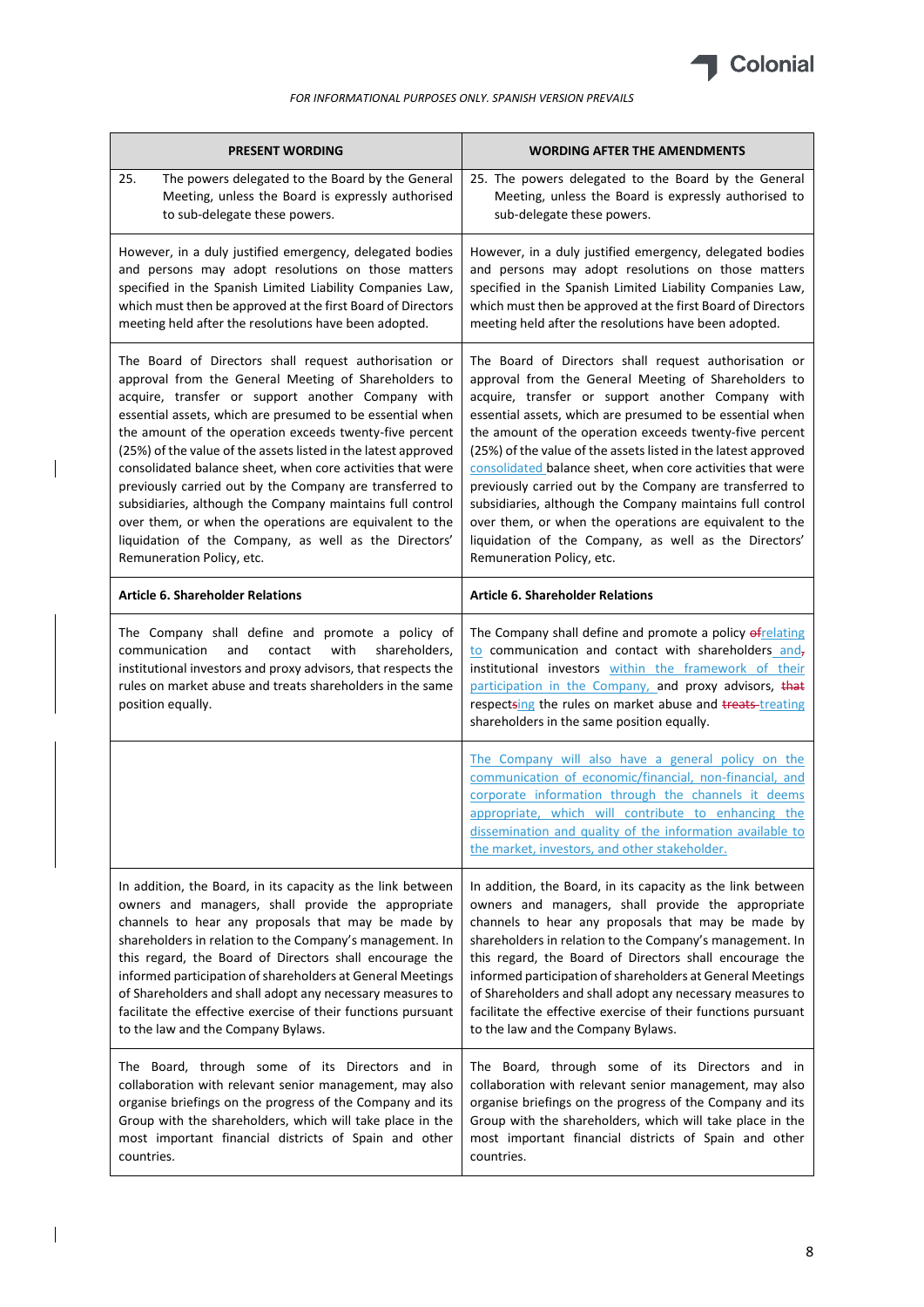

| <b>PRESENT WORDING</b>                                                                                                                                                                                                                    | <b>WORDING AFTER THE AMENDMENTS</b>                                                                                                                                                                                                                     |
|-------------------------------------------------------------------------------------------------------------------------------------------------------------------------------------------------------------------------------------------|---------------------------------------------------------------------------------------------------------------------------------------------------------------------------------------------------------------------------------------------------------|
| The Board of Directors shall establish regular information                                                                                                                                                                                | The Board of Directors shall establish regular information                                                                                                                                                                                              |
| exchange mechanisms with institutional investors who are                                                                                                                                                                                  | exchange mechanisms with institutional investors who are                                                                                                                                                                                                |
| stable shareholders of the Company. The information                                                                                                                                                                                       | stable shareholders of the Company. The information                                                                                                                                                                                                     |
| exchange mechanisms shall relate in particular to matters                                                                                                                                                                                 | exchange mechanisms shall relate in particular to matters                                                                                                                                                                                               |
| such as investment strategy, the assessment of results, the                                                                                                                                                                               | such as investment strategy, the assessment of results, the                                                                                                                                                                                             |
| composition of the Board of Directors, and management                                                                                                                                                                                     | composition of the Board of Directors, and management                                                                                                                                                                                                   |
| efficiency. Under no circumstances may these mechanisms                                                                                                                                                                                   | efficiency. Under no circumstances may these mechanisms                                                                                                                                                                                                 |
| involve the provision of any information that could offer a                                                                                                                                                                               | involve the provision of any information that could offer a                                                                                                                                                                                             |
| privilege or advantage over other shareholders. In this                                                                                                                                                                                   | privilege or advantage over other shareholders. In this                                                                                                                                                                                                 |
| regard, the Board of Directors shall guarantee equal                                                                                                                                                                                      | regard, the Board of Directors shall guarantee equal                                                                                                                                                                                                    |
| treatment in its relations with shareholders.                                                                                                                                                                                             | treatment in its relations with shareholders.                                                                                                                                                                                                           |
| <b>Article 7. Market Relations</b>                                                                                                                                                                                                        | <b>Article 7. Market Relations</b>                                                                                                                                                                                                                      |
| The Board of Directors shall perform all of the functions                                                                                                                                                                                 | The Board of Directors shall perform all of the functions                                                                                                                                                                                               |
| that are required by the legislation on Securities Markets                                                                                                                                                                                | that are required by the legislation on Securities Markets                                                                                                                                                                                              |
| and that result from its status as a publicly traded company.                                                                                                                                                                             | and that result from its status as a publicly traded company.                                                                                                                                                                                           |
| In particular, the Board of Directors shall carry out all of the                                                                                                                                                                          | In particular, the Board of Directors shall carry out all of the                                                                                                                                                                                        |
| necessary proceedings and take the necessary measures to                                                                                                                                                                                  | necessary proceedings and take the necessary measures to                                                                                                                                                                                                |
| ensure the Company's transparency in financial markets, as                                                                                                                                                                                | ensure the Company's transparency in financial markets, as                                                                                                                                                                                              |
| well as to promote the correct formation of the Company's                                                                                                                                                                                 | well as to promote the correct formation of the Company's                                                                                                                                                                                               |
| share prices, avoiding any manipulation or abuse of                                                                                                                                                                                       | share prices, avoiding any manipulation or abuse of                                                                                                                                                                                                     |
| privileged information.                                                                                                                                                                                                                   | privileged information.                                                                                                                                                                                                                                 |
| The Board of Directors shall ensure that, through its reports                                                                                                                                                                             | The Board of Directors shall ensure that, through its reports                                                                                                                                                                                           |
| to the Spanish Securities Market Commission and                                                                                                                                                                                           | to the Spanish Securities Market Commission and                                                                                                                                                                                                         |
| simultaneously through the Company's corporate website,                                                                                                                                                                                   | simultaneously through the Company's corporate website,                                                                                                                                                                                                 |
| as well as through the mechanisms established by current                                                                                                                                                                                  | as well as through the mechanisms established by current                                                                                                                                                                                                |
| legal provisions, the public is immediately informed of:                                                                                                                                                                                  | legal provisions, the public is immediately informed of:                                                                                                                                                                                                |
| The material facts that could significantly influence                                                                                                                                                                                     | The material facts that could significantly influence                                                                                                                                                                                                   |
| 1.                                                                                                                                                                                                                                        | 1.                                                                                                                                                                                                                                                      |
| the formation of stock prices.                                                                                                                                                                                                            | the formation of stock prices.                                                                                                                                                                                                                          |
| 2.                                                                                                                                                                                                                                        | 2.                                                                                                                                                                                                                                                      |
| Changes in the structure of the ownership of the                                                                                                                                                                                          | Changes in the structure of the ownership of the                                                                                                                                                                                                        |
| Company, such as variations in significant                                                                                                                                                                                                | Company, such as variations in significant                                                                                                                                                                                                              |
| shareholdings, syndication agreements and other                                                                                                                                                                                           | shareholdings, syndication agreements and other                                                                                                                                                                                                         |
| forms of coalition of which the Board of Directors                                                                                                                                                                                        | forms of coalition of which the Board of Directors                                                                                                                                                                                                      |
| has knowledge.                                                                                                                                                                                                                            | has knowledge.                                                                                                                                                                                                                                          |
| Substantial modifications of the Company's rules of                                                                                                                                                                                       | 3.                                                                                                                                                                                                                                                      |
| 3.                                                                                                                                                                                                                                        | Substantial modifications of the Company's rules of                                                                                                                                                                                                     |
| corporate governance.                                                                                                                                                                                                                     | corporate governance.                                                                                                                                                                                                                                   |
| The Board of Directors shall also take the necessary<br>measures to provide the markets with the necessary<br>financial information, biannually, quarterly and at any other<br>time as required by current legislation at any given time. | The Board of Directors shall also take the necessary<br>measures to provide the markets with the necessary<br>financial information, biannually, quarterly and at any other<br>time asinformation required by current legislation at any<br>given time. |
| The Board of Directors shall publish a corporate governance                                                                                                                                                                               | The Board of Directors shall publish a corporate governance                                                                                                                                                                                             |
| report on an annual basis. Likewise, it will prepare and                                                                                                                                                                                  | report on an annual basis. Likewise, it will prepare and                                                                                                                                                                                                |
| publish an annual report on Directors' remuneration. The                                                                                                                                                                                  | publish an annual report on Directors' remuneration. The                                                                                                                                                                                                |
| annual report on Directors' remuneration shall be                                                                                                                                                                                         | annual report on Directors' remuneration shall be                                                                                                                                                                                                       |
| published by the Company as an announcement of relevant                                                                                                                                                                                   | published by the Company as an announcement of relevant                                                                                                                                                                                                 |
| information at the same time as the annual corporate                                                                                                                                                                                      | information at the same time as the annual corporate                                                                                                                                                                                                    |
| governance report.                                                                                                                                                                                                                        | governance report.                                                                                                                                                                                                                                      |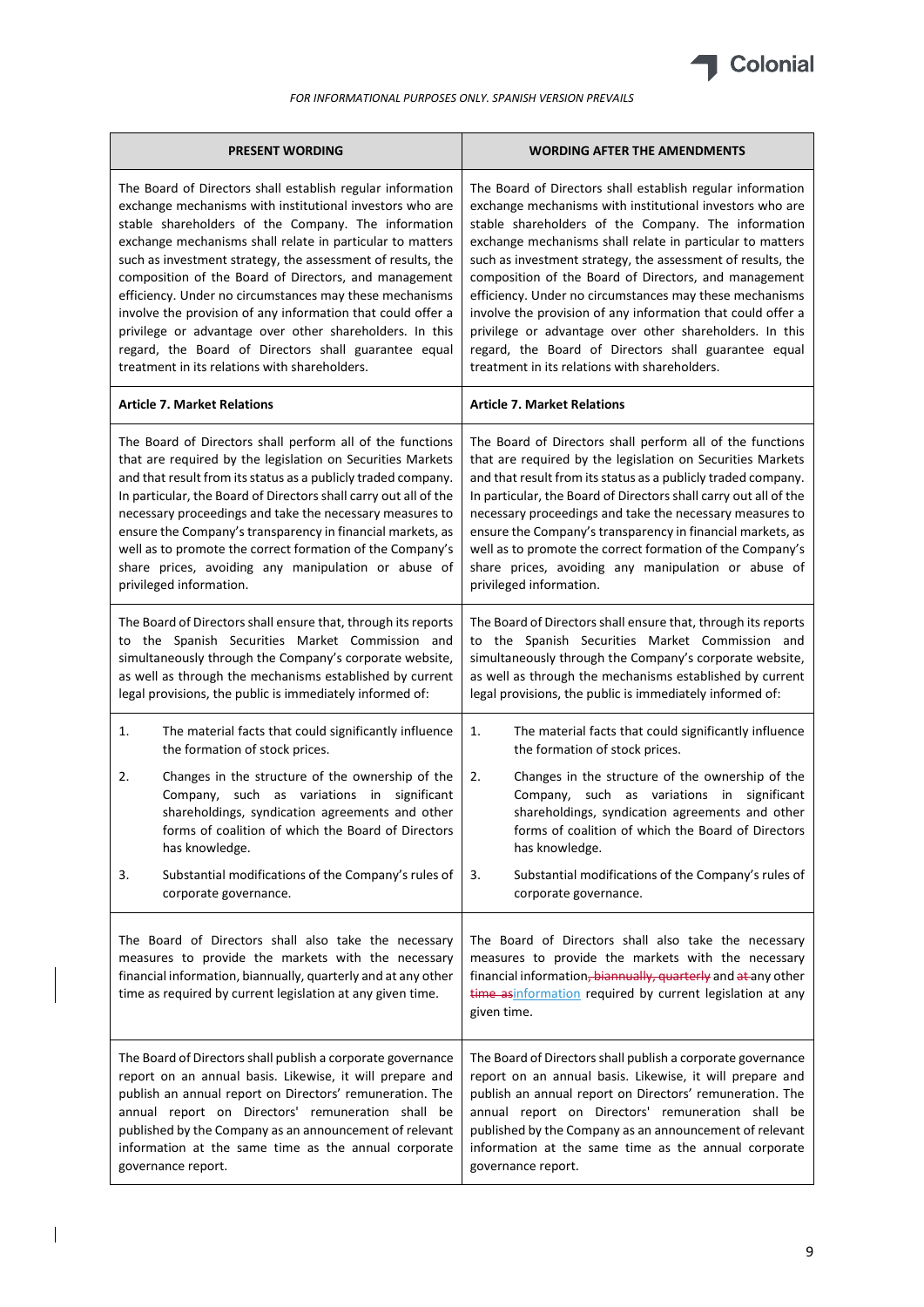

| <b>PRESENT WORDING</b>                                                                                                                                                                                                                                                                                                                                                                                                                                                                                                                      | <b>WORDING AFTER THE AMENDMENTS</b>                                                                                                                                                                                                                                                                                                                                                                                                                                                                                                                                                                                                                                                                                                                                                                                                                                                                                                                                                                                                                                                                                                                                                                                                                  |
|---------------------------------------------------------------------------------------------------------------------------------------------------------------------------------------------------------------------------------------------------------------------------------------------------------------------------------------------------------------------------------------------------------------------------------------------------------------------------------------------------------------------------------------------|------------------------------------------------------------------------------------------------------------------------------------------------------------------------------------------------------------------------------------------------------------------------------------------------------------------------------------------------------------------------------------------------------------------------------------------------------------------------------------------------------------------------------------------------------------------------------------------------------------------------------------------------------------------------------------------------------------------------------------------------------------------------------------------------------------------------------------------------------------------------------------------------------------------------------------------------------------------------------------------------------------------------------------------------------------------------------------------------------------------------------------------------------------------------------------------------------------------------------------------------------|
| <b>Article 8. Auditor Relations</b>                                                                                                                                                                                                                                                                                                                                                                                                                                                                                                         | <b>Article 8. Auditor Relations</b>                                                                                                                                                                                                                                                                                                                                                                                                                                                                                                                                                                                                                                                                                                                                                                                                                                                                                                                                                                                                                                                                                                                                                                                                                  |
| Relations between the Board of Directors and the external                                                                                                                                                                                                                                                                                                                                                                                                                                                                                   | Relations between the Board of Directors and the external                                                                                                                                                                                                                                                                                                                                                                                                                                                                                                                                                                                                                                                                                                                                                                                                                                                                                                                                                                                                                                                                                                                                                                                            |
| auditor shall be conducted through the Audit and Control                                                                                                                                                                                                                                                                                                                                                                                                                                                                                    | auditor shall be conducted through the Audit and Control                                                                                                                                                                                                                                                                                                                                                                                                                                                                                                                                                                                                                                                                                                                                                                                                                                                                                                                                                                                                                                                                                                                                                                                             |
| Committee.                                                                                                                                                                                                                                                                                                                                                                                                                                                                                                                                  | Committee.                                                                                                                                                                                                                                                                                                                                                                                                                                                                                                                                                                                                                                                                                                                                                                                                                                                                                                                                                                                                                                                                                                                                                                                                                                           |
| In relation to this, the Audit and Control Committee shall<br>ensure that the Board of Directors strives to submit the<br>financial statements to the General Meeting<br>of<br>Shareholders in the audit report without limitations or<br>reservations. In any exceptional cases where these<br>reservations exist, the Chairman of the Audit and Control<br>Committee and, in exceptional circumstances, the auditors<br>shall give a clear account of the contents and scope of these<br>limitations or reservations to the shareholders. | In relation to this, the Audit and Control Committee shall<br>ensure that the Board of Directors strives to submit the<br>financial statements to the General Meeting of<br>Shareholders in the audit report without limitations or<br>reservations. In any exceptional cases where these<br>reservations exist, the Chairman of the Audit and Control<br>Committee and, in exceptional circumstances, the auditors<br>shall give a clear account of the contents and scope of these<br>limitations or reservations to the shareholders.<br><b>Accordingly, the Audit and Control Committee shall strive</b><br>to ensure that the Board of Directors presents the<br>Company's annual financial statements to the General<br>Meeting of Shareholders in compliance with the accounting<br>legislation. In those cases where the auditor has included<br>gualifications in the audit report, the Chairman of the Audit<br>and Control Committee shall give a clear account at the<br>General Meeting of Shareholders of the opinion of the<br>Audit and Control Committee on their scope and content. A<br>summary of this shall be made available to shareholders<br>when calling the meeting, along with the other Board<br>proposals and reports. |
| The annual financial statements submitted to the Board of                                                                                                                                                                                                                                                                                                                                                                                                                                                                                   | The annual financial statements submitted to the Board of                                                                                                                                                                                                                                                                                                                                                                                                                                                                                                                                                                                                                                                                                                                                                                                                                                                                                                                                                                                                                                                                                                                                                                                            |
| Directors for drafting must first be certified for accuracy                                                                                                                                                                                                                                                                                                                                                                                                                                                                                 | Directors for drafting must first be certified for accuracy                                                                                                                                                                                                                                                                                                                                                                                                                                                                                                                                                                                                                                                                                                                                                                                                                                                                                                                                                                                                                                                                                                                                                                                          |
| and integrity by the CFO or the head of the relevant                                                                                                                                                                                                                                                                                                                                                                                                                                                                                        | and integrity by the CFO or the head of the relevant                                                                                                                                                                                                                                                                                                                                                                                                                                                                                                                                                                                                                                                                                                                                                                                                                                                                                                                                                                                                                                                                                                                                                                                                 |
| department. It must be stated for the record that the                                                                                                                                                                                                                                                                                                                                                                                                                                                                                       | department. It must be stated for the record that the                                                                                                                                                                                                                                                                                                                                                                                                                                                                                                                                                                                                                                                                                                                                                                                                                                                                                                                                                                                                                                                                                                                                                                                                |
| consolidated financial statements of all the investee                                                                                                                                                                                                                                                                                                                                                                                                                                                                                       | consolidated financial statements of all the investee                                                                                                                                                                                                                                                                                                                                                                                                                                                                                                                                                                                                                                                                                                                                                                                                                                                                                                                                                                                                                                                                                                                                                                                                |
| companies included in the Company's scope of                                                                                                                                                                                                                                                                                                                                                                                                                                                                                                | companies included in the Company's scope of                                                                                                                                                                                                                                                                                                                                                                                                                                                                                                                                                                                                                                                                                                                                                                                                                                                                                                                                                                                                                                                                                                                                                                                                         |
| consolidation are included in the consolidated annual                                                                                                                                                                                                                                                                                                                                                                                                                                                                                       | consolidation are included in the consolidated annual                                                                                                                                                                                                                                                                                                                                                                                                                                                                                                                                                                                                                                                                                                                                                                                                                                                                                                                                                                                                                                                                                                                                                                                                |
| financial statements in accordance with the applicable                                                                                                                                                                                                                                                                                                                                                                                                                                                                                      | financial statements in accordance with the applicable                                                                                                                                                                                                                                                                                                                                                                                                                                                                                                                                                                                                                                                                                                                                                                                                                                                                                                                                                                                                                                                                                                                                                                                               |
| commercial and accounting legislation.                                                                                                                                                                                                                                                                                                                                                                                                                                                                                                      | commercial and accounting legislation.                                                                                                                                                                                                                                                                                                                                                                                                                                                                                                                                                                                                                                                                                                                                                                                                                                                                                                                                                                                                                                                                                                                                                                                                               |
| Article 9. Appointment, Ratification and Re-Election of                                                                                                                                                                                                                                                                                                                                                                                                                                                                                     | Article 9. Appointment, Ratification and Re-Election of                                                                                                                                                                                                                                                                                                                                                                                                                                                                                                                                                                                                                                                                                                                                                                                                                                                                                                                                                                                                                                                                                                                                                                                              |
| <b>Directors</b>                                                                                                                                                                                                                                                                                                                                                                                                                                                                                                                            | <b>Directors</b>                                                                                                                                                                                                                                                                                                                                                                                                                                                                                                                                                                                                                                                                                                                                                                                                                                                                                                                                                                                                                                                                                                                                                                                                                                     |
| Directors shall be appointed at General Meetings of                                                                                                                                                                                                                                                                                                                                                                                                                                                                                         | Directors shall be appointed at General Meetings of                                                                                                                                                                                                                                                                                                                                                                                                                                                                                                                                                                                                                                                                                                                                                                                                                                                                                                                                                                                                                                                                                                                                                                                                  |
| Shareholders or, in the event of an early vacancy, by the                                                                                                                                                                                                                                                                                                                                                                                                                                                                                   | Shareholders or, in the event of an early vacancy, by the                                                                                                                                                                                                                                                                                                                                                                                                                                                                                                                                                                                                                                                                                                                                                                                                                                                                                                                                                                                                                                                                                                                                                                                            |
| Board of Directors through their powers of co-option, in                                                                                                                                                                                                                                                                                                                                                                                                                                                                                    | Board of Directors through their powers of co-option, in                                                                                                                                                                                                                                                                                                                                                                                                                                                                                                                                                                                                                                                                                                                                                                                                                                                                                                                                                                                                                                                                                                                                                                                             |
| accordance with the provisions established in the Spanish                                                                                                                                                                                                                                                                                                                                                                                                                                                                                   | accordance with the provisions established in the Spanish                                                                                                                                                                                                                                                                                                                                                                                                                                                                                                                                                                                                                                                                                                                                                                                                                                                                                                                                                                                                                                                                                                                                                                                            |
| Limited Liability Companies Law.                                                                                                                                                                                                                                                                                                                                                                                                                                                                                                            | Limited Liability Companies Law.                                                                                                                                                                                                                                                                                                                                                                                                                                                                                                                                                                                                                                                                                                                                                                                                                                                                                                                                                                                                                                                                                                                                                                                                                     |
| Directors co-opted by the Board do not necessarily have to                                                                                                                                                                                                                                                                                                                                                                                                                                                                                  | Directors co-opted by the Board do not necessarily have to                                                                                                                                                                                                                                                                                                                                                                                                                                                                                                                                                                                                                                                                                                                                                                                                                                                                                                                                                                                                                                                                                                                                                                                           |
| be shareholders of the Company. If the vacancy in the                                                                                                                                                                                                                                                                                                                                                                                                                                                                                       | be shareholders of the Company. If the vacancy in the                                                                                                                                                                                                                                                                                                                                                                                                                                                                                                                                                                                                                                                                                                                                                                                                                                                                                                                                                                                                                                                                                                                                                                                                |
| Board arises when the General Meeting has been called,                                                                                                                                                                                                                                                                                                                                                                                                                                                                                      | Board arises when the General Meeting has been called,                                                                                                                                                                                                                                                                                                                                                                                                                                                                                                                                                                                                                                                                                                                                                                                                                                                                                                                                                                                                                                                                                                                                                                                               |
| but before it has been held, the Board of Directors may                                                                                                                                                                                                                                                                                                                                                                                                                                                                                     | but before it has been held, the Board of Directors may                                                                                                                                                                                                                                                                                                                                                                                                                                                                                                                                                                                                                                                                                                                                                                                                                                                                                                                                                                                                                                                                                                                                                                                              |
| appoint a Director until the next General Meeting is held.                                                                                                                                                                                                                                                                                                                                                                                                                                                                                  | appoint a Director until the next General Meeting is held.                                                                                                                                                                                                                                                                                                                                                                                                                                                                                                                                                                                                                                                                                                                                                                                                                                                                                                                                                                                                                                                                                                                                                                                           |
| Proposals for the appointment or re-election                                                                                                                                                                                                                                                                                                                                                                                                                                                                                                | Proposals for the appointment or re-election                                                                                                                                                                                                                                                                                                                                                                                                                                                                                                                                                                                                                                                                                                                                                                                                                                                                                                                                                                                                                                                                                                                                                                                                         |
| оf                                                                                                                                                                                                                                                                                                                                                                                                                                                                                                                                          | ot                                                                                                                                                                                                                                                                                                                                                                                                                                                                                                                                                                                                                                                                                                                                                                                                                                                                                                                                                                                                                                                                                                                                                                                                                                                   |
| independent Directors are made by the Appointments and                                                                                                                                                                                                                                                                                                                                                                                                                                                                                      | independent Directors are made by the Appointments and                                                                                                                                                                                                                                                                                                                                                                                                                                                                                                                                                                                                                                                                                                                                                                                                                                                                                                                                                                                                                                                                                                                                                                                               |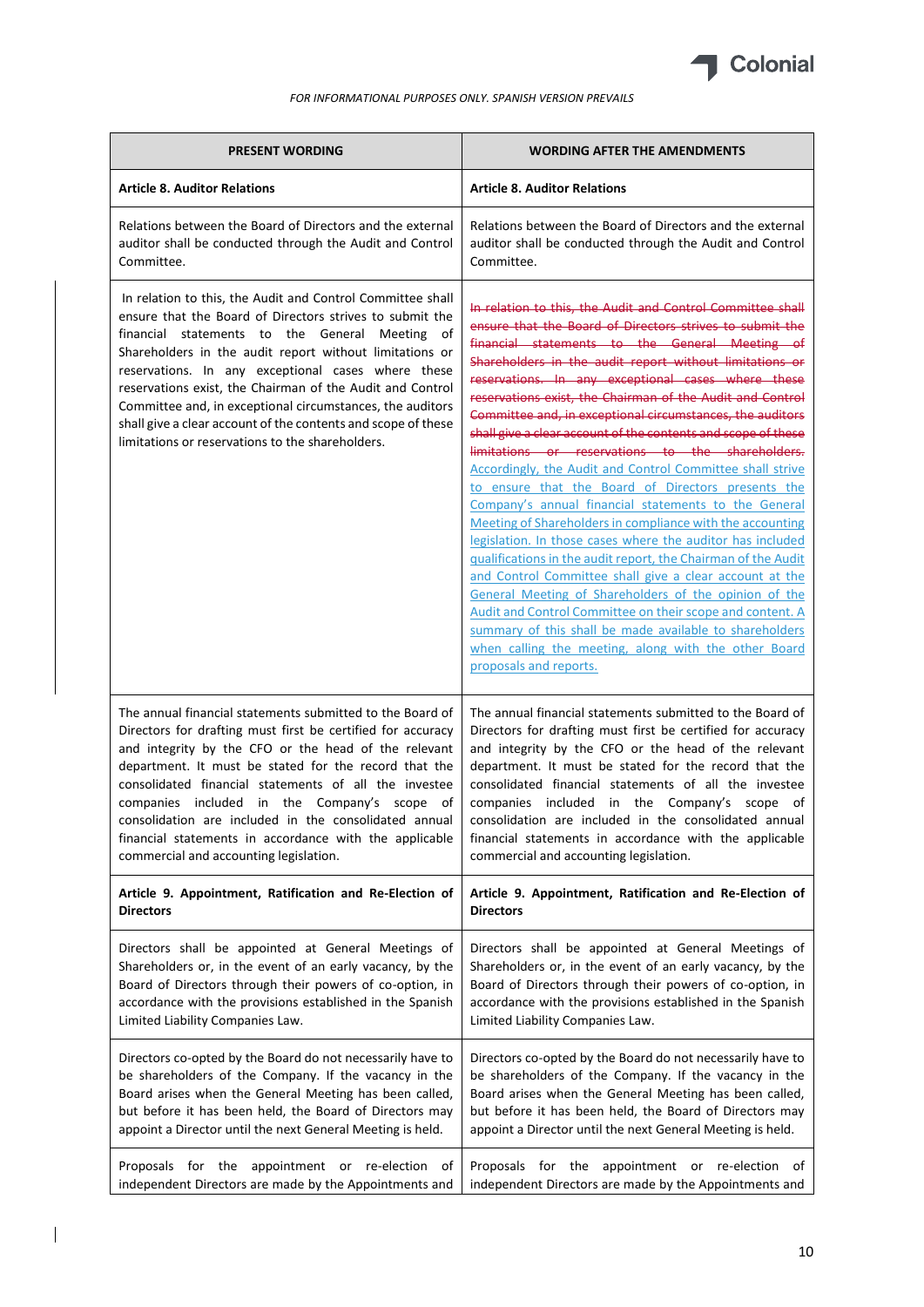

| <b>PRESENT WORDING</b>                                         | <b>WORDING AFTER THE AMENDMENTS</b>                            |
|----------------------------------------------------------------|----------------------------------------------------------------|
| Remuneration Committee. In all other cases, the Board is       | Remuneration Committee. In all other cases, the Board is       |
| responsible for making proposals. Proposals must be            | responsible for making proposals. Proposals must be            |
| accompanied by a supporting report from the Board that         | accompanied by a supporting report from the Board that         |
| assesses the competence, experience and merits of the          | assesses the competence, experience and merits of the          |
| proposed candidates, which will be attached to the minutes     | proposed candidates, which will be attached to the minutes     |
| of the General Meeting or the Board meeting. The proposal      | of the General Meeting or the Board meeting. The proposal      |
| for the appointment or re-election of any non-independent      | for the appointment or re-election of any non-independent      |
| Directors must also be preceded by a report of the             | Directors must also be preceded by a report of the             |
| Appointments and Remuneration Committee.                       | Appointments and Remuneration Committee.                       |
| Directors may be individual or legal entities. If the Director | Directors may be individual or legal entities. If the Director |
| is a legal entity, an individual must be designated to         | is a legal entity, an individual must be designated to         |
| permanently carry out the functions of the office. This        | permanently carry out the functions of the office. This        |
| individual must meet the legal requirements established for    | individual must meet the legal requirements established for    |
| the directors and shall be subject to the same duties and      | the directors and shall be subject to the same duties and      |
| will be jointly and severally liable with the legal entity     | will be jointly and severally liable with the legal entity     |
| director. The proposed individual shall be subject to the      | director. The proposed individual shall be subject to the      |
| report by the Appointments and Remuneration Committee.         | report by the Appointments and Remuneration Committee.         |
| If the legal entity withdraws its representative, this change  | If the legal entity withdraws its representative, this change  |
| shall not take effect until a replacement has been             | shall not take effect until a replacement has been             |
| designated.                                                    | designated.                                                    |
| From the publication of the call notice and until the General  | From the publication of the call notice and until the General  |
| Meeting is held, the Company must keep published on its        | Meeting is held, the Company must keep published on its        |
| corporate website, without interruption, at least the          | corporate website, without interruption, at least the          |
| following information on the persons proposed for              | following information on the persons proposed for              |
| appointment, ratification or re-election as Board members:     | appointment, ratification or re-election as Board members:     |
| their identity, CV and category to which they each belong,     | their identity, CV and category to which they each belong,     |
| and the aforementioned proposal and reports and                | and the aforementioned proposal and reports and                |
| explanatory report of the Appointments and Remuneration        | explanatory report of the Appointments and Remuneration        |
| Committee containing the findings of the preliminary           | Committee containing the findings of the preliminary           |
| analysis of the needs required by the Board. If the Director   | analysis of the needs-skills required by the Board. If the     |
| is a legal entity, the information published must include the  | Director is a legal entity, the information published must     |
| details of the individual who will be appointed to             | include the details of the individual who will be appointed    |
| permanently carry out the functions of the office.             | to permanently carry out the functions of the office.          |
| Where applicable, if the Board of Directors chooses to         | Where applicable, if the Board of Directors chooses to         |
| ignore the proposals made by the Appointments and              | ignore the proposals made by the Appointments and              |
| Remuneration Committee, it must explain its decision,          | Remuneration Committee, it must explain its decision,          |
| leaving a record of its reasons in the minutes.                | leaving a record of its reasons in the minutes.                |
| The Board of Directors and the Appointments and                | The Board of Directors and the Appointments and                |
| Remuneration Committee must strive to ensure that new          | Remuneration Committee must strive to ensure that new          |
| Directors are appointed in compliance with the                 | Directors are appointed in compliance with the                 |
| requirements of the Spanish Limited Liability Companies        | requirements of the Spanish Limited Liability Companies        |
| Law, the Company Bylaws and these Regulations. It must be      | Law, the Company Bylaws and these Regulations. It must be      |
| ensured that persons proposed for the position of Director     | ensured that persons proposed for the position of Director     |
| are persons of recognised solvency, competence,                | are persons of recognised solvency, competence,                |
| experience, and professional prestige suitable for the         | experience, and professional prestige suitable for the         |
| exercise of their duties.                                      | exercise of their duties.                                      |
| Additionally, the Board of Directors shall strive to ensure    | Additionally, the Board of Directors shall strive to ensure    |
| that its recruitment process favours diversity in relation to  | that its recruitment process favours diversity in relation to  |
| age, gender, diversity of abilities, education, and            | age, gender, diversity of abilities, education, and            |
| professional experience and that there is no implicit bias     | professional experience and that there is no implicit bias     |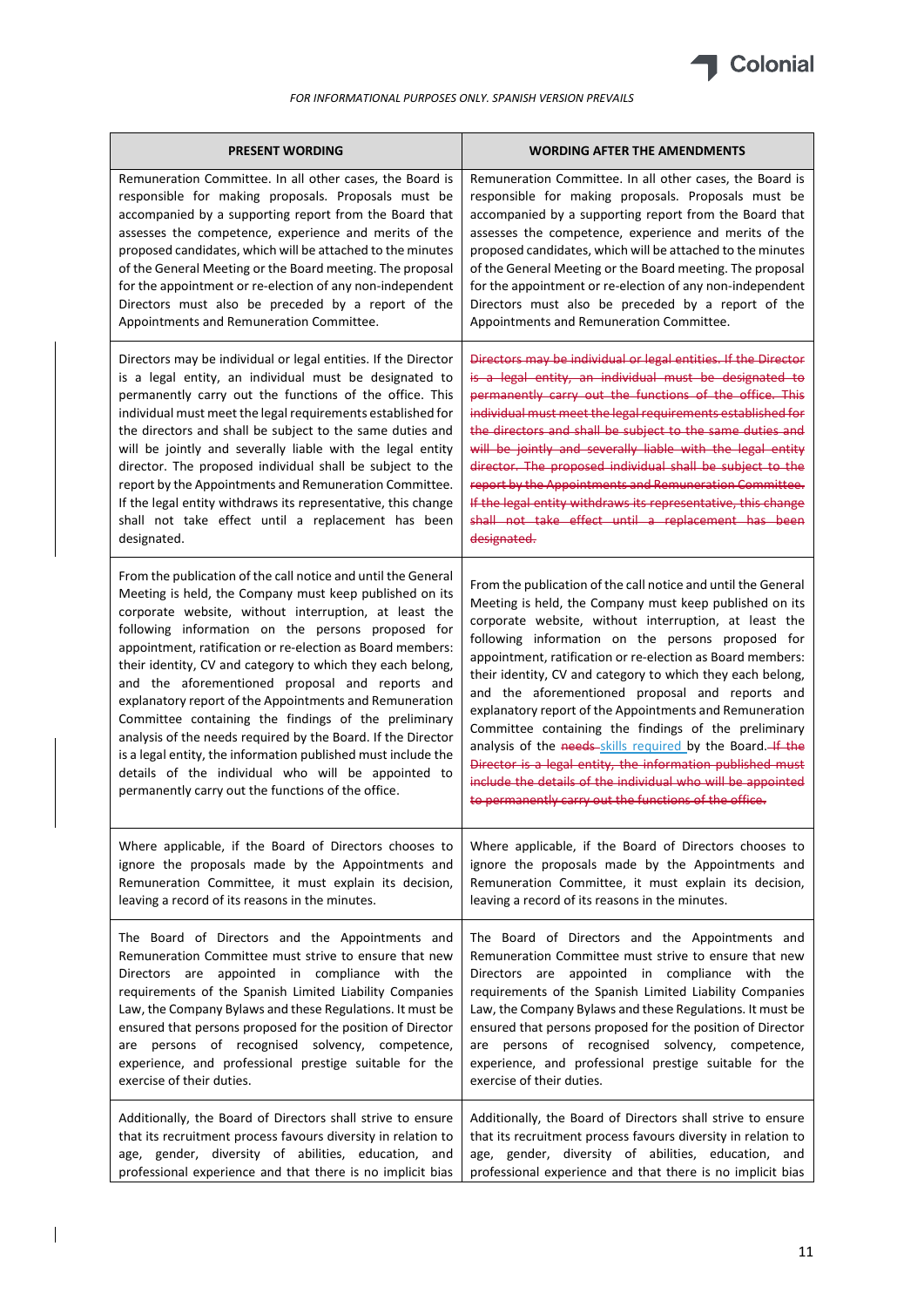

| <b>PRESENT WORDING</b>                                        | <b>WORDING AFTER THE AMENDMENTS</b>                           |
|---------------------------------------------------------------|---------------------------------------------------------------|
| leading to discrimination, and in particular that the process | leading to discrimination, and in particular that the process |
| facilitates the appointment of enough female Directors to     | facilitates the appointment of enough female Directors to     |
| provide a balanced representation between male and            | provide a balanced representation between male and            |
| female Directors, all this in the Company's best interest.    | female Directors, all this in the Company's best interest.    |
| Those who are subject to any legally established              | Those who are subject to any legally established              |
| prohibitions, ineligibility or incompatibilities cannot       | prohibitions, ineligibility or incompatibilities cannot       |
| become directors.                                             | become directors.                                             |
| There is no age limit established to be appointed as a        | There is no age limit established to be appointed as a        |
| Director, nor for the exercise of this office.                | Director, nor for the exercise of this office.                |
| The Company shall set up guidance programmes providing        | The Company shall set up guidance programmes providing        |
| new Directors with quick and sufficient knowledge of the      | new Directors with quick and sufficient knowledge of the      |
| Company and the Group, as well as the rules of corporate      | Company and the Group, as well as the rules of corporate      |
| governance. Irrespective of the knowledge that Directors      | governance. Irrespective of the knowledge that Directors      |
| are required to possess to carry out their duties, the        | are required to possess to carry out their duties, the        |
| Company shall also offer them refresher programmes when       | Company shall also offer them refresher programmes when       |
| circumstances so advise.                                      | circumstances so advise.                                      |
| <b>Article 11. Dismissal of Directors</b>                     | <b>Article 11. Dismissal of Directors</b>                     |
| The General Meeting of Shareholders may remove the            | The General Meeting of Shareholders may remove the            |
| Directors from office at any time even if their removal does  | Directors from office at any time even if their removal does  |
| not appear on the agenda.                                     | not appear on the agenda.                                     |
| Directors must tender their resignation to the Board of       | Directors must tender their resignation to the Board of       |
| Directors and resign if the latter deems it appropriate       | Directors and resign if the latter deems it appropriate       |
| subsequent to a report from the Appointments and              | subsequent to a report from the Appointments and              |
| Remuneration Committee, in the following cases:               | Remuneration Committee, in the following cases:               |
| 1.                                                            | 1.                                                            |
| When they become subject to any incompatibility               | When they become subject to any incompatibility               |
| or prohibition established by law.                            | or prohibition established by law.                            |
| When they cease to hold the executive positions               | 2.                                                            |
| 2.                                                            | When they cease to hold the executive positions               |
| associated with their appointment as Directors or             | associated with their appointment as Directors or             |
| when the reasons for their appointment cease to               | when the reasons for their appointment cease to               |
| exist. Specifically, Proprietary Directors shall tender       | exist. Specifically, Proprietary Directors shall tender       |
| their resignation when the shareholder they                   | their resignation when the shareholder they                   |
| represent sells off the entire shareholding in                | represent sells off the entire shareholding in                |
| Inmobiliaria Colonial or when the number of shares            | Inmobiliaria Colonial or when the number of shares            |
| held requires a reduction in the number of                    | held requires a reduction in the number of                    |
| Proprietary Directors.                                        | Proprietary Directors.                                        |
| 3.                                                            | In cases in which, notwithstanding the foregoing              |
| In cases in which, notwithstanding the foregoing              | <u>3. —</u>                                                   |
| paragraph, the Board of Directors considers that              | paragraph, the Board of Directors considers that              |
| there are reasons that justify that the Director              | there are reasons that justify that the Director              |
| remains in office, the impact that the new                    | remains in office, the impact that the new                    |
| circumstances may have on the qualification of the            | circumstances may have on the qualification of the            |
| Director will be taken into account.                          | Director will be taken into account.                          |
| When they have received a serious warning from                | 43.                                                           |
| 4.                                                            | When they have received a serious warning from                |
| the Appointments and Remuneration Committee                   | the Appointments and Remuneration Committee                   |
| for having infringed any of their duties as Directors.        | for having infringed any of their duties as Directors.        |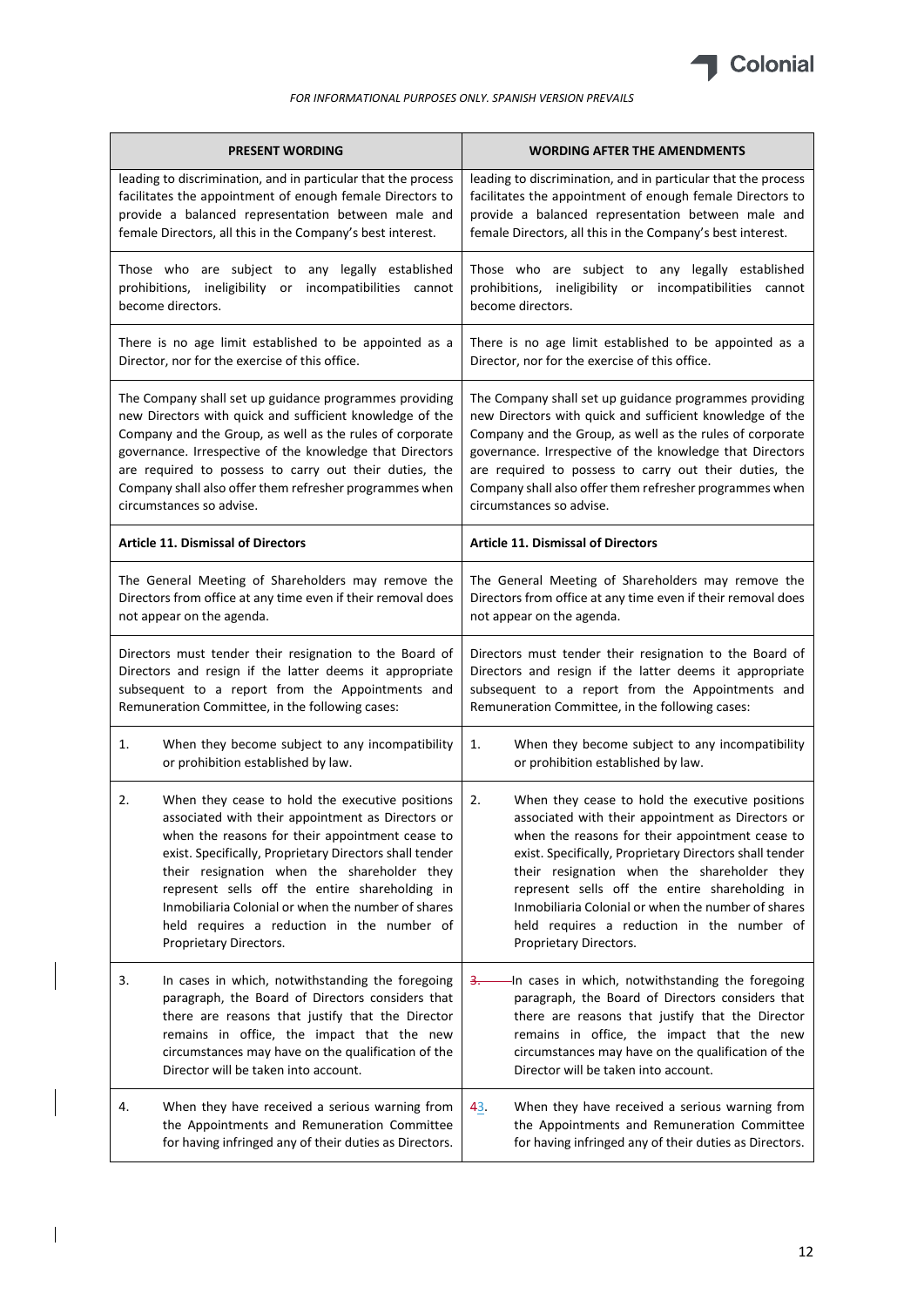

| <b>PRESENT WORDING</b>                                                                                                                                                                                                                                                                                                                                                                                                                                                                                                                                                                                                                                                                                                                                                              | <b>WORDING AFTER THE AMENDMENTS</b>                                                                                                                                                                                                                                                                                                                                                                                                                                                                                                                                                                                                                                                                                                                                                                                                                                                                                                                                                                                                                                                                                                                                                                                                                                                                                                                                                                                                                                                                                                                                                                                                        |
|-------------------------------------------------------------------------------------------------------------------------------------------------------------------------------------------------------------------------------------------------------------------------------------------------------------------------------------------------------------------------------------------------------------------------------------------------------------------------------------------------------------------------------------------------------------------------------------------------------------------------------------------------------------------------------------------------------------------------------------------------------------------------------------|--------------------------------------------------------------------------------------------------------------------------------------------------------------------------------------------------------------------------------------------------------------------------------------------------------------------------------------------------------------------------------------------------------------------------------------------------------------------------------------------------------------------------------------------------------------------------------------------------------------------------------------------------------------------------------------------------------------------------------------------------------------------------------------------------------------------------------------------------------------------------------------------------------------------------------------------------------------------------------------------------------------------------------------------------------------------------------------------------------------------------------------------------------------------------------------------------------------------------------------------------------------------------------------------------------------------------------------------------------------------------------------------------------------------------------------------------------------------------------------------------------------------------------------------------------------------------------------------------------------------------------------------|
| When their remaining as a board member may<br>adversely affect the operation of the Board or<br>jeopardise the credit or reputation of the Company<br>for any reason.                                                                                                                                                                                                                                                                                                                                                                                                                                                                                                                                                                                                               | When their remaining as a board member may<br>4.<br>adversely affect the operation of the Board or<br>jeopardise the credit or reputation of the Company<br>for any reason.                                                                                                                                                                                                                                                                                                                                                                                                                                                                                                                                                                                                                                                                                                                                                                                                                                                                                                                                                                                                                                                                                                                                                                                                                                                                                                                                                                                                                                                                |
| In particular, Directors must inform the Board of any<br>criminal proceedings in which they are a defendant and the<br>subsequent progress of the proceedings. In any event, if a<br>Director is prosecuted or has a court order issued against<br>him or her, initiating trial proceedings for any of the<br>offences set forth in the Law, the Board shall examine the<br>case as soon as possible and shall decide, in view of the<br>particular circumstances, whether or not the Director<br>should remain in office, reporting on it, with reasons, in the<br>Annual Corporate Governance Report.                                                                                                                                                                             | In particular, Directors must inform the Board of any<br>criminal proceedings in which they are a defendant and the<br>subsequent progress of the proceedings. In any event, if a<br>Director is prosecuted or has a court order issued against<br>him or her, initiating trial proceedings for any of the<br>offences set forth in the Law, the Board shall examine the<br>case as soon as possible and shall decide, in view of the<br>particular circumstances, whether or not the Director<br>should remain in office, reporting on it, with reasons, in the<br>Annual Corporate Governance Report. In particular,<br>Directors must inform the Board and, if appropriate, resign<br>in the event of situations arising which affect them and<br>which are related, or not, to their performance in the<br>Company, which could affect the Company's reputation. In<br>particular, they must inform the Board of any criminal case<br>in which they are involved and under investigation as well<br>as of any procedural events in such case.<br>If the Board of Directors is informed or has otherwise<br>become aware of any of the situations mentioned in the<br>preceding paragraph, the Board shall examine the case as<br>soon as possible and, based on the specific circumstances,<br>shall decide, after receiving a report from the<br>Appointments and Remuneration Committee, whether to<br>take any action. A reasoned account of the situation shall<br>be given in the Annual Corporate Governance Report unless<br>there are special circumstances that justify otherwise,<br>which shall be recorded in the minutes. |
| The Board of Directors will not propose the removal of any<br>independent Director before the statutory period for which<br>they were appointed, except where just cause is found by<br>the Board of Directors following a report from the<br>Appointments and Remuneration Committee. Just cause<br>shall be deemed to exist in any event if the Director takes<br>up a new post or takes on new duties that prevent him/her<br>from devoting the necessary time to the performance of<br>the duties associated with the directorship, when the<br>Director fails to carry out the duties inherent to his/her post<br>or is involved in circumstances that cause him/her to lose<br>his/her independent status in accordance with the<br>provisions of the applicable legislation. | The Board of Directors will not propose the removal of any<br>independent Director before the statutory period for which<br>they were appointed, except where just cause is found by<br>the Board of Directors following a report from the<br>Appointments and Remuneration Committee. Just cause<br>shall be deemed to exist in any event if the Director takes<br>up a new post or takes on new duties that prevent him/her<br>from devoting the necessary time to the performance of<br>the duties associated with the directorship, when the<br>Director fails to carry out the duties inherent to his/her post<br>$\frac{\partial F_{\lambda}}{\partial t}$ is involved in circumstances that cause him/her to lose<br>his/her independent status-in accordance with the<br>provisions of the applicable legislation, or on the<br>occurrence of any of the situations mentioned in section 4<br>above.                                                                                                                                                                                                                                                                                                                                                                                                                                                                                                                                                                                                                                                                                                                               |
| The removal of independent Directors may also be<br>proposed as the result of a takeover, merger or other<br>similar corporate operations that represent a change in the                                                                                                                                                                                                                                                                                                                                                                                                                                                                                                                                                                                                            | The removal of independent Directors may also be<br>proposed as the result of a takeover, merger or other<br>similar corporate operations that represent a change in the                                                                                                                                                                                                                                                                                                                                                                                                                                                                                                                                                                                                                                                                                                                                                                                                                                                                                                                                                                                                                                                                                                                                                                                                                                                                                                                                                                                                                                                                   |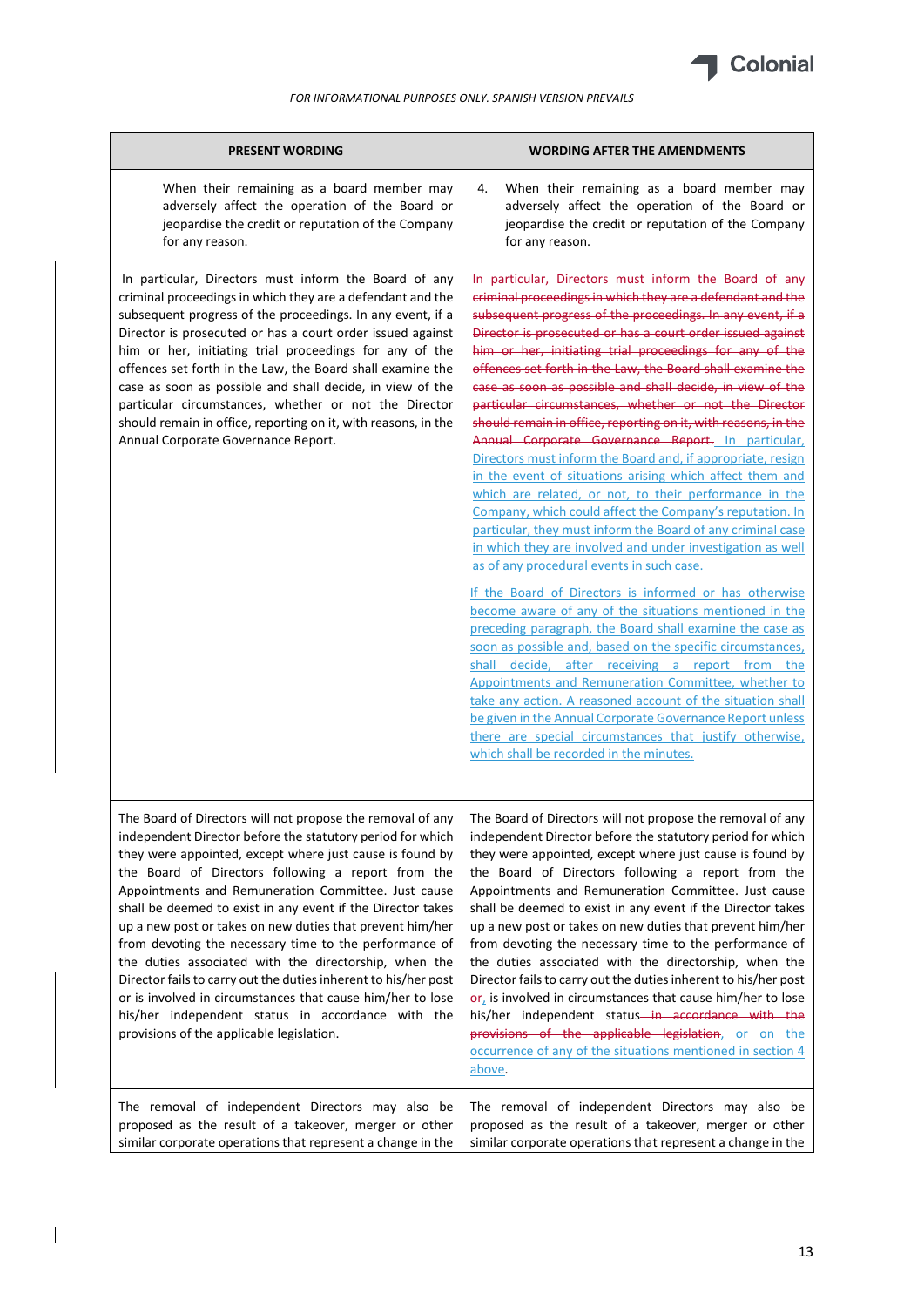

| <b>PRESENT WORDING</b>                                                                                                                                                                                                                                                                                                                                                     | <b>WORDING AFTER THE AMENDMENTS</b>                                                                                                                                                                                                                                                                                                                                                                                                                                                                                                                                                                                                                                                                                                                                                                                                                                                                                                                                                                                                         |
|----------------------------------------------------------------------------------------------------------------------------------------------------------------------------------------------------------------------------------------------------------------------------------------------------------------------------------------------------------------------------|---------------------------------------------------------------------------------------------------------------------------------------------------------------------------------------------------------------------------------------------------------------------------------------------------------------------------------------------------------------------------------------------------------------------------------------------------------------------------------------------------------------------------------------------------------------------------------------------------------------------------------------------------------------------------------------------------------------------------------------------------------------------------------------------------------------------------------------------------------------------------------------------------------------------------------------------------------------------------------------------------------------------------------------------|
| Company's capital structure when these changes are led by                                                                                                                                                                                                                                                                                                                  | Company's capital structure when these changes are led by                                                                                                                                                                                                                                                                                                                                                                                                                                                                                                                                                                                                                                                                                                                                                                                                                                                                                                                                                                                   |
| proportionality criteria.                                                                                                                                                                                                                                                                                                                                                  | proportionality criteria.                                                                                                                                                                                                                                                                                                                                                                                                                                                                                                                                                                                                                                                                                                                                                                                                                                                                                                                                                                                                                   |
| Also, the Board of Directors may propose the removal of                                                                                                                                                                                                                                                                                                                    | Also, the Board of Directors may propose the removal of                                                                                                                                                                                                                                                                                                                                                                                                                                                                                                                                                                                                                                                                                                                                                                                                                                                                                                                                                                                     |
| other Directors prior to expiry of the statutory period for                                                                                                                                                                                                                                                                                                                | other Directors prior to expiry of the statutory period for                                                                                                                                                                                                                                                                                                                                                                                                                                                                                                                                                                                                                                                                                                                                                                                                                                                                                                                                                                                 |
| which they were appointed for exceptional and justifiable                                                                                                                                                                                                                                                                                                                  | which they were appointed for exceptional and justifiable                                                                                                                                                                                                                                                                                                                                                                                                                                                                                                                                                                                                                                                                                                                                                                                                                                                                                                                                                                                   |
| reasons as approved by the Board, subsequent to a report                                                                                                                                                                                                                                                                                                                   | reasons as approved by the Board, subsequent to a report                                                                                                                                                                                                                                                                                                                                                                                                                                                                                                                                                                                                                                                                                                                                                                                                                                                                                                                                                                                    |
| by the Appointments and Remuneration Committee.                                                                                                                                                                                                                                                                                                                            | by the Appointments and Remuneration Committee.                                                                                                                                                                                                                                                                                                                                                                                                                                                                                                                                                                                                                                                                                                                                                                                                                                                                                                                                                                                             |
| When, as a result of their resignation or for some other<br>reason, Directors leave office before their term has expired,<br>they shall explain the reasons in a letter submitted to all<br>Board members. This shall not affect the notification of<br>such departure as a regulatory announcement or the need<br>to report it in the Annual Corporate Governance Report. | When, as a result of their resignation or for some other<br>reason, Directors leave office before their term has expired,<br>they shall explain the reasons in a letter submitted to all<br>Board members. This shall not affect the notification of<br>such departure as a regulatory announcement or the need<br>to report it in the Annual Corporate Governance<br>ReportDirectors who cease to hold office before the end of<br>their term, either through resignation or as resolved by the<br>General Meeting, shall state their reasons, or in the case of<br>non-executive Directors, their opinion on the General<br>Meeting's decision, in a letter to be sent to all members of<br>the Board of Directors. Without prejudice to the disclosure<br>of all this in the Annual Corporate Governance Report,<br>insofar as it is relevant to investors, the Company shall<br>publish the termination of office as soon as possible,<br>including a sufficient reference to the reasons or<br>circumstances provided by the Director. |
| <b>Article 17. Related-Party Transactions</b>                                                                                                                                                                                                                                                                                                                              | <b>Article 17. Related-Party Transactions</b>                                                                                                                                                                                                                                                                                                                                                                                                                                                                                                                                                                                                                                                                                                                                                                                                                                                                                                                                                                                               |
| An express prior authorisation from the Board of Directors,                                                                                                                                                                                                                                                                                                                | An express prior authorisation from the Board of Directors,                                                                                                                                                                                                                                                                                                                                                                                                                                                                                                                                                                                                                                                                                                                                                                                                                                                                                                                                                                                 |
| which may not be delegated, and after a favourable report                                                                                                                                                                                                                                                                                                                  | which may not be delegated, and after a favourable report                                                                                                                                                                                                                                                                                                                                                                                                                                                                                                                                                                                                                                                                                                                                                                                                                                                                                                                                                                                   |
| from the Audit and Control Committee, will be required for                                                                                                                                                                                                                                                                                                                 | from the Audit and Control Committee, will be required for                                                                                                                                                                                                                                                                                                                                                                                                                                                                                                                                                                                                                                                                                                                                                                                                                                                                                                                                                                                  |
| the following situations:                                                                                                                                                                                                                                                                                                                                                  | the following situations:                                                                                                                                                                                                                                                                                                                                                                                                                                                                                                                                                                                                                                                                                                                                                                                                                                                                                                                                                                                                                   |
| Provision of professional services to Inmobiliaria                                                                                                                                                                                                                                                                                                                         | Provision of professional services to Inmobiliaria                                                                                                                                                                                                                                                                                                                                                                                                                                                                                                                                                                                                                                                                                                                                                                                                                                                                                                                                                                                          |
| Colonial companies by a Director. The employment                                                                                                                                                                                                                                                                                                                           | Colonial companies by a Director. The employment                                                                                                                                                                                                                                                                                                                                                                                                                                                                                                                                                                                                                                                                                                                                                                                                                                                                                                                                                                                            |
| or any other type of relationship that executive                                                                                                                                                                                                                                                                                                                           | or any other type of relationship that executive                                                                                                                                                                                                                                                                                                                                                                                                                                                                                                                                                                                                                                                                                                                                                                                                                                                                                                                                                                                            |
| directors have with the Company is exempt for                                                                                                                                                                                                                                                                                                                              | directors have with the Company is exempt for                                                                                                                                                                                                                                                                                                                                                                                                                                                                                                                                                                                                                                                                                                                                                                                                                                                                                                                                                                                               |
| these purposes.                                                                                                                                                                                                                                                                                                                                                            | these purposes.                                                                                                                                                                                                                                                                                                                                                                                                                                                                                                                                                                                                                                                                                                                                                                                                                                                                                                                                                                                                                             |
| For a Director, a significant shareholder or a                                                                                                                                                                                                                                                                                                                             | For a Director, a significant shareholder or a                                                                                                                                                                                                                                                                                                                                                                                                                                                                                                                                                                                                                                                                                                                                                                                                                                                                                                                                                                                              |
| shareholder represented on the Board, or a person                                                                                                                                                                                                                                                                                                                          | shareholder represented on the Board, or a person                                                                                                                                                                                                                                                                                                                                                                                                                                                                                                                                                                                                                                                                                                                                                                                                                                                                                                                                                                                           |
| associated with them to sell or otherwise transfer                                                                                                                                                                                                                                                                                                                         | associated with them to sell or otherwise transfer                                                                                                                                                                                                                                                                                                                                                                                                                                                                                                                                                                                                                                                                                                                                                                                                                                                                                                                                                                                          |
| supplies, materials, goods or rights, in general, to                                                                                                                                                                                                                                                                                                                       | supplies, materials, goods or rights, in general, to                                                                                                                                                                                                                                                                                                                                                                                                                                                                                                                                                                                                                                                                                                                                                                                                                                                                                                                                                                                        |
| Inmobiliaria Colonial or other companies in its                                                                                                                                                                                                                                                                                                                            | Inmobiliaria Colonial or other companies in its                                                                                                                                                                                                                                                                                                                                                                                                                                                                                                                                                                                                                                                                                                                                                                                                                                                                                                                                                                                             |
| Group in exchange for any type of economic                                                                                                                                                                                                                                                                                                                                 | Group in exchange for any type of economic                                                                                                                                                                                                                                                                                                                                                                                                                                                                                                                                                                                                                                                                                                                                                                                                                                                                                                                                                                                                  |
| compensation.                                                                                                                                                                                                                                                                                                                                                              | compensation.                                                                                                                                                                                                                                                                                                                                                                                                                                                                                                                                                                                                                                                                                                                                                                                                                                                                                                                                                                                                                               |
| For the companies in the Group to transmit                                                                                                                                                                                                                                                                                                                                 | For the companies in the Group to transmit                                                                                                                                                                                                                                                                                                                                                                                                                                                                                                                                                                                                                                                                                                                                                                                                                                                                                                                                                                                                  |
| supplies, materials, goods or rights, in general, on                                                                                                                                                                                                                                                                                                                       | supplies, materials, goods or rights, in general, on                                                                                                                                                                                                                                                                                                                                                                                                                                                                                                                                                                                                                                                                                                                                                                                                                                                                                                                                                                                        |
| behalf of a Director, a significant shareholder or a                                                                                                                                                                                                                                                                                                                       | behalf of a Director, a significant shareholder or a                                                                                                                                                                                                                                                                                                                                                                                                                                                                                                                                                                                                                                                                                                                                                                                                                                                                                                                                                                                        |
| shareholder represented on the Board, or a person                                                                                                                                                                                                                                                                                                                          | shareholder represented on the Board, or a person                                                                                                                                                                                                                                                                                                                                                                                                                                                                                                                                                                                                                                                                                                                                                                                                                                                                                                                                                                                           |
| associated with them that are outside the                                                                                                                                                                                                                                                                                                                                  | associated with them that are outside the                                                                                                                                                                                                                                                                                                                                                                                                                                                                                                                                                                                                                                                                                                                                                                                                                                                                                                                                                                                                   |
| transferor company's normal business.                                                                                                                                                                                                                                                                                                                                      | transferor company's normal business.                                                                                                                                                                                                                                                                                                                                                                                                                                                                                                                                                                                                                                                                                                                                                                                                                                                                                                                                                                                                       |
| For the companies in Grupo Inmobiliaria Colonial to                                                                                                                                                                                                                                                                                                                        | For the companies in Grupo Inmobiliaria Colonial to                                                                                                                                                                                                                                                                                                                                                                                                                                                                                                                                                                                                                                                                                                                                                                                                                                                                                                                                                                                         |
| provide work, services or to sell materials to a                                                                                                                                                                                                                                                                                                                           | provide work, services or to sell materials to a                                                                                                                                                                                                                                                                                                                                                                                                                                                                                                                                                                                                                                                                                                                                                                                                                                                                                                                                                                                            |
| Director, a significant shareholder or a shareholder                                                                                                                                                                                                                                                                                                                       | Director, a significant shareholder or a shareholder                                                                                                                                                                                                                                                                                                                                                                                                                                                                                                                                                                                                                                                                                                                                                                                                                                                                                                                                                                                        |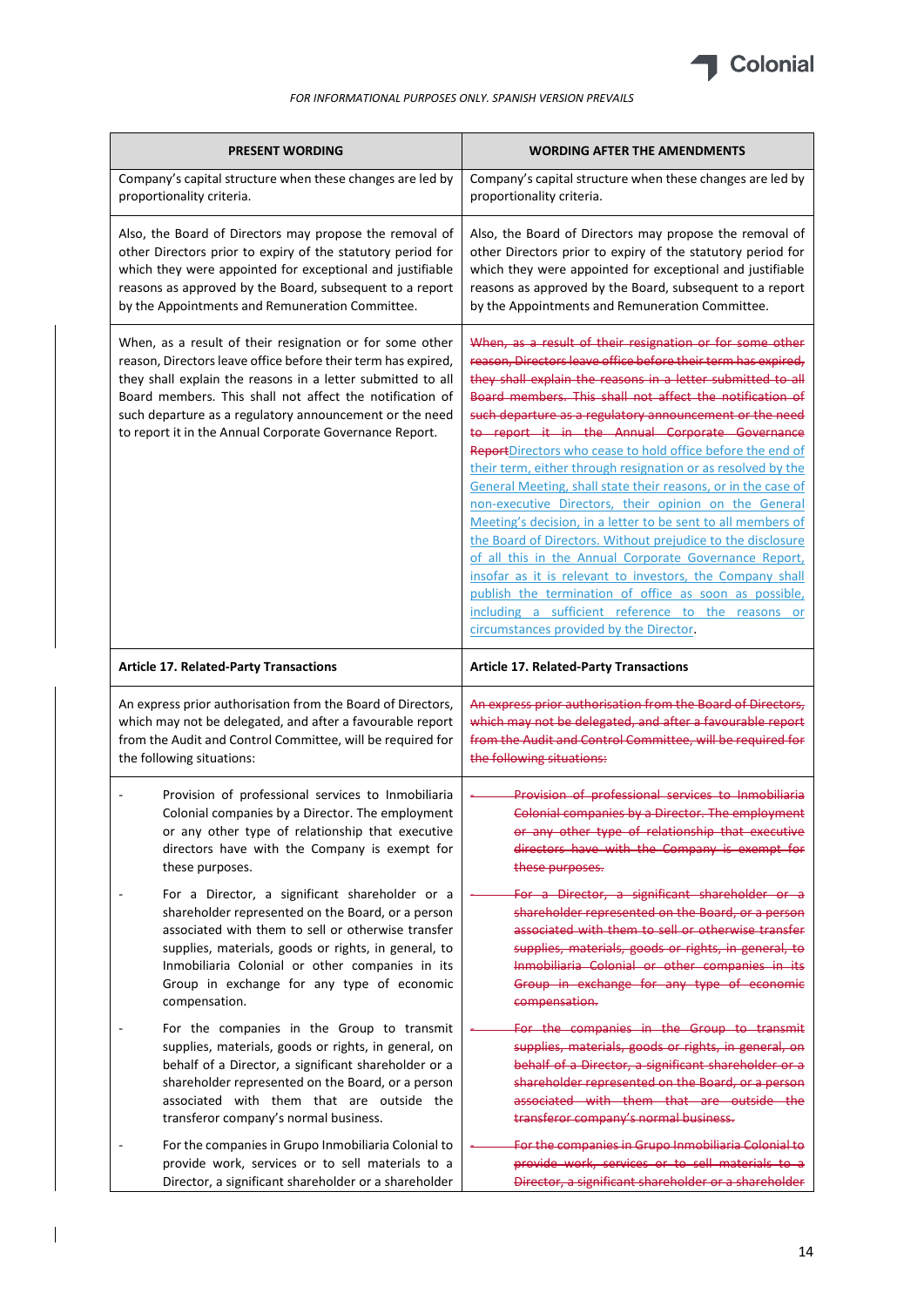

| <b>PRESENT WORDING</b>                                                                                                                                             | <b>WORDING AFTER THE AMENDMENTS</b>                                                                                                                                                                                                                                                                                                                                                                                                                                                                                                                                                                                                                                                                                                                                                                                   |
|--------------------------------------------------------------------------------------------------------------------------------------------------------------------|-----------------------------------------------------------------------------------------------------------------------------------------------------------------------------------------------------------------------------------------------------------------------------------------------------------------------------------------------------------------------------------------------------------------------------------------------------------------------------------------------------------------------------------------------------------------------------------------------------------------------------------------------------------------------------------------------------------------------------------------------------------------------------------------------------------------------|
| represented on the Board, or a person associated<br>with them as a normal part of their business but at<br>prices below market value.                              | represented on the Board, or a person associated<br>with them as a normal part of their business but at<br>prices below market value.                                                                                                                                                                                                                                                                                                                                                                                                                                                                                                                                                                                                                                                                                 |
| For a Director or associated person with a direct or<br>indirect interest to enter into any other type of<br>business with companies in the Group.                 | For a Director or associated person with a direct or indirect<br>interest to enter into any other type of business with<br>companies in the Group.                                                                                                                                                                                                                                                                                                                                                                                                                                                                                                                                                                                                                                                                    |
|                                                                                                                                                                    | Transactions concluded between the Company or<br>Group companies on the one hand, and Directors,<br>shareholders holding at least 10% of the voting rights in the<br>Company or who are represented on its Board of Directors,<br>or any other persons that must be considered related<br>parties under international accounting standards on the<br>other, shall be considered related-party translations (the<br>"Related-Party Transactions").                                                                                                                                                                                                                                                                                                                                                                     |
|                                                                                                                                                                    | By way of exception to the previous paragraph, the<br>following will not be considered Related-Party<br>Transactions: (i) transactions carried out between the<br>Company and its fully owned subsidiaries, either directly or<br>indirectly; (ii) the Board of Directors' approval of the terms<br>and conditions of contracts to be concluded with Directors<br>who are to carry out executive functions, including, if<br>applicable, the CEO or senior officers; as well as the<br>establishment by the Board of the specific amounts or<br>remuneration to be paid under such contracts; and (iii)<br>transactions carried out by the Company with its<br>subsidiaries or investee companies, provided that no other<br>party related to the Company has holdings in such<br>subsidiaries or investee companies. |
|                                                                                                                                                                    | 4.2. Responsibility for approving Related-Party<br>Transactions for an amount or value of 10% or more of the<br>total asset items in the most recent annual balance sheet<br>approved by the Company shall lie with the General<br>Meeting of Shareholders. In such case, the affected<br>shareholder shall lose the right to vote unless the<br>resolution proposal has been approved by the Board of<br>Directors without the opposing vote of the majority of the<br>independent Directors.                                                                                                                                                                                                                                                                                                                        |
| The aforementioned approval by the Board of Directors<br>shall not be necessary when such transactions have the<br>following three characteristics simultaneously: | The aforementioned approval by the Board of Directors<br>shall not be necessary when such transactions have the<br>following three characteristics simultaneously: All other<br>Related-Party Transactions shall be approved by the Board<br>of Directors, who may not delegate this power except in<br>relation to Related-Party Transactions:                                                                                                                                                                                                                                                                                                                                                                                                                                                                       |
| They are carried out under contracts with standard<br>1.<br>terms and conditions and are applicable across-the-<br>board to many customers;                        | (i) concluded with Group companies in the Company's<br>ordinary course of business and under market conditions,<br>or (ii) concluded under contracts with standard terms that                                                                                                                                                                                                                                                                                                                                                                                                                                                                                                                                                                                                                                         |
| 2.<br>They are carried out at market prices, generally set<br>by the person supplying the goods or services; and                                                   | are applied en masse to a large number of clients, at rates<br>or prices established for general application by the party<br>acting as supplier or provider of the goods or services in                                                                                                                                                                                                                                                                                                                                                                                                                                                                                                                                                                                                                               |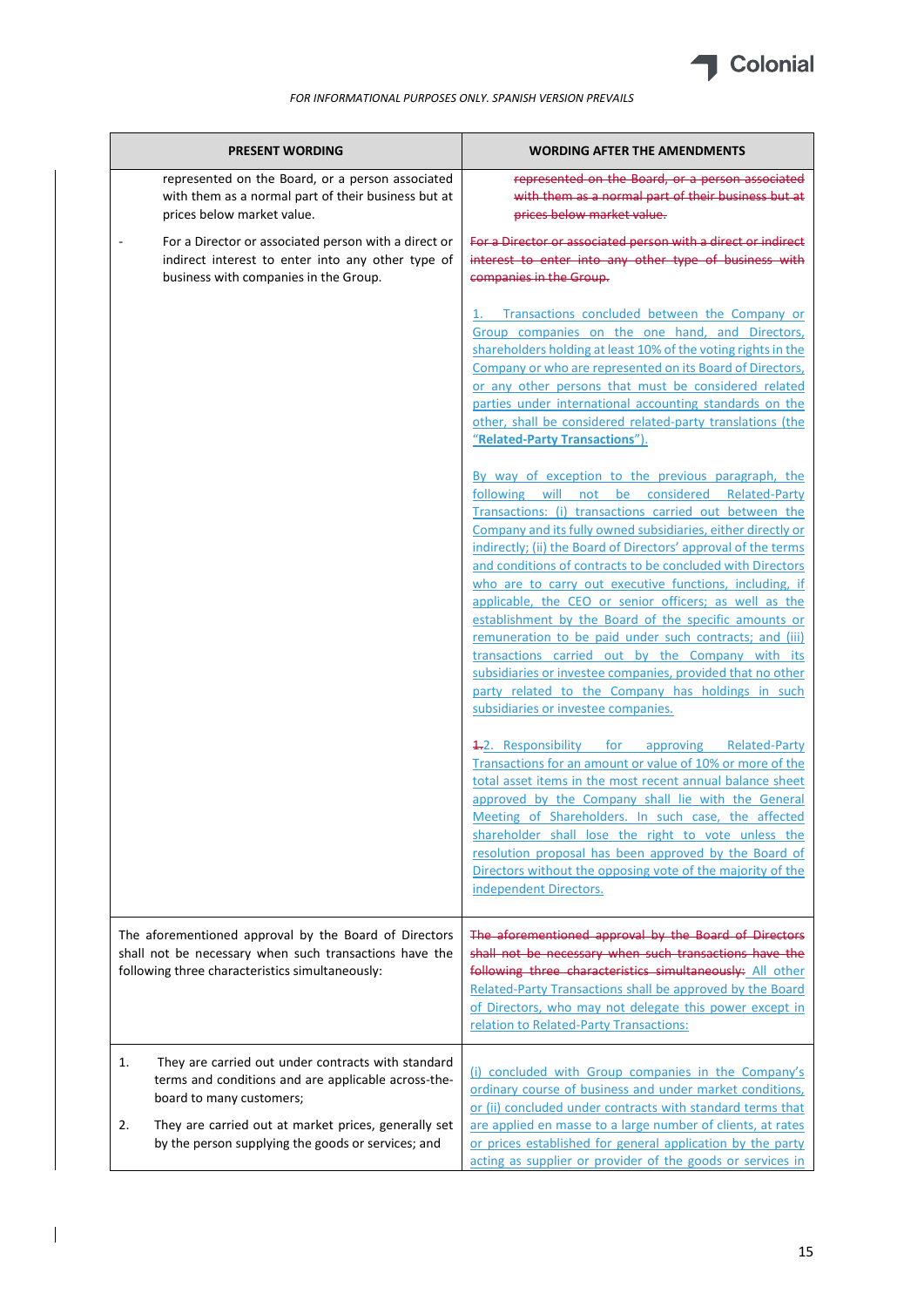

| <b>PRESENT WORDING</b>                                                                                                                                                                                               | <b>WORDING AFTER THE AMENDMENTS</b>                                                                                                                                                                                                                                                                                                                                                                                                                                                                                                                                                                                                                                         |
|----------------------------------------------------------------------------------------------------------------------------------------------------------------------------------------------------------------------|-----------------------------------------------------------------------------------------------------------------------------------------------------------------------------------------------------------------------------------------------------------------------------------------------------------------------------------------------------------------------------------------------------------------------------------------------------------------------------------------------------------------------------------------------------------------------------------------------------------------------------------------------------------------------------|
| 3.<br>The amount of the operation does not exceed one<br>percent of the Company's annual revenue.                                                                                                                    | question, for an amount that does not exceed 0.5% of the<br>Company's net turnover.                                                                                                                                                                                                                                                                                                                                                                                                                                                                                                                                                                                         |
|                                                                                                                                                                                                                      | They are carried out under contracts with standard<br>terms and conditions and are applicable across the board<br>to many customers;                                                                                                                                                                                                                                                                                                                                                                                                                                                                                                                                        |
|                                                                                                                                                                                                                      | 5. They are carried out at market prices, generally set by<br>the person supplying the goods or services; and                                                                                                                                                                                                                                                                                                                                                                                                                                                                                                                                                               |
|                                                                                                                                                                                                                      | The amount of the operation does not exceed one percent<br>of the Company's annual revenue.                                                                                                                                                                                                                                                                                                                                                                                                                                                                                                                                                                                 |
| In any case, any relevant transactions of any kind made by<br>any director or major shareholder with the Company, its<br>subsidiaries or affiliates, shall be reported in the Annual<br>Corporate Governance Report. | In any case, any relevant transactions of any kind made by<br>any director or major shareholder with the Company, its<br>subsidiaries or affiliates, shall be reported in the Annual<br>Corporate Governance Report.                                                                                                                                                                                                                                                                                                                                                                                                                                                        |
|                                                                                                                                                                                                                      | The affected Directors or the Directors representing or<br>related to the affected shareholders must refrain from<br>taking part in the deliberation and voting for the relevant<br>resolution, as provided by law.                                                                                                                                                                                                                                                                                                                                                                                                                                                         |
|                                                                                                                                                                                                                      | 3. The Audit and Control Committee must issue a report<br>prior to the approval of a Related-Party Transaction by the<br>General Meeting or the Board of Directors. In this report,<br>the Committee must assess whether the transaction is fair<br>and reasonable from the Company's point of view and, if<br>applicable, from that of its shareholders other than the<br>related party. It must also report on the budgets on which<br>the transaction is based and on the methods used.<br>Directors who are members of the Audit and Control<br>Committee and are affected by the Related-Party<br>Transaction may not be involved in the preparation of the<br>report. |
|                                                                                                                                                                                                                      | The said report will not be mandatory in relation to<br>Related-Party Transactions whose approval has been<br>delegated by the Board of Directors in those cases<br>permitted by law. In such cases, the Board of Directors shall<br>establish a periodic internal reporting and control<br>procedure to verify that the transactions are fair and<br>transparent and, where appropriate, to ensure compliance<br>with the applicable legal criteria.                                                                                                                                                                                                                       |
|                                                                                                                                                                                                                      | The Company shall make a public announcement<br>4.<br>regarding the conclusion of Related-Party Transactions<br>between the Company or companies in its Group for<br>amounts of at least: (i) 5% of the total amount of the asset<br>items; or (ii) 2.5% of the annual turnover.                                                                                                                                                                                                                                                                                                                                                                                            |
|                                                                                                                                                                                                                      | For this purpose, the announcement must be included, with<br>the content provided by law, in an easily accessible part of<br>the Company website, and a notification must be sent to<br>the Spanish Securities Market Commission. The                                                                                                                                                                                                                                                                                                                                                                                                                                       |

 $\overline{1}$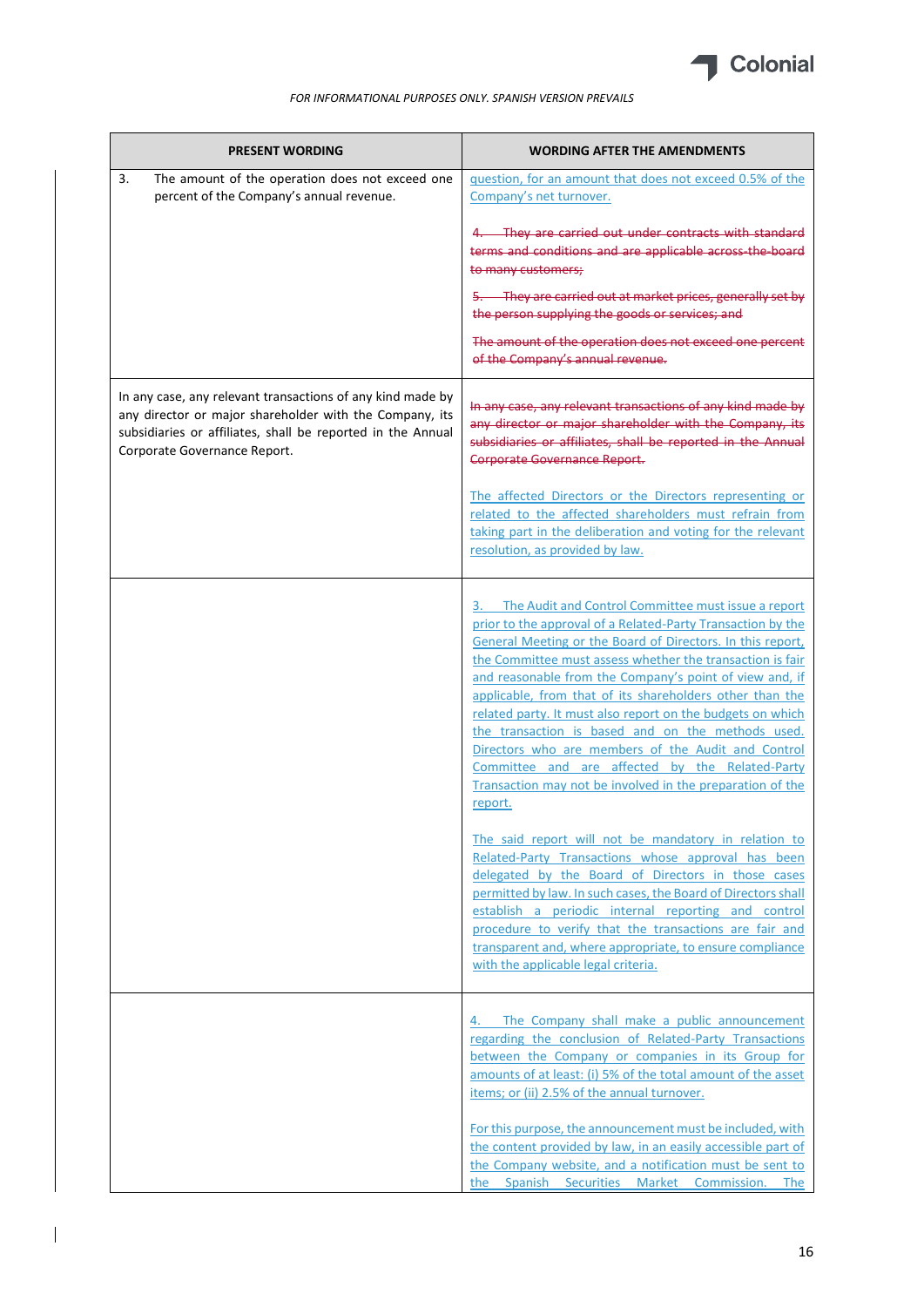

|                  | <b>PRESENT WORDING</b>                                                                                                                                                                                                                                                                                                                                                | <b>WORDING AFTER THE AMENDMENTS</b>                                                                                                                                                                                                                                                                                                                                                                                                                                                                    |
|------------------|-----------------------------------------------------------------------------------------------------------------------------------------------------------------------------------------------------------------------------------------------------------------------------------------------------------------------------------------------------------------------|--------------------------------------------------------------------------------------------------------------------------------------------------------------------------------------------------------------------------------------------------------------------------------------------------------------------------------------------------------------------------------------------------------------------------------------------------------------------------------------------------------|
|                  |                                                                                                                                                                                                                                                                                                                                                                       | announcement must be published, and the communication<br>made, no later than on the date of the Related-Party<br>Transaction, and it must be accompanied by the Audit and<br>Control Committee's report if applicable.                                                                                                                                                                                                                                                                                 |
|                  |                                                                                                                                                                                                                                                                                                                                                                       | The amount of a Related-Party Transaction shall be<br>5.<br>calculated by adding together all the transactions<br>concluded with the same counterpart in the last 12<br>months.<br>References to total asset items or total annual turnover<br>shall be deemed to be made to the values set forth in the<br>most recent consolidated annual financial statements or, in<br>default thereof, to the Company's most recent individual<br>annual financial statements approved by the General<br>Meeting. |
| <b>Directors</b> | Article 18. Directors' Duty to Report to the Board of                                                                                                                                                                                                                                                                                                                 | Article 18. Directors' Duty to Report to the Board of<br><b>Directors</b>                                                                                                                                                                                                                                                                                                                                                                                                                              |
|                  | Notwithstanding the provisions of Article 16 of these<br>Regulations and the provisions of the Company's Internal<br>Code of Conduct regarding the Securities Market, Directors<br>must, before the annual financial statements are drafted<br>and with reference to the prior fiscal year, inform the Board<br>of Directors of:                                      | Notwithstanding the provisions of Article 16 of these<br>Regulations and, if applicable, the provisions of the<br>Company's Internal Code of Conduct regarding the<br>Securities Market, Directors must, before the annual<br>financial statements are drafted and with reference to the<br>prior fiscal year, inform the Board of Directors of:                                                                                                                                                       |
| j.               | The Director's performance, on his/her own behalf<br>or for others, in activities which are the same,<br>similar or supplementary to the corporate purpose<br>of Inmobiliaria Colonial.                                                                                                                                                                               | The Director's performance, on his/her own behalf<br>i.<br>or for others, in activities which are the same,<br>similar or supplementary to the corporate purpose<br>of Inmobiliaria Colonial.                                                                                                                                                                                                                                                                                                          |
| ii.              | The number of shares in Inmobiliaria Colonial held<br>by the Director, either currently or in the past. The<br>Director must similarly report any other shares<br>directly or indirectly owned by related persons<br>pursuant to the Spanish Limited Liability Companies<br>Law.                                                                                      | ii.<br>The number of shares in Inmobiliaria Colonial held<br>by the Director, either currently or in the past. The<br>Director must similarly report any other shares<br>directly or indirectly owned by related persons<br>pursuant to the Spanish Limited Liability Companies<br>Law.                                                                                                                                                                                                                |
| iii.             | The transactions concluded by the Director in<br>his/her own interest or by persons acting on his/her<br>behalf in the previous fiscal year with Inmobiliaria<br>Colonial or other companies in the Group that were<br>outside Inmobiliaria Colonial's ordinary course of<br>business or not made under market conditions, if<br>such transactions are relevant.      | The transactions concluded by the Director in<br>iii.<br>his/her own interest or by persons acting on his/her<br>behalf in the previous fiscal year with Inmobiliaria<br>Colonial or other companies in the Group that were<br>outside Inmobiliaria Colonial's ordinary course of<br>business or not made under market conditions, if<br>such transactions are relevant.                                                                                                                               |
| iv.              | Any direct or indirect conflicts of interest between<br>a Director's own interests and those of the<br>Company, without prejudice to the duty to abstain<br>envisaged in the Spanish Limited Liability<br>Companies Law and in these Regulations. Any<br>conflicts of interest encountered by the Directors of<br>the Company shall, in any event, be reported in the | Any direct or indirect conflicts of interest between<br>iv.<br>a Director's own interests and those of the<br>Company, without prejudice to the duty to abstain<br>envisaged in the Spanish Limited Liability<br>Companies Law and in these Regulations. Any<br>conflicts of interest encountered by the Directors of<br>the Company shall, in any event, be reported in the                                                                                                                           |

 $\overline{\phantom{a}}$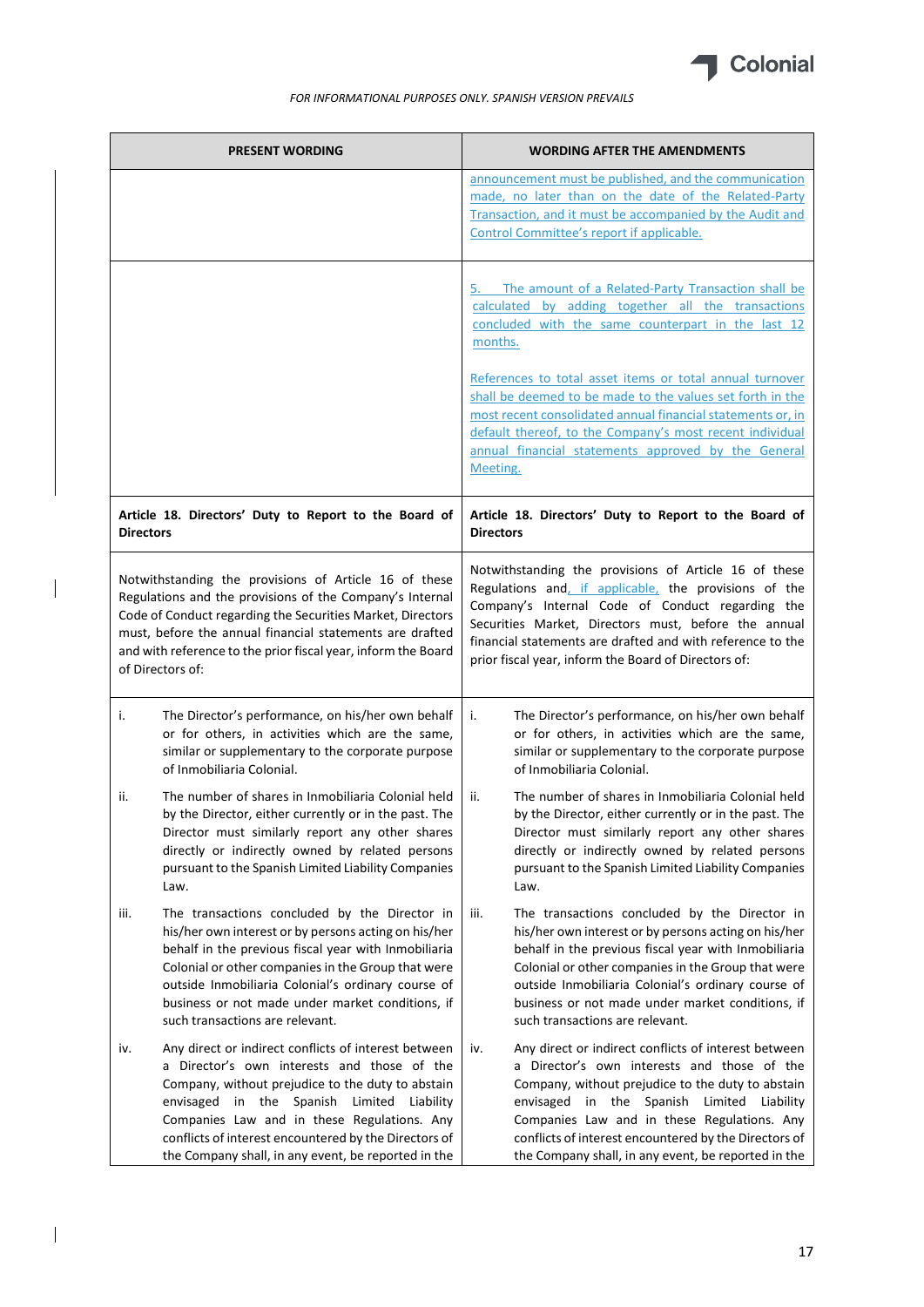

| <b>PRESENT WORDING</b>                                                                                                                                                                                                                                                                                                                                                                                                                                    | <b>WORDING AFTER THE AMENDMENTS</b>                                                                                                                                                                                                                                                                                                                                                                                                                                                                                                                                                                                                                                                                                                                                                                                                                                                                                                                                                                    |
|-----------------------------------------------------------------------------------------------------------------------------------------------------------------------------------------------------------------------------------------------------------------------------------------------------------------------------------------------------------------------------------------------------------------------------------------------------------|--------------------------------------------------------------------------------------------------------------------------------------------------------------------------------------------------------------------------------------------------------------------------------------------------------------------------------------------------------------------------------------------------------------------------------------------------------------------------------------------------------------------------------------------------------------------------------------------------------------------------------------------------------------------------------------------------------------------------------------------------------------------------------------------------------------------------------------------------------------------------------------------------------------------------------------------------------------------------------------------------------|
| annual report and<br>the<br>Annual<br>Corporate<br>Governance Report.                                                                                                                                                                                                                                                                                                                                                                                     | annual report and the Annual<br>Corporate<br>Governance Report.                                                                                                                                                                                                                                                                                                                                                                                                                                                                                                                                                                                                                                                                                                                                                                                                                                                                                                                                        |
| The Secretary and the Vice Secretary of the Board, in<br>coordination with the Audit and Control Committee, shall<br>be responsible for collecting the information referred to in<br>the previous sections from the Directors.                                                                                                                                                                                                                            | The Secretary and the Vice Secretary of the Board, in<br>coordination with the Audit and Control Committee, shall<br>be responsible for collecting the information referred to in<br>the previous sections from the Directors.                                                                                                                                                                                                                                                                                                                                                                                                                                                                                                                                                                                                                                                                                                                                                                         |
| The information referred to in paragraphs iii and iv above<br>must be provided promptly upon the completion of each<br>operation or transaction.                                                                                                                                                                                                                                                                                                          | The information referred to in paragraphs iii and iv above<br>must be provided promptly upon the completion of each<br>operation or transaction.                                                                                                                                                                                                                                                                                                                                                                                                                                                                                                                                                                                                                                                                                                                                                                                                                                                       |
| The Directors must inform the Appointments and<br>Remuneration Committee of their other professional<br>obligations, given that they may interfere with the<br>Director's dedication to his/her office.                                                                                                                                                                                                                                                   | The Directors must inform the Appointments and<br>Remuneration Committee of their other professional<br>obligations, given that they may interfere with the<br>Director's dedication to his/her office.                                                                                                                                                                                                                                                                                                                                                                                                                                                                                                                                                                                                                                                                                                                                                                                                |
| <b>Article 21. Remuneration</b>                                                                                                                                                                                                                                                                                                                                                                                                                           | <b>Article 21. Remuneration</b>                                                                                                                                                                                                                                                                                                                                                                                                                                                                                                                                                                                                                                                                                                                                                                                                                                                                                                                                                                        |
|                                                                                                                                                                                                                                                                                                                                                                                                                                                           | 1. The position of Director shall be remunerated in<br>accordance with the provisions of the Company Bylaws.<br>The remuneration of the Directors shall maintain a<br>reasonable proportion with the importance of the<br>Company, the economic situation existing at any time, and<br>the market standards of comparable companies. It shall<br>further focus on promoting the profitability and long-term<br>sustainability of the Company and avoiding the assumption<br>of excessive risks and the rewarding of unfavourable<br>results.<br>Furthermore, the Directors' remuneration must be that<br>required to attract and retain Directors with a desirable<br>profile, to compensate them for the dedication,<br>qualifications and responsibility that the position entails,<br>and to ensure that the amount does not interfere with the<br>independence of Non-Executive Directors' decisions.                                                                                              |
| The General Meeting of Shareholders shall approve<br>1.<br>at least every three years, as a separate item on the<br>agenda, the Directors' remuneration policy, which<br>shall comply with the remuneration system<br>envisaged in the Company Bylaws as may be<br>relevant. Any amendments or substitutions to the<br>policy shall require the prior approval of the<br>General Meeting of Shareholders in accordance<br>with the established procedure. | The General Meeting of Shareholders shall approve at least<br>every three years, as a separate item on the agenda, the<br>Directors' remuneration policy, which shall comply with the<br>remuneration system envisaged in the Company Bylaws as<br>may be relevant. Any amendments or substitutions to the<br>policy shall require the prior approval of the General<br>Meeting of Shareholders in accordance with the<br>established procedure.<br>2. The Directors' Remuneration Policy must adhere to the<br>remuneration system outlined in the Company Bylaws and<br>shall be approved by the General Meeting of Shareholders<br>as a separate item on the agenda with a maximum term of<br>application of three years. Any proposals for a new<br>Directors' Remuneration Policy must be submitted to the<br>General Meeting of Shareholders before the end of the last<br>year of application of the existing policy, and the General<br>Meeting of Shareholders may decide that the new policy |

 $\overline{1}$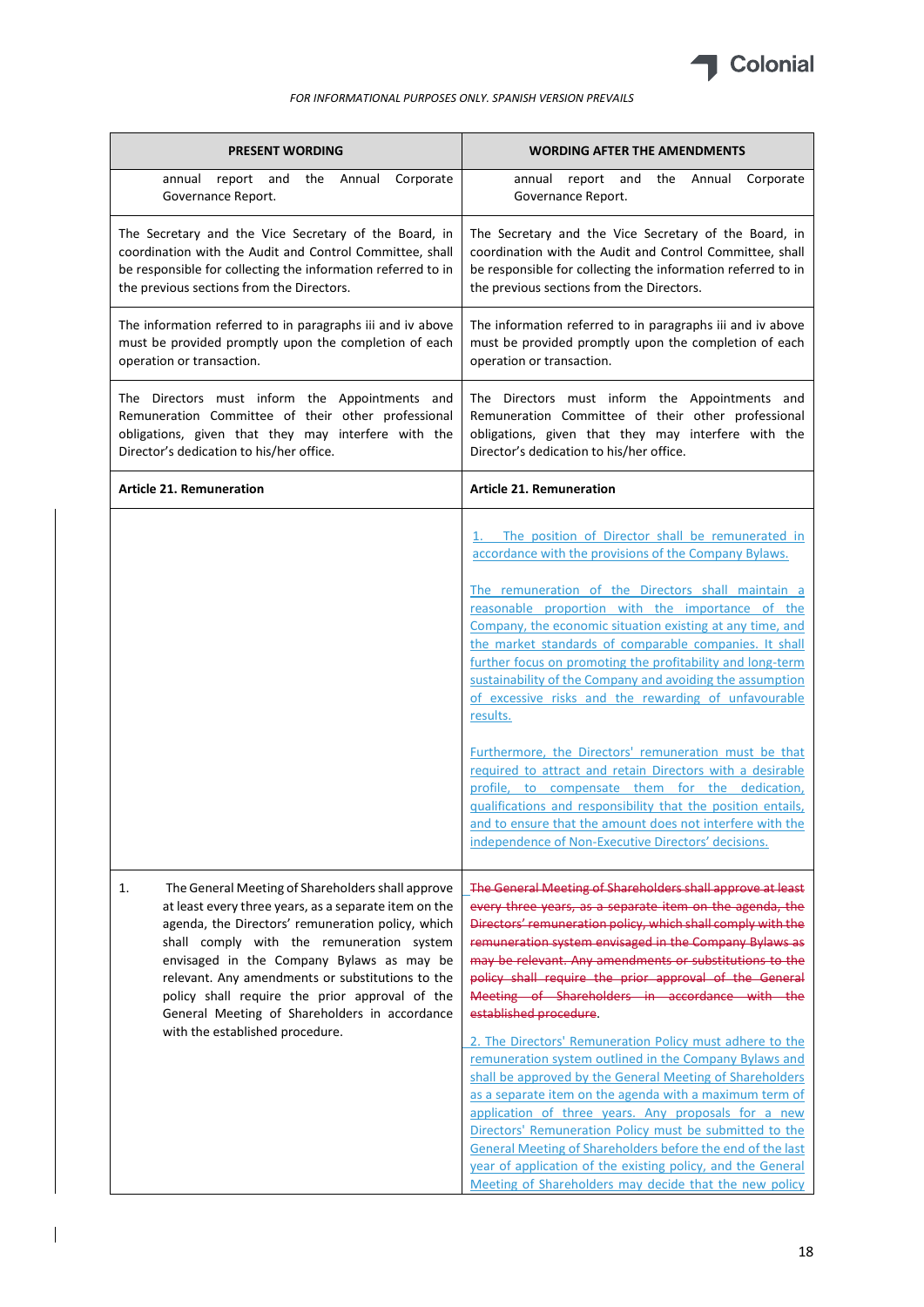

| <b>PRESENT WORDING</b>                                                                                                                                                                                                                                                                                                                                                                                                                                                                                                                                                                      | <b>WORDING AFTER THE AMENDMENTS</b>                                                                                                                                                                                                                                                                                                                                                                                                                                                                                                                                                         |
|---------------------------------------------------------------------------------------------------------------------------------------------------------------------------------------------------------------------------------------------------------------------------------------------------------------------------------------------------------------------------------------------------------------------------------------------------------------------------------------------------------------------------------------------------------------------------------------------|---------------------------------------------------------------------------------------------------------------------------------------------------------------------------------------------------------------------------------------------------------------------------------------------------------------------------------------------------------------------------------------------------------------------------------------------------------------------------------------------------------------------------------------------------------------------------------------------|
|                                                                                                                                                                                                                                                                                                                                                                                                                                                                                                                                                                                             | shall be effective from the date of approval for the<br>following three years. Any amendment or substitution of<br>the policy during this period shall require the prior approval<br>of the General Meeting of Shareholders in accordance with<br>the established procedure for approval thereof. Upon its<br>approval, the remuneration policy, together with the date<br>and result of the vote, shall be published on the Company's<br>website and shall be freely accessible for as long as it<br>remains in force.                                                                     |
| The proposal of the Directors' Remuneration Policy made<br>by the Board of Directors must be duly reasoned and<br>accompanied by a special report by the Appointments and<br>Remuneration Committee. Both documents will be made<br>available to the shareholders on the corporate website as<br>soon as the General Meeting of Shareholders has been<br>convened. The shareholders may also request that the<br>documents be delivered or sent free of charge. This right<br>shall be stipulated in the notice calling the General Meeting<br>of Shareholders.                             | The proposal of the Directors' Remuneration Policy made<br>by the Board of Directors must be duly reasoned and<br>accompanied by a special report by the Appointments and<br>Remuneration Committee. Both documents will be made<br>available to the shareholders on the corporate website as<br>soon as the General Meeting of Shareholders has been<br>convened. The shareholders may also request that the<br>documents be delivered or sent free of charge. This right<br>shall be stipulated in the notice calling the General Meeting<br>of Shareholders.                             |
| The approved policy shall determine the Directors'<br>remuneration in their capacity as such within the<br>remuneration system established in these Bylaws and shall<br>include the maximum amount to be paid to all the Directors<br>as a group in their capacity as Directors. The compensation<br>to be paid to each Director shall be determined by the<br>Board of Directors, taking into account the functions and<br>responsibilities to be attributed to each Director, their<br>membership of Board Committees and any other objective<br>circumstances that it may deem relevant. | The approved policy shall determine the Directors'<br>remuneration in their capacity as such within the<br>remuneration system established in these Bylaws and shall<br>include the maximum amount to be paid to all the Directors<br>as a group in their capacity as Directors. The compensation<br>to be paid to each Director shall be determined by the<br>Board of Directors, taking into account the functions and<br>responsibilities to be attributed to each Director, their<br>membership of Board Committees and any other objective<br>circumstances that it may deem relevant. |
| The Board of Directors will draft a compensation policy<br>proposal which shall take into account the following<br>criteria:                                                                                                                                                                                                                                                                                                                                                                                                                                                                | The remuneration policy must meet the following<br>requirements:<br>The Board of Directors will draft a compensation policy<br>proposal which shall take into account the following<br>criteria:                                                                                                                                                                                                                                                                                                                                                                                            |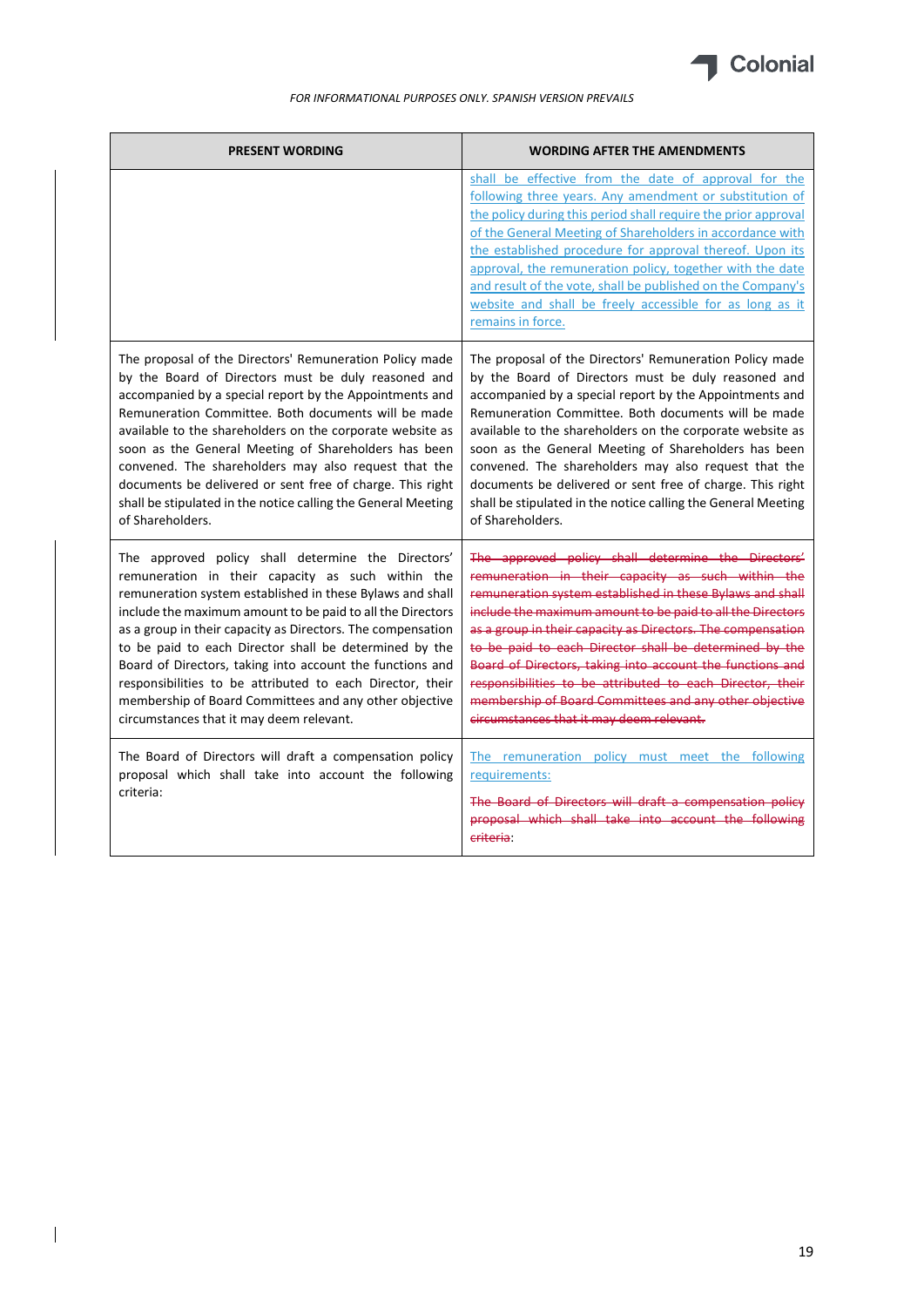

|    | <b>PRESENT WORDING</b>                                                                                                                                                                                                                                                                                                                                                                                                                                                                                                                                                                                                                                                                                                                           | <b>WORDING AFTER THE AMENDMENTS</b>                                                                                                                                                                                                                                                                                                                                                                                                                                                                                                                                                                                                                                                                                                                                                 |
|----|--------------------------------------------------------------------------------------------------------------------------------------------------------------------------------------------------------------------------------------------------------------------------------------------------------------------------------------------------------------------------------------------------------------------------------------------------------------------------------------------------------------------------------------------------------------------------------------------------------------------------------------------------------------------------------------------------------------------------------------------------|-------------------------------------------------------------------------------------------------------------------------------------------------------------------------------------------------------------------------------------------------------------------------------------------------------------------------------------------------------------------------------------------------------------------------------------------------------------------------------------------------------------------------------------------------------------------------------------------------------------------------------------------------------------------------------------------------------------------------------------------------------------------------------------|
| a) | The compensation paid to Directors must be as<br>necessary to attract and retain Directors with a<br>desirable profile and to compensate them for the<br>dedication, qualifications and responsibility that<br>the position entails, while ensuring that the amount<br>does not interfere with the independent judgement<br>of non-executive Directors;                                                                                                                                                                                                                                                                                                                                                                                          | The compensation paid to Directors must be as<br>$\partial +$<br>necessary to attract and retain Directors with a<br>desirable profile and to compensate them for the<br>dedication, qualifications and responsibility that<br>the position entails, while ensuring that the<br>amount does not interfere with the independent<br>judgement of non executive Directors;                                                                                                                                                                                                                                                                                                                                                                                                             |
| b) | Executive directors are restricted to variable<br>remuneration linked to the performance of the<br>Company and to their personal performance, as is<br>the remuneration in the form of shares, stock<br>options or rights to shares or instruments that are<br>referenced to the value of the stock and long-term<br>savings systems such as pension plans, retirement<br>schemes or other social security systems. Giving<br>shares as remuneration can be considered for non-<br>executive Directors, on condition that they hold<br>them until they cease to be Directors. The foregoing<br>shall not apply to shares that a Director needs to<br>dispose of, if applicable, in order to meet the costs<br>relating to their acquisition; and | Executive directors are restricted to variable<br>$\theta$<br>remuneration linked to the performance of the<br>Company and to their personal performance, as is<br>the remuneration in the form of shares, stock<br>options or rights to shares or instruments that are<br>referenced to the value of the stock and long term<br>savings systems such as pension plans, retirement<br>schemes or other social security systems. Giving<br>shares as remuneration can be considered for non-<br>executive Directors, on condition that they hold<br>them until they cease to be Directors. The foregoing<br>shall not apply to shares that a Director needs to<br>dispose of, if applicable, in order to meet the costs<br>relating to their acquisition; and                        |
| c) | In the event of variable compensation, technical<br>limits shall be set to ensure that such compensation<br>reflects the professional performance of its<br>beneficiaries and not simply the general progress of<br>the markets or of the Company's business sector or<br>other similar circumstances.                                                                                                                                                                                                                                                                                                                                                                                                                                           | c) In the event of variable compensation, technical<br>limits shall be set to ensure that such compensation<br>reflects the professional performance of its<br>beneficiaries and not simply the general progress of<br>the markets or of the Company's business sector or<br>other similar circumstances.<br>it must contribute to the Company's corporate<br>a)<br>strategy, long-term interests, and sustainability,<br>and explain how this is achieved.<br>it must be clear and comprehensible and specify the<br>b)<br>various components<br>of fixed<br>and variable<br>remuneration, including bonuses and any other<br>forms of compensation that may be paid to the<br>Directors, indicating their relative proportions.<br>a)c) it must demonstrate how the conditions of |
|    |                                                                                                                                                                                                                                                                                                                                                                                                                                                                                                                                                                                                                                                                                                                                                  | remuneration and employment of the Company's<br>employees have been taken into account when<br>establishing the remuneration policy.                                                                                                                                                                                                                                                                                                                                                                                                                                                                                                                                                                                                                                                |
|    | The compensation policy proposed by the Board must also<br>decide, in any case, and whenever they arise, on the<br>following aspects:                                                                                                                                                                                                                                                                                                                                                                                                                                                                                                                                                                                                            | The compensation policy proposed by the Board must also<br>decide, in any case, and whenever they arise, on the<br>following aspects:                                                                                                                                                                                                                                                                                                                                                                                                                                                                                                                                                                                                                                               |
| a) | The amount of fixed components, where applicable<br>itemising the fees for sitting on the Board and its<br>Committees and an estimate of the fixed annual<br>compensation arising therefrom;                                                                                                                                                                                                                                                                                                                                                                                                                                                                                                                                                     | The amount of fixed components, where<br>applicable itemising the fees for sitting on the<br>Board and its Committees and an estimate of the<br>fixed annual compensation arising therefrom;                                                                                                                                                                                                                                                                                                                                                                                                                                                                                                                                                                                        |
| b) | The variable compensation components, including,<br>in particular, the categories of Director to which<br>they apply, and an explanation on the relative<br>importance of the variable items with regard to the<br>fixed items, the criteria for the evaluation of results                                                                                                                                                                                                                                                                                                                                                                                                                                                                       | The variable compensation components,<br>including, in particular, the categories of Director<br>to which they apply, and an explanation on the<br>relative importance of the variable items with<br>regard to the fixed items, the criteria for the                                                                                                                                                                                                                                                                                                                                                                                                                                                                                                                                |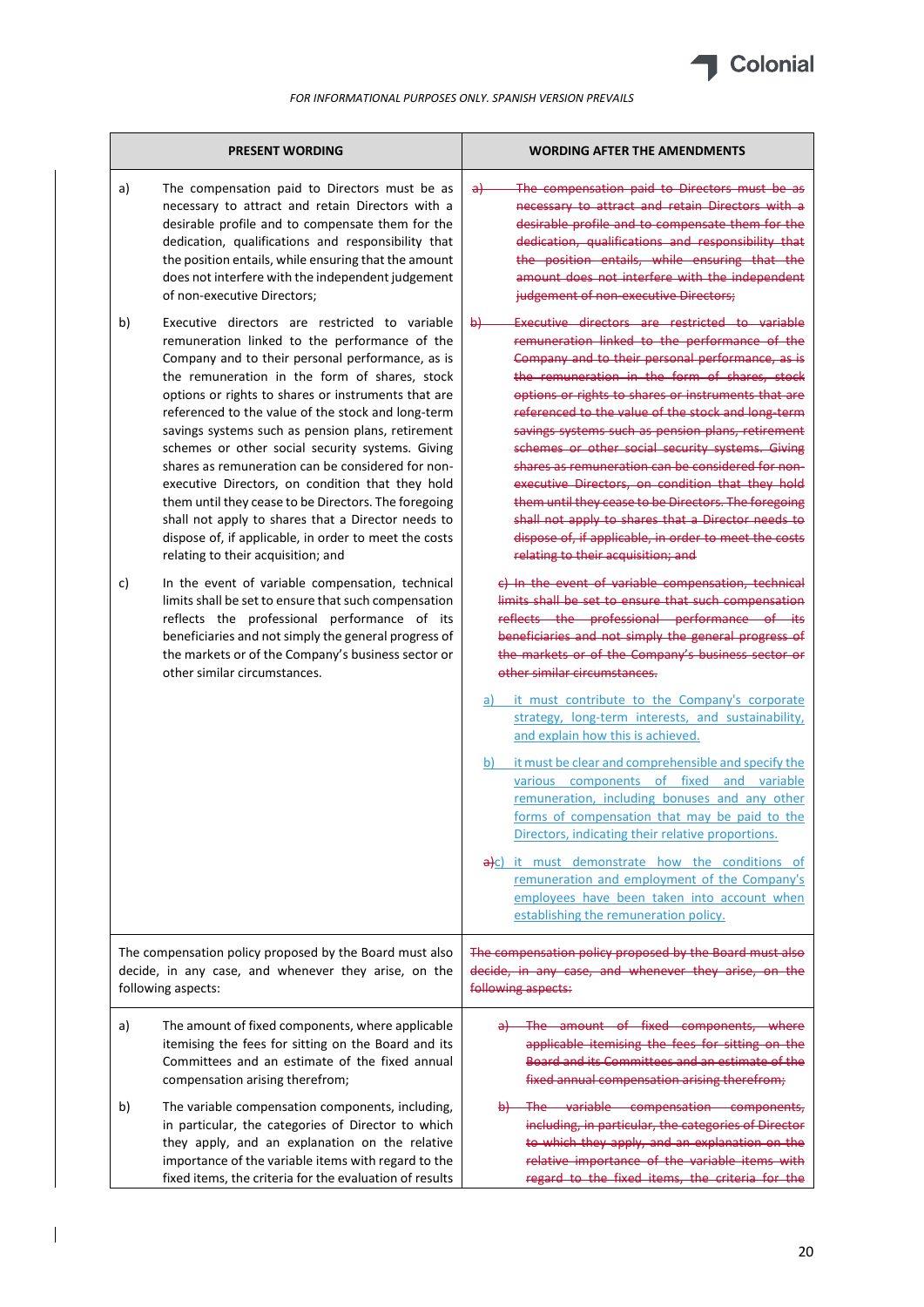

| <b>PRESENT WORDING</b>                                                                                                                                                                                                                                                                                                                                                                                                           | WORDING AFTER THE AMENDMENTS                                                                                                                                                                                                                                                                                                                                                                                                                                    |
|----------------------------------------------------------------------------------------------------------------------------------------------------------------------------------------------------------------------------------------------------------------------------------------------------------------------------------------------------------------------------------------------------------------------------------|-----------------------------------------------------------------------------------------------------------------------------------------------------------------------------------------------------------------------------------------------------------------------------------------------------------------------------------------------------------------------------------------------------------------------------------------------------------------|
| which form the basis for any compensation in<br>shares, stock options or any variable component,<br>the fundamental parameters and rationale for any<br>bonus system or any other non-cash benefits, and<br>an estimation of the total amount of the variable<br>compensation under the proposed compensation<br>plan based on the degree of compliance with the<br>hypotheses or targets that are used as a<br>benchmark;       | evaluation of results which form the basis for any<br>compensation in shares, stock options or any<br>variable component, the fundamental<br>parameters and rationale for any bonus system or<br>any other non-cash benefits, and an estimation of<br>the total amount of the variable compensation<br>under the proposed compensation plan based on<br>the degree of compliance with the hypotheses or<br>targets that are used as a benchmark;                |
| The principal characteristics of the social welfare<br>c)<br>systems (supplementary pensions, life insurance<br>policies and similar systems) with an estimate of<br>their amount or equivalent annual cost; and                                                                                                                                                                                                                 | The principal characteristics of the social welfare<br>systems (supplementary pensions, life insurance<br>policies and similar systems) with an estimate of<br>their amount or equivalent annual cost; and                                                                                                                                                                                                                                                      |
| The conditions that must apply to the contracts of<br>d)<br>those performing the duties of senior officers, such<br>as Executive Directors, including the conditions<br>related to duration and notification periods and<br>other clauses relating to hiring bonuses, as well as<br>severance payments or golden parachutes for early<br>termination of employment between the Company<br>and the Executive Director.            | d) The conditions that must apply to the contracts of<br>those performing the duties of senior officers,<br>such as Executive Directors, including the<br>conditions related to duration and notification<br>periods and other clauses relating to hiring<br>bonuses, as well as severance payments or<br>golden parachutes for early termination of<br>employment between the Company and the<br><b>Executive Director.</b>                                    |
|                                                                                                                                                                                                                                                                                                                                                                                                                                  | when the Company offers variable remuneration,<br>d)<br>the policy must contain clear, comprehensive,<br>and diverse criteria for the payment of variable<br>remuneration and specify the corresponding<br>financial and non-financial performance criteria,<br>explaining how they contribute<br>the<br>to<br>achievement of the objectives set out in point (a)<br>and the methods used to determine the degree<br>of fulfilment of the performance criteria. |
|                                                                                                                                                                                                                                                                                                                                                                                                                                  | it must indicate if there is a deferral period and<br>e)<br>whether the Company is entitled to demand the<br>return of the variable remuneration.<br>e) f) when the Company offers share-based<br>compensation, the policy must specify the vesting<br>periods and, where applicable, the retention of<br>shares after vesting, and explain how this type of<br>compensation contributes to the achievement of<br>the objectives set out in point (a).          |
| The application of the remuneration system shall be<br>reasonably proportionate to the importance of the<br>Company, the economic situation existing from time to<br>time and the market standards of comparable companies.<br>It shall further focus on promoting the profitability and<br>long-term sustainability of the Company and avoiding the<br>assuming of excessive risks and the rewarding of<br>unfavorable results. | The application of the remuneration system shall be<br>reasonably proportionate to the importance of the<br>Company, the economic situation existing from time to<br>time and the market standards of comparable companies.<br>It shall further focus on promoting the profitability and<br>long-term sustainability of the Company and avoiding the<br>assuming of excessive risks and the rewarding of<br>unfavorable results.                                |
|                                                                                                                                                                                                                                                                                                                                                                                                                                  | g) it must indicate the term of the contracts or<br>agreements entered into with Executive Directors, the<br>applicable notice periods, the main<br>features<br>of                                                                                                                                                                                                                                                                                              |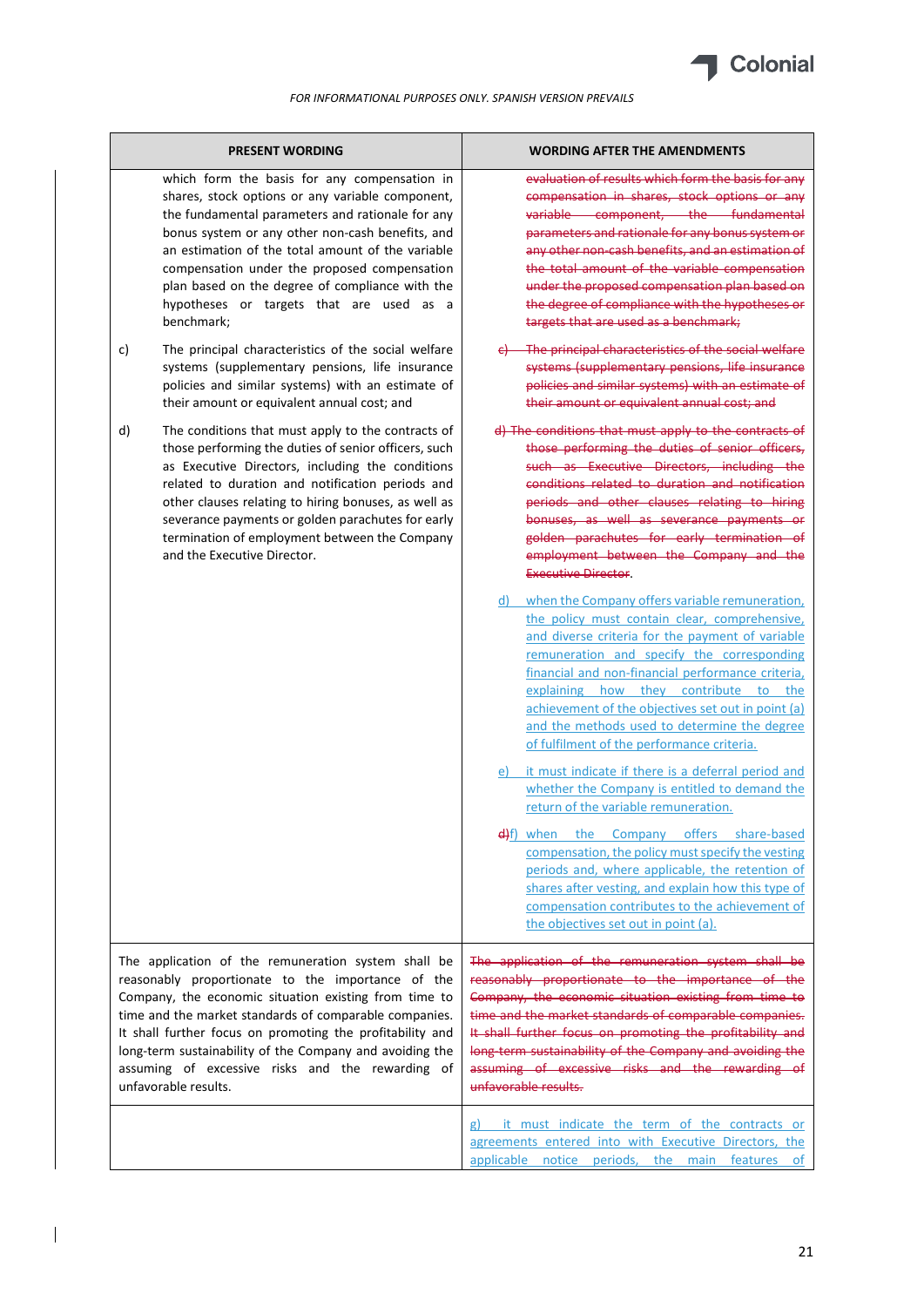

| <b>PRESENT WORDING</b>                                                                                                                                                                                                                                                                                                                                                                                                                                                                                                                                                                                                      | <b>WORDING AFTER THE AMENDMENTS</b>                                                                                                                                                                                                                                                                                                                                                                                                                                                                                                                                                                                                                |
|-----------------------------------------------------------------------------------------------------------------------------------------------------------------------------------------------------------------------------------------------------------------------------------------------------------------------------------------------------------------------------------------------------------------------------------------------------------------------------------------------------------------------------------------------------------------------------------------------------------------------------|----------------------------------------------------------------------------------------------------------------------------------------------------------------------------------------------------------------------------------------------------------------------------------------------------------------------------------------------------------------------------------------------------------------------------------------------------------------------------------------------------------------------------------------------------------------------------------------------------------------------------------------------------|
|                                                                                                                                                                                                                                                                                                                                                                                                                                                                                                                                                                                                                             | supplementary pension or early retirement schemes, the<br>conditions of termination, and termination payments.                                                                                                                                                                                                                                                                                                                                                                                                                                                                                                                                     |
|                                                                                                                                                                                                                                                                                                                                                                                                                                                                                                                                                                                                                             | it must indicate the decision-making process followed<br>for the development, revision, and application of the policy.                                                                                                                                                                                                                                                                                                                                                                                                                                                                                                                             |
|                                                                                                                                                                                                                                                                                                                                                                                                                                                                                                                                                                                                                             | Bi) If the policy is revised, it must describe and explain<br>any significant changes made and specify how any votes<br>taken and feedback received from shareholders on the<br>policy and the annual Directors' remuneration reports<br>since the date of the most recent vote on the remuneration<br>policy at the General Meeting of Shareholders have been<br>taken into account.                                                                                                                                                                                                                                                              |
|                                                                                                                                                                                                                                                                                                                                                                                                                                                                                                                                                                                                                             | The Company may make temporary exceptions to the<br>remuneration policy provided that the policy specifies the<br>procedure to be followed, the conditions under which the<br>exceptions may be applied, and the elements of the policy<br>that are subject to exception.                                                                                                                                                                                                                                                                                                                                                                          |
|                                                                                                                                                                                                                                                                                                                                                                                                                                                                                                                                                                                                                             | If the proposal for a new remuneration policy is rejected by<br>the General Meeting of Shareholders, the Company shall<br>continue to remunerate its Directors in accordance with the<br>remuneration policy in force on the date of the General<br>Meeting and shall submit a new remuneration policy<br>proposal for approval at the next Ordinary General Meeting<br>of Shareholders.                                                                                                                                                                                                                                                           |
| 2.<br>The compensation of the Directors for the<br>performance of executive functions shall conform<br>to the policy of remunerations of the Directors,<br>which must necessarily take into account the<br>amount of the fixed annual compensation and its<br>variation over the period to which the policy refers,<br>the various parameters for setting the variable<br>components and the main conditions of their<br>contracts, specifically including their duration,<br>indemnities for early discontinuation<br>or<br>termination of the contractual relation and<br>exclusiveness, post-contractual non compete and | The compensation of the Directors for the performance of<br>executive functions shall conform to the policy of<br>remunerations of the Directors, which must necessarily<br>take into account the amount of the fixed annual<br>compensation and its variation over the period to which the<br>policy refers, the various parameters for setting the variable<br>components and the main conditions of their contracts,<br>specifically including their duration, indemnities for early<br>discontinuation or termination of the contractual relation<br>and exclusiveness, post-contractual non compete and<br>permanence or fidelity agreements. |
| permanence or fidelity agreements.                                                                                                                                                                                                                                                                                                                                                                                                                                                                                                                                                                                          | 3.<br>The remuneration for the functions that Directors are<br>required to perform in their capacity as such, as members<br>of the Board of Directors or its Committees, shall comply<br>with the remuneration system provided for in the Company<br>Bylaws and the approved remuneration policy.                                                                                                                                                                                                                                                                                                                                                  |
|                                                                                                                                                                                                                                                                                                                                                                                                                                                                                                                                                                                                                             | The remuneration policy shall specify at least the maximum<br>amount of annual remuneration to be paid to all Directors<br>in their capacity as such and the criteria for the distribution<br>of remuneration according to the functions and<br>responsibilities assigned to each Director. The Board of<br>Directors is responsible for determining the individual<br>remuneration of each Director in their capacity as such in<br>accordance with the framework established in the<br>Company Bylaws and the remuneration policy, subject to a<br>report by the Appointments and Remuneration Committee.                                        |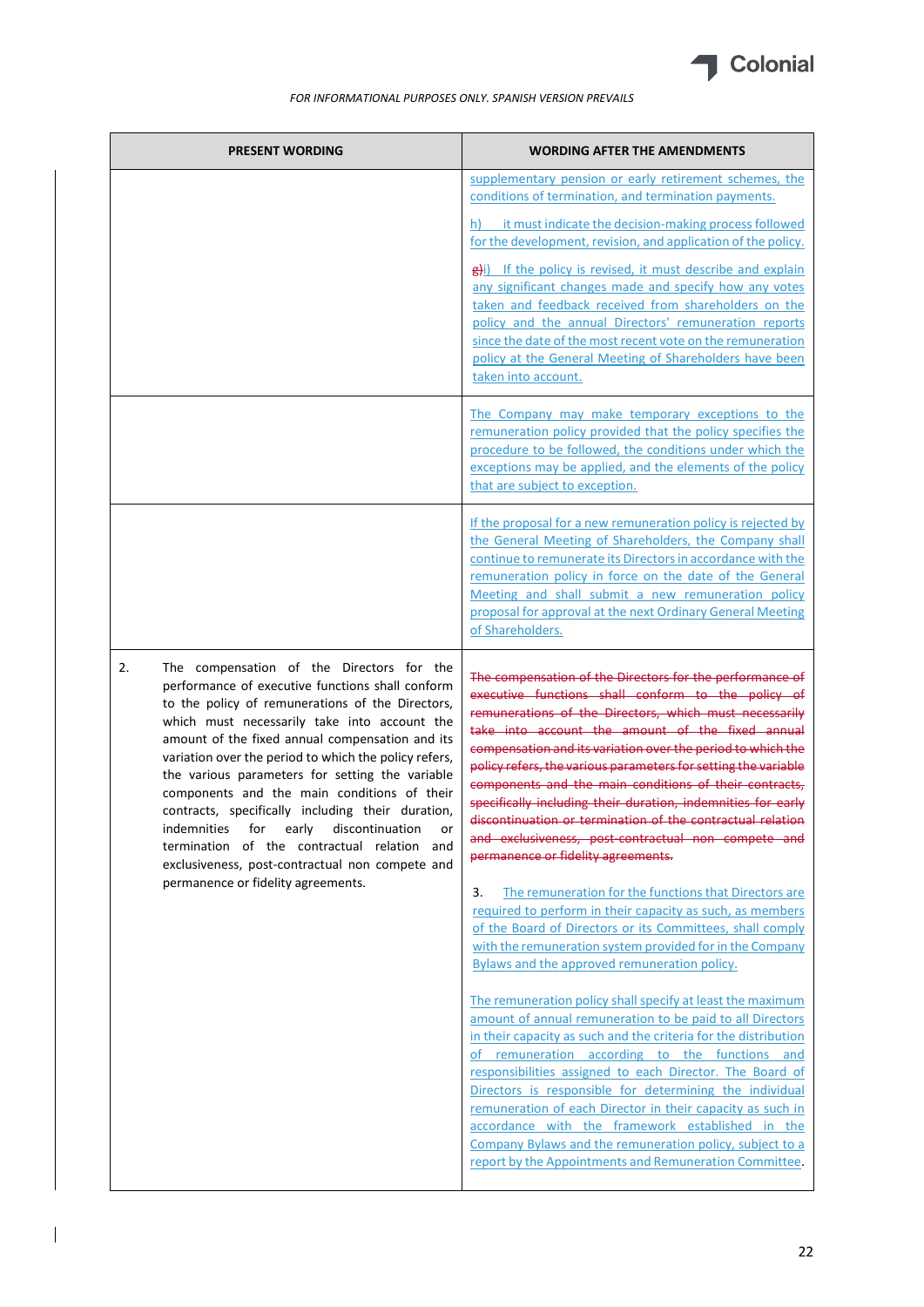

| <b>PRESENT WORDING</b>                                                                                                                                                                                                                                                                                                                                                                                                                                                                                                                                                                                                                                                                                                                                                                                                                                                                                                                                                                                                                                                                                                                                                                                   | <b>WORDING AFTER THE AMENDMENTS</b>                                                                                                                                                                                                                                                                                                                                                                                                                                                                                                                                                                                                                                                                                                                                                                                                                                                                                                                                                                                                                                                                                                                                                                                                                                                                                                                                                                                                                                                          |
|----------------------------------------------------------------------------------------------------------------------------------------------------------------------------------------------------------------------------------------------------------------------------------------------------------------------------------------------------------------------------------------------------------------------------------------------------------------------------------------------------------------------------------------------------------------------------------------------------------------------------------------------------------------------------------------------------------------------------------------------------------------------------------------------------------------------------------------------------------------------------------------------------------------------------------------------------------------------------------------------------------------------------------------------------------------------------------------------------------------------------------------------------------------------------------------------------------|----------------------------------------------------------------------------------------------------------------------------------------------------------------------------------------------------------------------------------------------------------------------------------------------------------------------------------------------------------------------------------------------------------------------------------------------------------------------------------------------------------------------------------------------------------------------------------------------------------------------------------------------------------------------------------------------------------------------------------------------------------------------------------------------------------------------------------------------------------------------------------------------------------------------------------------------------------------------------------------------------------------------------------------------------------------------------------------------------------------------------------------------------------------------------------------------------------------------------------------------------------------------------------------------------------------------------------------------------------------------------------------------------------------------------------------------------------------------------------------------|
| When a member of the Board of Directors is<br>4.<br>appointed CEO or is assigned executive functions by<br>virtue of another title, a contract must be entered<br>into by the Director and the Company, which must<br>be approved in advance by the Board of Directors<br>with a vote in favour by two thirds of its members.<br>The Director concerned shall refrain from<br>participating in deliberations and from taking part<br>in the vote. The approved contract shall be annexed<br>to the minutes of the meeting. The contract shall<br>set out in detail all the items for which<br>compensation may<br>obtained<br>the<br>be<br>for<br>performance of executive functions, including,<br>where applicable, the possible severance package<br>for the early cessation of such functions and the<br>amounts to be paid by the Company as insurance<br>premiums or contributions to savings systems.<br>Along these lines, the Directors cannot receive any<br>compensation for the performance of executive<br>functions in amounts or for items not established in<br>their respective contracts. The contract must<br>comply with the remuneration policy approved by<br>the General Meeting. | 4. When a member of the Board of Directors is appointed<br>CEO or is assigned executive functions by virtue of another<br>title, a contract must be entered into by the Director and<br>the Company, which must be approved in advance by the<br>Board of Directors with a vote in favour by two thirds of its<br>members. The Director concerned shall refrain from<br>participating in deliberations and from taking part in the<br>vote. The approved contract shall be annexed to the<br>minutes of the meeting. The contract shall set out in detail<br>all the items for which compensation may be obtained for<br>the performance of executive functions, including, where<br>applicable, the possible severance package for the early<br>cessation of such functions and the amounts to be paid by<br>the Company as insurance premiums or contributions to<br>savings systems. Along these lines, the Directors cannot<br>receive any compensation for the performance of executive<br>functions in amounts or for items not established in their<br>respective contracts. The contract must comply with the<br>remuneration policy approved by the General Meeting.<br>Accordingly, the remuneration of the executive functions of<br>CEOs and other Directors to whom these functions are<br>assigned by virtue of other titles must comply with the<br>provisions of the Company Bylaws and, under all<br>circumstances, with the approved remuneration policy and<br>contracts. |
| The Board of Directors shall be responsible for setting the<br>compensation of the Directors for the performance of<br>executive functions and the terms and conditions of their<br>contracts with the Company in accordance with the<br>compensation policy approved by the Shareholders<br>Meeting.                                                                                                                                                                                                                                                                                                                                                                                                                                                                                                                                                                                                                                                                                                                                                                                                                                                                                                    | The Board of Directors shall be responsible for setting the<br>compensation of the Directors for the performance of<br>executive functions and the terms and conditions of their<br>contracts with the Company in accordance with the<br>compensation policy approved by the Shareholders<br>Meeting. The remuneration policy shall establish at least<br>the amount of fixed annual remuneration due to the<br>Directors for the performance of their executive functions.                                                                                                                                                                                                                                                                                                                                                                                                                                                                                                                                                                                                                                                                                                                                                                                                                                                                                                                                                                                                                  |
| Any compensation received by the directors in the exercise<br>or termination of their office and for carrying out their<br>executive functions shall be pursuant to the current<br>compensation policy for Directors, except for that<br>compensation which is expressly approved at the General<br>Meeting.                                                                                                                                                                                                                                                                                                                                                                                                                                                                                                                                                                                                                                                                                                                                                                                                                                                                                             | Any compensation received by the directors in the exercise<br>or termination of their office and for carrying out their<br>executive functions shall be pursuant to the current<br>compensation policy for Directors, except for that<br>compensation which is expressly approved at the General<br>Meeting. The Board of Directors is responsible for<br>determining the individual compensation of each Director<br>in their capacity as such based on the performance of their<br>assigned executive functions in accordance with the<br>remuneration policy framework and the provisions of the<br>remuneration policy, subject to a report by the<br><b>Appointments and Remuneration Committee.</b>                                                                                                                                                                                                                                                                                                                                                                                                                                                                                                                                                                                                                                                                                                                                                                                    |
| 4.<br>The Board shall prepare an Annual Report on the<br>remuneration of the Directors, which shall<br>include complete, clear, and understandable<br>information on the Directors' Remuneration<br>Policy applicable to the current year. It shall<br>further include an overall summary of the<br>application of the remuneration policy during the<br>year ended and the detail of the individual                                                                                                                                                                                                                                                                                                                                                                                                                                                                                                                                                                                                                                                                                                                                                                                                     | 5. The Board of Directors shall prepare an Annual Report on<br>the remuneration of the Directors, which shall include<br>complete, clear, and understandable information on the<br>Directors' Remuneration Policy applicable to the current<br>year. It shall further include an overall summary of the<br>application of the remuneration policy during the year<br>ended and the detail of the individual remuneration earned<br>for all items by each Director during such year. The report                                                                                                                                                                                                                                                                                                                                                                                                                                                                                                                                                                                                                                                                                                                                                                                                                                                                                                                                                                                               |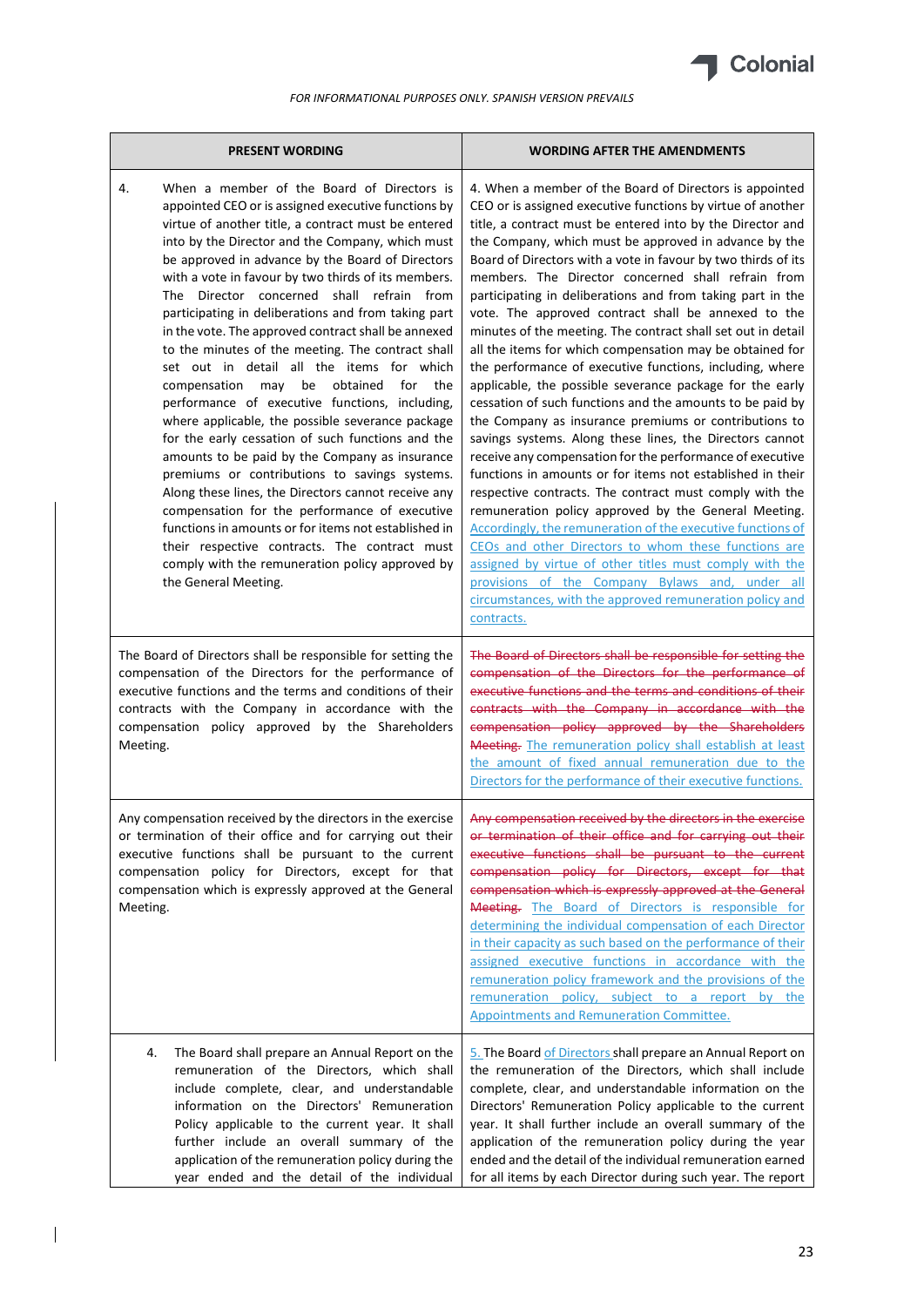

| <b>PRESENT WORDING</b>                                                                                                                                                                                                                                                                                                                                                                                                                                                          | <b>WORDING AFTER THE AMENDMENTS</b>                                                                                                                                                                                                                                                                                                                                                                                                                                                                                                                                                                                                                                                                                                                                                                                                     |
|---------------------------------------------------------------------------------------------------------------------------------------------------------------------------------------------------------------------------------------------------------------------------------------------------------------------------------------------------------------------------------------------------------------------------------------------------------------------------------|-----------------------------------------------------------------------------------------------------------------------------------------------------------------------------------------------------------------------------------------------------------------------------------------------------------------------------------------------------------------------------------------------------------------------------------------------------------------------------------------------------------------------------------------------------------------------------------------------------------------------------------------------------------------------------------------------------------------------------------------------------------------------------------------------------------------------------------------|
| remuneration earned for all items by each<br>Director during such year. The report shall be<br>disclosed and submitted for an advisory vote as a<br>separate item on the agenda at the Ordinary<br>General Meeting of Shareholders.                                                                                                                                                                                                                                             | shall be disclosed and submitted for an advisory vote as a<br>separate item on the agenda at the Ordinary General<br>Meeting of Shareholders.                                                                                                                                                                                                                                                                                                                                                                                                                                                                                                                                                                                                                                                                                           |
| The Annual Directors' Remuneration Report shall be<br>published by the Company as a regulatory announcement<br>at the same time as the Annual Corporate Governance<br>Report is released. Both documents shall be made available<br>to shareholders on the Company's corporate website when<br>the General Meeting to which they are submitted is called.                                                                                                                       | The Annual Directors' Remuneration Report shall be<br>published by the Company as a-other relevant information<br>regulatory announcement at the same time as the Annual<br>Corporate Governance Reportis released. Both documents<br>shall be made available to shareholders on the Company's<br>corporate website when the General Meeting to which they<br>are submitted is called and shall be freely accessible on the<br>Company's website and the Spanish Securities Market<br>Commission (CNMV) website for a minimum period of ten<br>years.                                                                                                                                                                                                                                                                                   |
| Should the Annual Report on Directors' remuneration be<br>rejected in the advisory vote of the Ordinary General<br>Meeting, the remuneration policy applicable to the<br>following fiscal year must be submitted for the approval of<br>the General Meeting before it can be applied, even if the<br>above-mentioned three-year period has not elapsed. The<br>foregoing shall not apply if the remuneration policy has<br>been approved at that same Ordinary General Meeting. | Should the Annual Report on Directors' remuneration be<br>rejected in the advisory vote of the Ordinary General<br>Meeting, the remuneration policy applicable to the<br>following fiscal year must be submitted for the approval of<br>the General Meeting before it can be applied, even if the<br>above-mentioned three-year period has not elapsed. The<br>foregoing shall not apply if the remuneration policy has<br>been approved at that same Ordinary General Meeting. If<br>the Annual Directors' Remuneration Report is rejected by<br>means of an advisory vote at the Ordinary General Meeting<br>of Shareholders, the Company may continue to implement<br>the remuneration policy in force on the date of the General<br>Meeting of Shareholders only until the next Ordinary<br><b>General Meeting of Shareholders.</b> |
| Article 24. Chairman of the Board                                                                                                                                                                                                                                                                                                                                                                                                                                               | Article 24. Chairman of the Board                                                                                                                                                                                                                                                                                                                                                                                                                                                                                                                                                                                                                                                                                                                                                                                                       |
| The Board of Directors, after the Appointments and                                                                                                                                                                                                                                                                                                                                                                                                                              | The Board of Directors, after the Appointments and                                                                                                                                                                                                                                                                                                                                                                                                                                                                                                                                                                                                                                                                                                                                                                                      |
| Remuneration Committee has issued its report, shall                                                                                                                                                                                                                                                                                                                                                                                                                             | Remuneration Committee has issued its report, shall                                                                                                                                                                                                                                                                                                                                                                                                                                                                                                                                                                                                                                                                                                                                                                                     |
| appoint a Chairman from among its members.                                                                                                                                                                                                                                                                                                                                                                                                                                      | appoint a Chairman from among its members.                                                                                                                                                                                                                                                                                                                                                                                                                                                                                                                                                                                                                                                                                                                                                                                              |
| The Chairman is the head of the effective functioning of the                                                                                                                                                                                                                                                                                                                                                                                                                    | The Chairman is the head of the effective functioning of the                                                                                                                                                                                                                                                                                                                                                                                                                                                                                                                                                                                                                                                                                                                                                                            |
| Board of Directors and shall promote the independence and                                                                                                                                                                                                                                                                                                                                                                                                                       | Board of Directors and shall promote the independence and                                                                                                                                                                                                                                                                                                                                                                                                                                                                                                                                                                                                                                                                                                                                                                               |
| effective functioning of the various Board Committees.                                                                                                                                                                                                                                                                                                                                                                                                                          | effective functioning of the various Board Committees.                                                                                                                                                                                                                                                                                                                                                                                                                                                                                                                                                                                                                                                                                                                                                                                  |
| The Chairman of the Board of Directors will be selected                                                                                                                                                                                                                                                                                                                                                                                                                         | The Chairman of the Board of Directors will be selected                                                                                                                                                                                                                                                                                                                                                                                                                                                                                                                                                                                                                                                                                                                                                                                 |
| from the board members through a resolution adopted by                                                                                                                                                                                                                                                                                                                                                                                                                          | from the board members through a resolution adopted by                                                                                                                                                                                                                                                                                                                                                                                                                                                                                                                                                                                                                                                                                                                                                                                  |
| a favourable vote of the absolute majority of the Directors                                                                                                                                                                                                                                                                                                                                                                                                                     | a favourable vote of the absolute majority of the Directors                                                                                                                                                                                                                                                                                                                                                                                                                                                                                                                                                                                                                                                                                                                                                                             |
| present or represented at the meeting. However, if the                                                                                                                                                                                                                                                                                                                                                                                                                          | present or represented at the meeting. However, if the                                                                                                                                                                                                                                                                                                                                                                                                                                                                                                                                                                                                                                                                                                                                                                                  |
| Chairman has executive functions, he/she shall require the                                                                                                                                                                                                                                                                                                                                                                                                                      | Chairman has executive functions, he/she shall require the                                                                                                                                                                                                                                                                                                                                                                                                                                                                                                                                                                                                                                                                                                                                                                              |
| favourable vote of two thirds of the members of the Board                                                                                                                                                                                                                                                                                                                                                                                                                       | favourable vote of two thirds of the members of the Board                                                                                                                                                                                                                                                                                                                                                                                                                                                                                                                                                                                                                                                                                                                                                                               |
| of Directors.                                                                                                                                                                                                                                                                                                                                                                                                                                                                   | of Directors.                                                                                                                                                                                                                                                                                                                                                                                                                                                                                                                                                                                                                                                                                                                                                                                                                           |
| In addition to the powers granted by law and the bylaws or                                                                                                                                                                                                                                                                                                                                                                                                                      | In addition to the powers granted by law and the bylaws or                                                                                                                                                                                                                                                                                                                                                                                                                                                                                                                                                                                                                                                                                                                                                                              |
| these Regulations, the Chairman shall have the following                                                                                                                                                                                                                                                                                                                                                                                                                        | these Regulations, the Chairman shall have the following                                                                                                                                                                                                                                                                                                                                                                                                                                                                                                                                                                                                                                                                                                                                                                                |
| functions:                                                                                                                                                                                                                                                                                                                                                                                                                                                                      | functions:                                                                                                                                                                                                                                                                                                                                                                                                                                                                                                                                                                                                                                                                                                                                                                                                                              |
| Calling and chairing meetings of the Board of                                                                                                                                                                                                                                                                                                                                                                                                                                   | Calling and chairing meetings of the Board of                                                                                                                                                                                                                                                                                                                                                                                                                                                                                                                                                                                                                                                                                                                                                                                           |
| Directors, setting the agenda for meetings, and                                                                                                                                                                                                                                                                                                                                                                                                                                 | Directors, setting the agenda for meetings, and                                                                                                                                                                                                                                                                                                                                                                                                                                                                                                                                                                                                                                                                                                                                                                                         |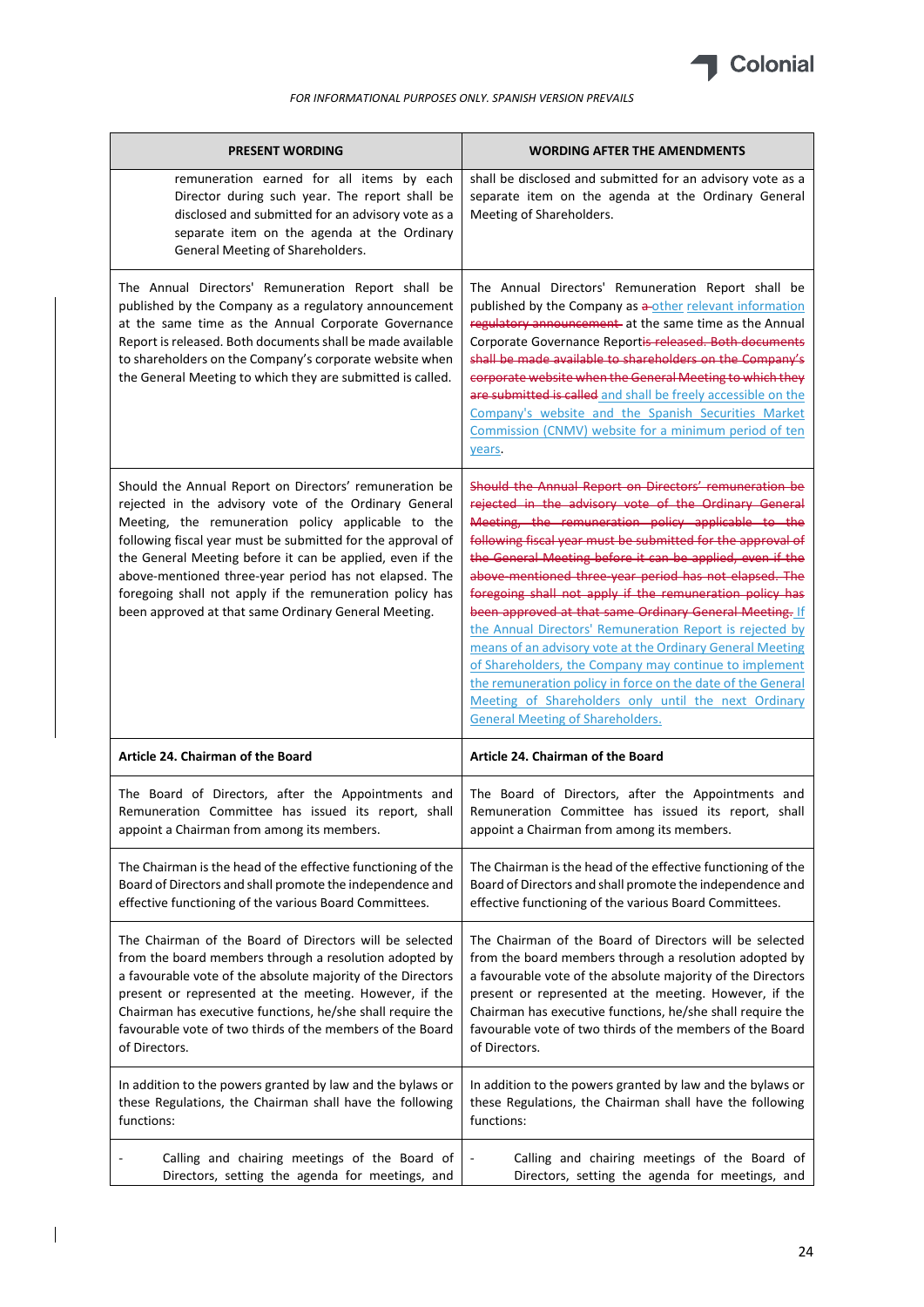

| <b>PRESENT WORDING</b>                                                                                                                                                                                       | <b>WORDING AFTER THE AMENDMENTS</b>                                                                                                                                                                                                      |  |
|--------------------------------------------------------------------------------------------------------------------------------------------------------------------------------------------------------------|------------------------------------------------------------------------------------------------------------------------------------------------------------------------------------------------------------------------------------------|--|
| leading the discussions and deliberations. In the                                                                                                                                                            | leading the discussions and deliberations. In the                                                                                                                                                                                        |  |
| event of a tie vote, the Chairman shall have a                                                                                                                                                               | event of a tie vote, the Chairman shall have a                                                                                                                                                                                           |  |
| casting vote.                                                                                                                                                                                                | casting vote.                                                                                                                                                                                                                            |  |
| Chairing the General Meetings of the Company and                                                                                                                                                             | Chairing the General Meetings of the Company and                                                                                                                                                                                         |  |
| leading the deliberations and votes pursuant to the                                                                                                                                                          | leading the deliberations and votes pursuant to the                                                                                                                                                                                      |  |
| Law, the Company Bylaws, and the Regulations                                                                                                                                                                 | Law, the Company Bylaws, and the Regulations                                                                                                                                                                                             |  |
| concerning General Meetings.                                                                                                                                                                                 | concerning General Meetings.                                                                                                                                                                                                             |  |
| Ensuring that the Directors receive sufficient<br>information in advance to be able to discuss the<br>items on the agenda.                                                                                   | Ensuring that the Directors receive sufficient<br>$\overline{\phantom{a}}$<br>information in advance to be able to discuss the<br>items on the agenda.                                                                                   |  |
| Stimulating debate and active participation by the                                                                                                                                                           | Stimulating debate and active participation by the                                                                                                                                                                                       |  |
| $\overline{a}$                                                                                                                                                                                               | $\overline{\phantom{a}}$                                                                                                                                                                                                                 |  |
| Directors at the Board meetings.                                                                                                                                                                             | Directors at the Board meetings.                                                                                                                                                                                                         |  |
| Submitting proposals to the Board that the<br>Chairman deems appropriate for the Company to<br>run smoothly and, in particular, proposals regarding<br>how the Board and other corporate bodies<br>function. | Submitting proposals to the Board that the<br>$\overline{\phantom{a}}$<br>Chairman deems appropriate for the Company to<br>run smoothly and, in particular, proposals regarding<br>how the Board and other corporate bodies<br>function. |  |
| Preparing and submitting to the Board of Directors                                                                                                                                                           | Preparing and submitting to the Board of Directors                                                                                                                                                                                       |  |
| a programme with dates and issues to be                                                                                                                                                                      | a programme with dates and issues to be                                                                                                                                                                                                  |  |
| addressed.                                                                                                                                                                                                   | addressed.                                                                                                                                                                                                                               |  |
| Being responsible for the leadership of the Board                                                                                                                                                            | Being responsible for the leadership of the Board                                                                                                                                                                                        |  |
| and its effectiveness in overseeing and checking the                                                                                                                                                         | and its effectiveness in overseeing and checking the                                                                                                                                                                                     |  |
| Company, as well as the bodies responsible for its                                                                                                                                                           | Company, as well as the bodies responsible for its                                                                                                                                                                                       |  |
| management.                                                                                                                                                                                                  | management.                                                                                                                                                                                                                              |  |
| Organising and coordinating regular reviews of the<br>Board, as well as, where applicable, the Chief<br>Executive Officer of the Company.<br>Ensuring that sufficient time for discussion is given           | Organising and eCoordinating, together with the<br>$\overline{\phantom{a}}$<br>Appointments and Remuneration Committee,<br>regular reviews of the Board, as well as, where<br>applicable, the Chief Executive Officer of the             |  |
| to strategic matters.<br>Deciding and reviewing refresher programmes for                                                                                                                                     | Company.<br>Ensuring that sufficient time for discussion is given<br>to strategic matters.                                                                                                                                               |  |
| each Director, when circumstances require.                                                                                                                                                                   | Deciding and reviewing refresher programmes for                                                                                                                                                                                          |  |
| Ensuring compliance with resolutions, decisions,                                                                                                                                                             | each Director, when circumstances require.                                                                                                                                                                                               |  |
| guidelines and criteria established at the General<br>Meeting of Shareholders and by the Board of<br>Directors, within the scope of its respective powers.                                                   | Ensuring compliance with resolutions, decisions,<br>guidelines and criteria established at the General<br>Meeting of Shareholders and by the Board of<br>Directors, within the scope of its respective powers.                           |  |
| In the absence of the Chairman, his/her functions shall be                                                                                                                                                   | In the absence of the Chairman, his/her functions shall be                                                                                                                                                                               |  |
| performed by the Vice-Chair and, if there are several Vice-                                                                                                                                                  | performed by the Vice-Chair and, if there are several Vice-                                                                                                                                                                              |  |
| Chairs, by the first Vice-Chair according to the                                                                                                                                                             | Chairs, by the first Vice-Chair according to the                                                                                                                                                                                         |  |
| corresponding numbering system. In the absence of the                                                                                                                                                        | corresponding numbering system. In the absence of the                                                                                                                                                                                    |  |
| Chairman and Vice-Chairs, where applicable, the functions                                                                                                                                                    | Chairman and Vice-Chairs, where applicable, the functions                                                                                                                                                                                |  |
| of the Chairman shall be performed by the Independent                                                                                                                                                        | of the Chairman shall be performed by the Independent                                                                                                                                                                                    |  |
| Lead Director, if any, and, failing that, by the oldest Director                                                                                                                                             | Lead Director, if any, and, failing that, by the oldest Director                                                                                                                                                                         |  |
| present at the meeting.                                                                                                                                                                                      | present at the meeting.                                                                                                                                                                                                                  |  |
| Article 26. Vice-Chair of the Board                                                                                                                                                                          | Article 26. Vice-Chair of the Board                                                                                                                                                                                                      |  |
| The Board of Directors, after the Appointments and                                                                                                                                                           | The Board of Directors, after the Appointments and                                                                                                                                                                                       |  |
| Remuneration Committee has issued its report, may                                                                                                                                                            | Remuneration Committee has issued its report, may                                                                                                                                                                                        |  |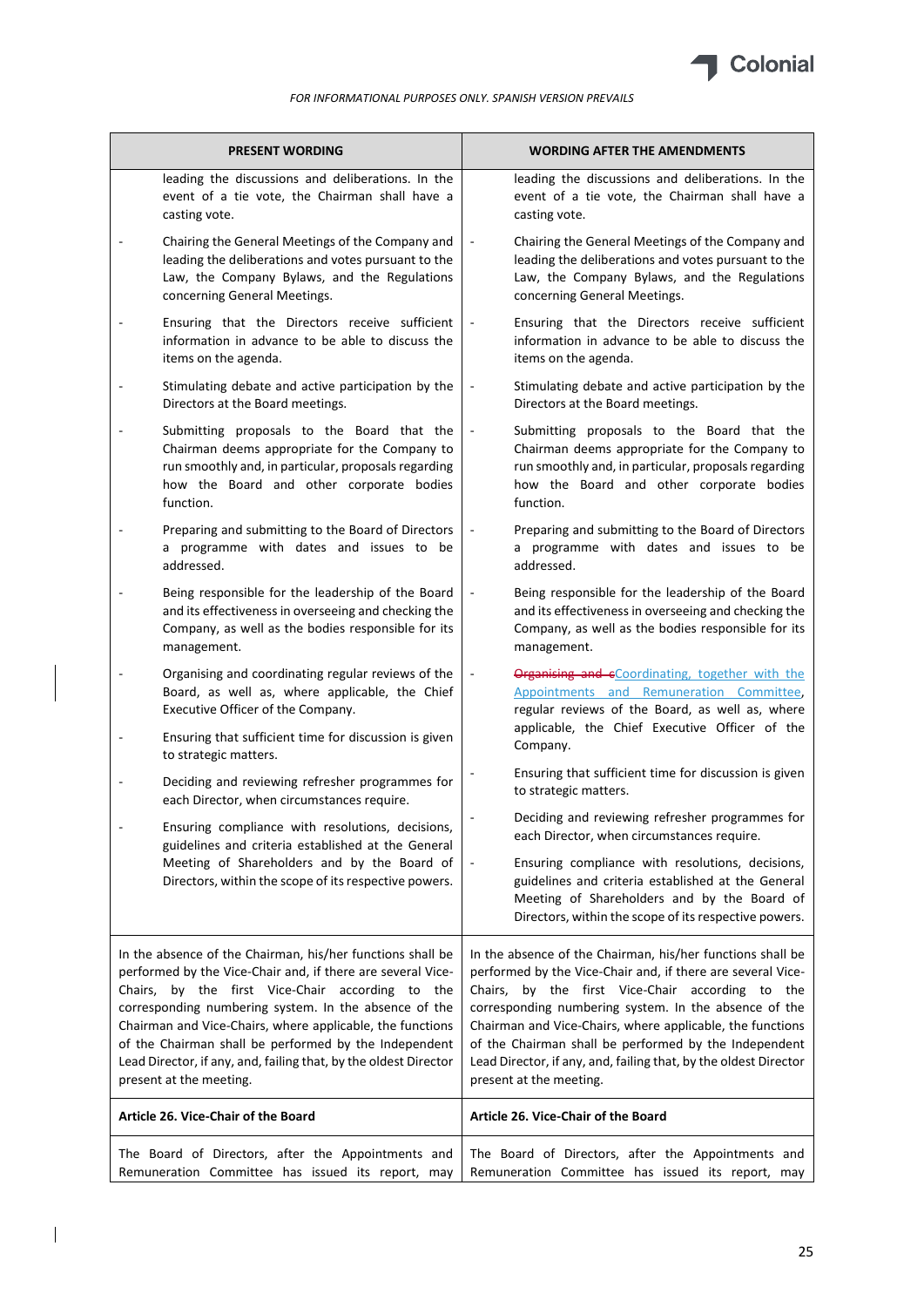

| <b>PRESENT WORDING</b>                                                                                                                                                                                                                                                                                                                                                                                                                                                         | <b>WORDING AFTER THE AMENDMENTS</b>                                                                                                                                                                                                                                                                                                                                                                                                                                                                                                                                                             |  |
|--------------------------------------------------------------------------------------------------------------------------------------------------------------------------------------------------------------------------------------------------------------------------------------------------------------------------------------------------------------------------------------------------------------------------------------------------------------------------------|-------------------------------------------------------------------------------------------------------------------------------------------------------------------------------------------------------------------------------------------------------------------------------------------------------------------------------------------------------------------------------------------------------------------------------------------------------------------------------------------------------------------------------------------------------------------------------------------------|--|
| appoint one or several Vice-Chairs from among its                                                                                                                                                                                                                                                                                                                                                                                                                              | appoint one or several Vice-Chairs from among its                                                                                                                                                                                                                                                                                                                                                                                                                                                                                                                                               |  |
| members. If several Vice-Chairs are appointed, they shall be                                                                                                                                                                                                                                                                                                                                                                                                                   | members. If several Vice-Chairs are appointed, they shall be                                                                                                                                                                                                                                                                                                                                                                                                                                                                                                                                    |  |
| numbered consecutively.                                                                                                                                                                                                                                                                                                                                                                                                                                                        | numbered consecutively.                                                                                                                                                                                                                                                                                                                                                                                                                                                                                                                                                                         |  |
| In the absence of the Chairman, his/her functions shall be<br>performed by the Vice-Chair and, if there are several Vice-<br>Chairs, by the first Vice-Chair according to the<br>corresponding numbering system. In the absence of the<br>Chairman and Vice-Chairs, if any, his/her functions shall be<br>performed by the oldest Director present at the meeting.                                                                                                             | In the absence of the Chairman, his/her functions shall be<br>performed by the Vice-Chair and, if there are several Vice-<br>Chairs, by the first Vice-Chair according to the<br>corresponding numbering system. In the absence of the<br>Chairman and Vice-Chairs, if any, his/her functions shall be<br>performed by the Independent Lead Director and, in the<br>absence of the latter, by the oldest Director present at the<br>meeting.                                                                                                                                                    |  |
| <b>Article 30. Executive Committee</b>                                                                                                                                                                                                                                                                                                                                                                                                                                         | <b>Article 30. Executive Committee</b>                                                                                                                                                                                                                                                                                                                                                                                                                                                                                                                                                          |  |
| The Board of Directors may create an Executive Committee                                                                                                                                                                                                                                                                                                                                                                                                                       | The Board of Directors may create an Executive Committee                                                                                                                                                                                                                                                                                                                                                                                                                                                                                                                                        |  |
| and permanently delegate all or part of its powers to it,                                                                                                                                                                                                                                                                                                                                                                                                                      | and permanently delegate all or part of its powers to it,                                                                                                                                                                                                                                                                                                                                                                                                                                                                                                                                       |  |
| except those which cannot be delegated.                                                                                                                                                                                                                                                                                                                                                                                                                                        | except those which cannot be delegated.                                                                                                                                                                                                                                                                                                                                                                                                                                                                                                                                                         |  |
| The Executive Committee shall consist of a minimum of                                                                                                                                                                                                                                                                                                                                                                                                                          | The Executive Committee shall consist of a minimum of                                                                                                                                                                                                                                                                                                                                                                                                                                                                                                                                           |  |
| three and a maximum of eight members who must be                                                                                                                                                                                                                                                                                                                                                                                                                               | three and a maximum of eight members who must be                                                                                                                                                                                                                                                                                                                                                                                                                                                                                                                                                |  |
| Directors, and its Chairman and Secretary will be chosen                                                                                                                                                                                                                                                                                                                                                                                                                       | Directors, and its Chairman and Secretary will be chosen                                                                                                                                                                                                                                                                                                                                                                                                                                                                                                                                        |  |
| from the Board of Directors.                                                                                                                                                                                                                                                                                                                                                                                                                                                   | from the Board of Directors.                                                                                                                                                                                                                                                                                                                                                                                                                                                                                                                                                                    |  |
| The Executive Committee may appoint from among its                                                                                                                                                                                                                                                                                                                                                                                                                             | The Executive Committee may appoint from among its                                                                                                                                                                                                                                                                                                                                                                                                                                                                                                                                              |  |
| members a Deputy Chairman who shall act as Chairman in                                                                                                                                                                                                                                                                                                                                                                                                                         | members a Deputy Chairman who shall act as Chairman in                                                                                                                                                                                                                                                                                                                                                                                                                                                                                                                                          |  |
| the event of absence.                                                                                                                                                                                                                                                                                                                                                                                                                                                          | the event of absence.                                                                                                                                                                                                                                                                                                                                                                                                                                                                                                                                                                           |  |
| The Board of Directors shall appoint the members of the<br>Executive Committee, striving to ensure that its<br>membership structure reflects the various types of Director<br>in a similar manner to that of the Board. To be valid, the<br>appointment of directors who constitute the Executive<br>Committee shall require a vote in favour by two thirds of<br>the members of the Board and shall not be effective until it<br>has been entered in the Commercial Registry. | The Board of Directors shall appoint the members of the<br>Executive Committee, striving to ensure that at least two of<br>the members are non-executive directors and at least one<br>member is an independent director-its membership<br>structure reflects the various types of Director in a similar<br>manner to that of the Board. To be valid, the appointment<br>of directors who constitute the Executive Committee shall<br>require a vote in favour by two thirds of the members of the<br>Board and shall not be effective until it has been entered in<br>the Commercial Registry. |  |
| The members of the Executive Committee shall cease to be                                                                                                                                                                                                                                                                                                                                                                                                                       | The members of the Executive Committee shall cease to be                                                                                                                                                                                                                                                                                                                                                                                                                                                                                                                                        |  |
| members when they cease to be directors or when the                                                                                                                                                                                                                                                                                                                                                                                                                            | members when they cease to be directors or when the                                                                                                                                                                                                                                                                                                                                                                                                                                                                                                                                             |  |
| Board so resolves.                                                                                                                                                                                                                                                                                                                                                                                                                                                             | Board so resolves.                                                                                                                                                                                                                                                                                                                                                                                                                                                                                                                                                                              |  |
| The Executive Committee shall be called by its Chairman on                                                                                                                                                                                                                                                                                                                                                                                                                     | The Executive Committee shall be called by its Chairman on                                                                                                                                                                                                                                                                                                                                                                                                                                                                                                                                      |  |
| his/her own initiative or when this has been requested by                                                                                                                                                                                                                                                                                                                                                                                                                      | his/her own initiative or when this has been requested by                                                                                                                                                                                                                                                                                                                                                                                                                                                                                                                                       |  |
| two of its members. The meeting must be convened by                                                                                                                                                                                                                                                                                                                                                                                                                            | two of its members. The meeting must be convened by                                                                                                                                                                                                                                                                                                                                                                                                                                                                                                                                             |  |
| letter, telegram, e-mail or fax addressed to each of its                                                                                                                                                                                                                                                                                                                                                                                                                       | letter, telegram, e-mail or fax addressed to each of its                                                                                                                                                                                                                                                                                                                                                                                                                                                                                                                                        |  |
| members at least 48 hours in advance of the date of the                                                                                                                                                                                                                                                                                                                                                                                                                        | members at least 48 hours in advance of the date of the                                                                                                                                                                                                                                                                                                                                                                                                                                                                                                                                         |  |
| meeting; however, it may be called with immediate effect                                                                                                                                                                                                                                                                                                                                                                                                                       | meeting; however, it may be called with immediate effect                                                                                                                                                                                                                                                                                                                                                                                                                                                                                                                                        |  |
| for reasons of urgency.                                                                                                                                                                                                                                                                                                                                                                                                                                                        | for reasons of urgency.                                                                                                                                                                                                                                                                                                                                                                                                                                                                                                                                                                         |  |
| The meetings shall be held at the Company's registered                                                                                                                                                                                                                                                                                                                                                                                                                         | The meetings shall be held at the Company's registered                                                                                                                                                                                                                                                                                                                                                                                                                                                                                                                                          |  |
| office or at any location designated by the Chairman and                                                                                                                                                                                                                                                                                                                                                                                                                       | office or at any location designated by the Chairman and                                                                                                                                                                                                                                                                                                                                                                                                                                                                                                                                        |  |
| indicated in the notice.                                                                                                                                                                                                                                                                                                                                                                                                                                                       | indicated in the notice.                                                                                                                                                                                                                                                                                                                                                                                                                                                                                                                                                                        |  |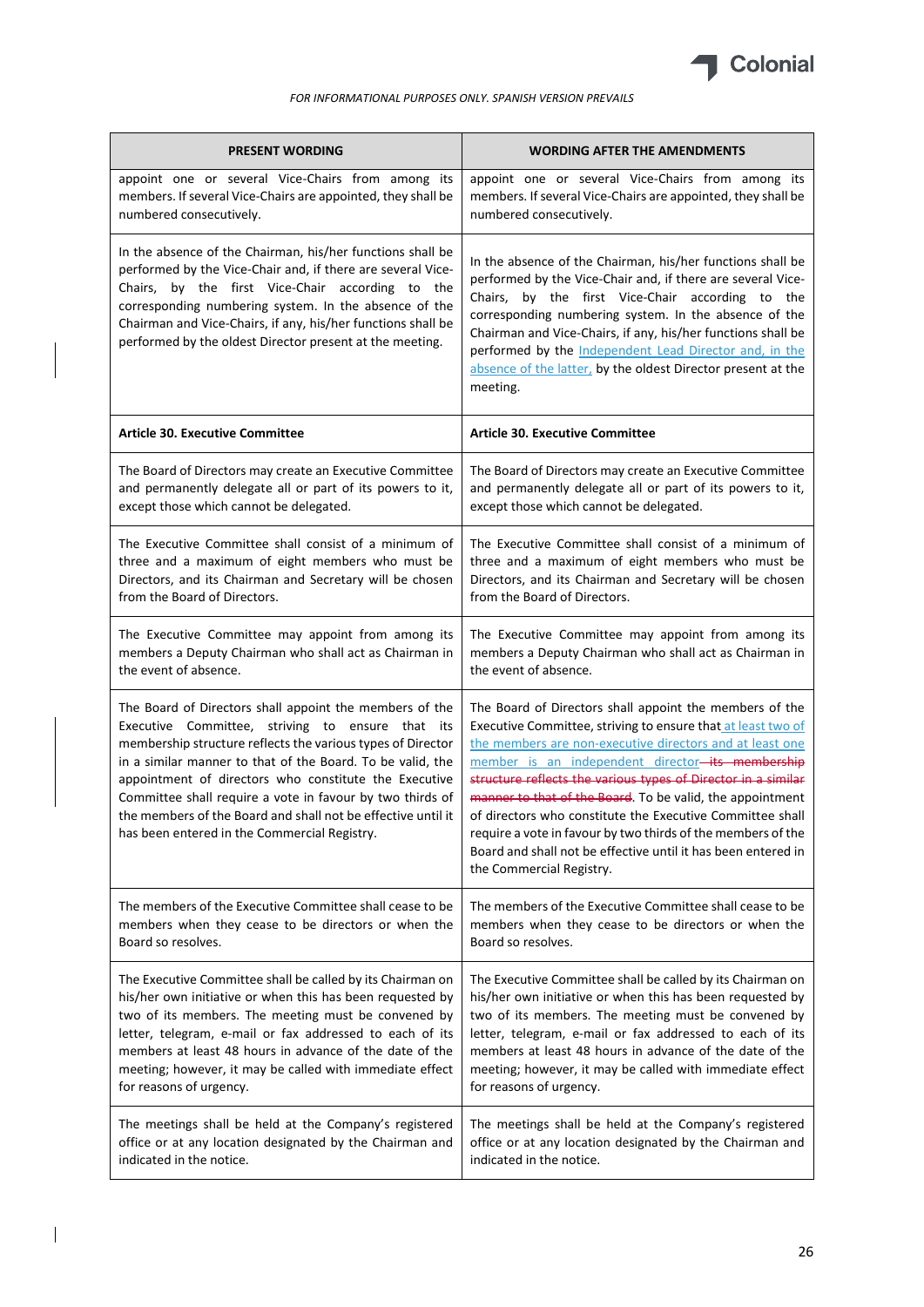

| <b>PRESENT WORDING</b>                                                                                                                                                                                                                                                                                                                                                                                 | <b>WORDING AFTER THE AMENDMENTS</b>                                                                                                                                                                                                                                                                                                                                                                                                                                                                                                                                  |  |
|--------------------------------------------------------------------------------------------------------------------------------------------------------------------------------------------------------------------------------------------------------------------------------------------------------------------------------------------------------------------------------------------------------|----------------------------------------------------------------------------------------------------------------------------------------------------------------------------------------------------------------------------------------------------------------------------------------------------------------------------------------------------------------------------------------------------------------------------------------------------------------------------------------------------------------------------------------------------------------------|--|
| For an Executive Committee meeting to be validly                                                                                                                                                                                                                                                                                                                                                       | For an Executive Committee meeting to be validly                                                                                                                                                                                                                                                                                                                                                                                                                                                                                                                     |  |
| constituted, the majority of its members must attend,                                                                                                                                                                                                                                                                                                                                                  | constituted, the majority of its members must attend,                                                                                                                                                                                                                                                                                                                                                                                                                                                                                                                |  |
| either physically present or represented by proxy.                                                                                                                                                                                                                                                                                                                                                     | either physically present or represented by proxy.                                                                                                                                                                                                                                                                                                                                                                                                                                                                                                                   |  |
| The absolute majority of the members of the Committee                                                                                                                                                                                                                                                                                                                                                  | The absolute majority of the members of the Committee                                                                                                                                                                                                                                                                                                                                                                                                                                                                                                                |  |
| shall adopt the resolutions. In the event of a conflict of                                                                                                                                                                                                                                                                                                                                             | shall adopt the resolutions. In the event of a conflict of                                                                                                                                                                                                                                                                                                                                                                                                                                                                                                           |  |
| interest, the Directors concerned shall refrain from                                                                                                                                                                                                                                                                                                                                                   | interest, the Directors concerned shall refrain from                                                                                                                                                                                                                                                                                                                                                                                                                                                                                                                 |  |
| participating in the transaction to which the conflict refers.                                                                                                                                                                                                                                                                                                                                         | participating in the transaction to which the conflict refers.                                                                                                                                                                                                                                                                                                                                                                                                                                                                                                       |  |
| The votes of the Directors affected by such conflict and that                                                                                                                                                                                                                                                                                                                                          | The votes of the Directors affected by such conflict and that                                                                                                                                                                                                                                                                                                                                                                                                                                                                                                        |  |
| must abstain shall be deducted for the purposes of                                                                                                                                                                                                                                                                                                                                                     | must abstain shall be deducted for the purposes of                                                                                                                                                                                                                                                                                                                                                                                                                                                                                                                   |  |
| calculating the necessary majority of votes.                                                                                                                                                                                                                                                                                                                                                           | calculating the necessary majority of votes.                                                                                                                                                                                                                                                                                                                                                                                                                                                                                                                         |  |
| In the event of a tie, the matter shall be submitted to the                                                                                                                                                                                                                                                                                                                                            | In the event of a tie, the matter shall be submitted to the                                                                                                                                                                                                                                                                                                                                                                                                                                                                                                          |  |
| Board of Directors, for which the members of the Executive                                                                                                                                                                                                                                                                                                                                             | Board of Directors, for which the members of the Executive                                                                                                                                                                                                                                                                                                                                                                                                                                                                                                           |  |
| Committee shall request that the Board be convened                                                                                                                                                                                                                                                                                                                                                     | Committee shall request that the Board be convened                                                                                                                                                                                                                                                                                                                                                                                                                                                                                                                   |  |
| pursuant to Article 29 of the Company Bylaws, unless the                                                                                                                                                                                                                                                                                                                                               | pursuant to Article 29 of the Company Bylaws, unless the                                                                                                                                                                                                                                                                                                                                                                                                                                                                                                             |  |
| Board is set to meet within thirty (30) calendar days, in                                                                                                                                                                                                                                                                                                                                              | Board is set to meet within thirty (30) calendar days, in                                                                                                                                                                                                                                                                                                                                                                                                                                                                                                            |  |
| which case the Committee shall request that the Chairman                                                                                                                                                                                                                                                                                                                                               | which case the Committee shall request that the Chairman                                                                                                                                                                                                                                                                                                                                                                                                                                                                                                             |  |
| of the Board include the meeting items which ended in a tie                                                                                                                                                                                                                                                                                                                                            | of the Board include the meeting items which ended in a tie                                                                                                                                                                                                                                                                                                                                                                                                                                                                                                          |  |
| in the agenda.                                                                                                                                                                                                                                                                                                                                                                                         | in the agenda.                                                                                                                                                                                                                                                                                                                                                                                                                                                                                                                                                       |  |
| The Executive Committee, through its Chairman, shall                                                                                                                                                                                                                                                                                                                                                   | The Executive Committee, through its Chairman, shall                                                                                                                                                                                                                                                                                                                                                                                                                                                                                                                 |  |
| inform the Board of the matters discussed and the decisions                                                                                                                                                                                                                                                                                                                                            | inform the Board of the matters discussed and the decisions                                                                                                                                                                                                                                                                                                                                                                                                                                                                                                          |  |
| taken by the Committee, and all members of the Board                                                                                                                                                                                                                                                                                                                                                   | taken by the Committee, and all members of the Board                                                                                                                                                                                                                                                                                                                                                                                                                                                                                                                 |  |
| must receive a copy of the minutes of the sessions of the                                                                                                                                                                                                                                                                                                                                              | must receive a copy of the minutes of the sessions of the                                                                                                                                                                                                                                                                                                                                                                                                                                                                                                            |  |
| <b>Executive Committee.</b>                                                                                                                                                                                                                                                                                                                                                                            | Executive Committee.                                                                                                                                                                                                                                                                                                                                                                                                                                                                                                                                                 |  |
| <b>Article 32. Audit and Control Committee</b>                                                                                                                                                                                                                                                                                                                                                         | <b>Article 32. Audit and Control Committee</b>                                                                                                                                                                                                                                                                                                                                                                                                                                                                                                                       |  |
| The Audit and Control Committee shall consist of at least<br>and at most eight Directors, appointed by the Board of<br>Directors and all of them being exclusively non-executive<br>Directors. The Audit and Control Committee shall comprise<br>the number of independent Directors determined by law at<br>any given time on the basis of their knowledge and<br>experience in accounting, auditing. | The Audit and Control Committee shall consist of at least<br>and at most eight Directors, appointed by the Board of<br>Directors and all of them being exclusively non-executive<br>Directors. The Audit and Control Committee shall comprise<br>the number of independent Directors determined by law at<br>any given time. All members of the Audit and Control<br>Committee, and in particular its Chairman, shall be<br>appointed on the basis of their knowledge and experience<br>in accounting, auditing, and financial and non-financial risk<br>management. |  |
| Overall, the members of the Audit and Control Committee                                                                                                                                                                                                                                                                                                                                                | Overall, the members of the Audit and Control Committee                                                                                                                                                                                                                                                                                                                                                                                                                                                                                                              |  |
| shall have the relevant technical knowledge in relation to                                                                                                                                                                                                                                                                                                                                             | shall have the relevant technical knowledge in relation to                                                                                                                                                                                                                                                                                                                                                                                                                                                                                                           |  |
| the sector of activity in which the Company operates at any                                                                                                                                                                                                                                                                                                                                            | the sector of activity in which the Company operates at any                                                                                                                                                                                                                                                                                                                                                                                                                                                                                                          |  |
| given time. Notwithstanding the foregoing, all members of                                                                                                                                                                                                                                                                                                                                              | given time. Notwithstanding the foregoing, all members of                                                                                                                                                                                                                                                                                                                                                                                                                                                                                                            |  |
| the Audit and Control Committee must have the necessary                                                                                                                                                                                                                                                                                                                                                | the Audit and Control Committee must have the necessary                                                                                                                                                                                                                                                                                                                                                                                                                                                                                                              |  |
| knowledge, professional experience and dedication to                                                                                                                                                                                                                                                                                                                                                   | knowledge, professional experience and dedication to                                                                                                                                                                                                                                                                                                                                                                                                                                                                                                                 |  |
| perform their assigned duties.                                                                                                                                                                                                                                                                                                                                                                         | perform their assigned duties.                                                                                                                                                                                                                                                                                                                                                                                                                                                                                                                                       |  |
| The Audit and Control Committee shall appoint a Chairman                                                                                                                                                                                                                                                                                                                                               | The Audit and Control Committee shall appoint a Chairman                                                                                                                                                                                                                                                                                                                                                                                                                                                                                                             |  |
| from among its members, who must be an independent                                                                                                                                                                                                                                                                                                                                                     | from among its members, who must be an independent                                                                                                                                                                                                                                                                                                                                                                                                                                                                                                                   |  |
| Director. The Chairman of the Audit and Control Committee                                                                                                                                                                                                                                                                                                                                              | Director. The Chairman of the Audit and Control Committee                                                                                                                                                                                                                                                                                                                                                                                                                                                                                                            |  |
| must be replaced every four years and may be reelected                                                                                                                                                                                                                                                                                                                                                 | must be replaced every four years and may be reelected                                                                                                                                                                                                                                                                                                                                                                                                                                                                                                               |  |
| following a term of one year from their leaving such office.                                                                                                                                                                                                                                                                                                                                           | following a term of one year from their leaving such office.                                                                                                                                                                                                                                                                                                                                                                                                                                                                                                         |  |
| The Committee shall further appoint a Secretary from                                                                                                                                                                                                                                                                                                                                                   | The Committee shall further appoint a Secretary from                                                                                                                                                                                                                                                                                                                                                                                                                                                                                                                 |  |
| among its members or may appoint the Secretary of the                                                                                                                                                                                                                                                                                                                                                  | among its members or may appoint the Secretary of the                                                                                                                                                                                                                                                                                                                                                                                                                                                                                                                |  |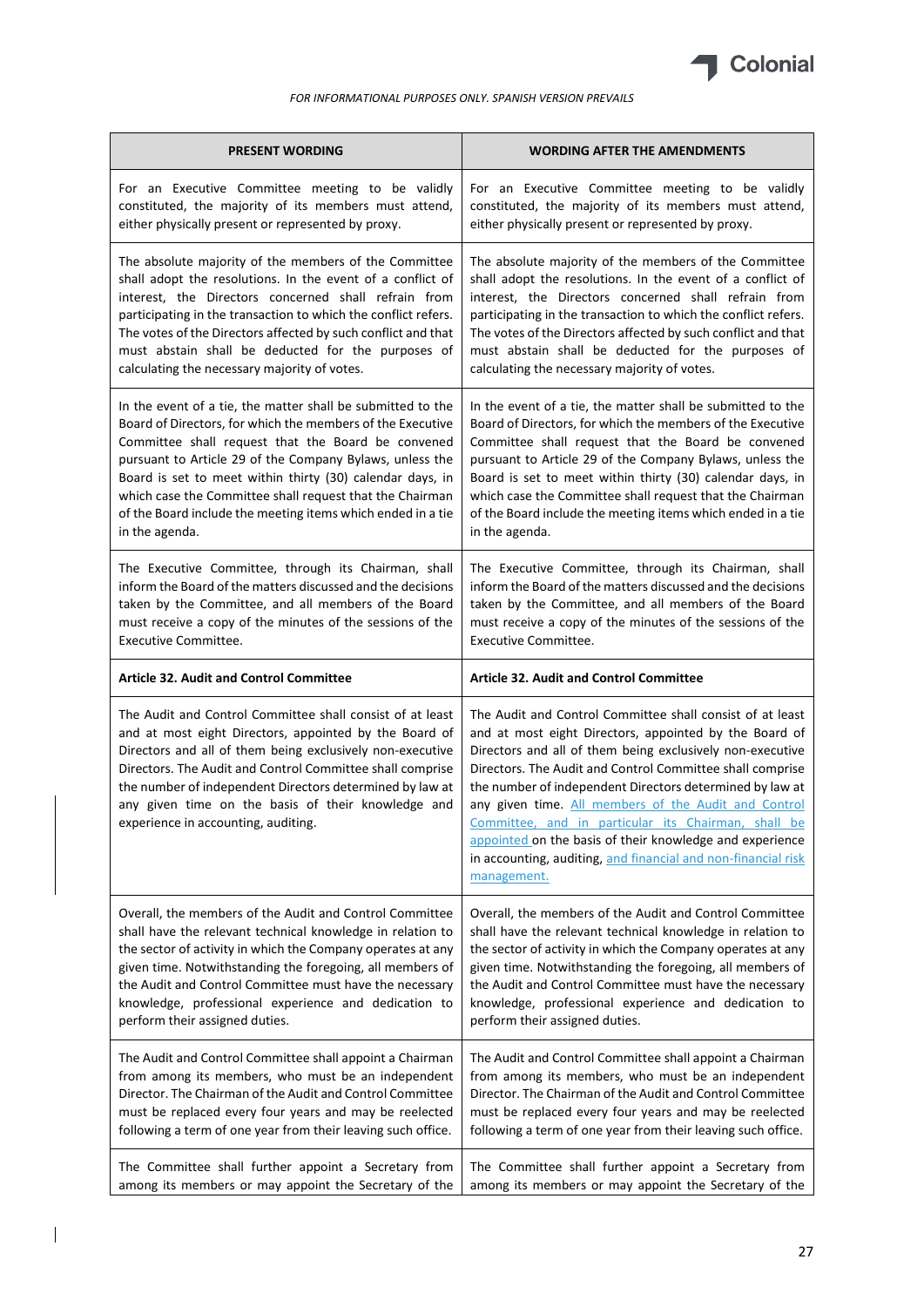

| <b>PRESENT WORDING</b> |                                                                                                                                                                                                                                                                                                                                                                                                                                                                                                                                                                                                                                                                                                                                                                                               | <b>WORDING AFTER THE AMENDMENTS</b>                                                                                                                                                                                                                                                                                                                                                                                                                                                                                                                                                                                                                                                                                                                                                                                                                                                                                                                                                          |  |
|------------------------|-----------------------------------------------------------------------------------------------------------------------------------------------------------------------------------------------------------------------------------------------------------------------------------------------------------------------------------------------------------------------------------------------------------------------------------------------------------------------------------------------------------------------------------------------------------------------------------------------------------------------------------------------------------------------------------------------------------------------------------------------------------------------------------------------|----------------------------------------------------------------------------------------------------------------------------------------------------------------------------------------------------------------------------------------------------------------------------------------------------------------------------------------------------------------------------------------------------------------------------------------------------------------------------------------------------------------------------------------------------------------------------------------------------------------------------------------------------------------------------------------------------------------------------------------------------------------------------------------------------------------------------------------------------------------------------------------------------------------------------------------------------------------------------------------------|--|
|                        | Board to act as such. In the absence of the Secretary of the<br>Committee, its functions shall be exercised by the Secretary<br>of the Board or, where applicable, by the Vice-Secretary.<br>The Committee may at any time appoint a Vice-Secretary,<br>who must also have independent status.                                                                                                                                                                                                                                                                                                                                                                                                                                                                                                | Board to act as such. In the absence of the Secretary of the<br>Committee, its functions shall be exercised by the Secretary<br>of the Board or, where applicable, by the Vice-Secretary.<br>The Committee may at any time appoint a Vice-Secretary,<br>who must also have independent status.                                                                                                                                                                                                                                                                                                                                                                                                                                                                                                                                                                                                                                                                                               |  |
|                        | In any case, the Committee may rely on the technical<br>assistance of the Board Secretary or Vice-Secretary at<br>meetings at the request of the Chairman of the Committee.                                                                                                                                                                                                                                                                                                                                                                                                                                                                                                                                                                                                                   | In any case, the Committee may rely on the technical<br>assistance of the Board Secretary or Vice-Secretary at<br>meetings at the request of the Chairman of the Committee.                                                                                                                                                                                                                                                                                                                                                                                                                                                                                                                                                                                                                                                                                                                                                                                                                  |  |
|                        | The members of the Committee shall leave their office<br>when they are no longer Directors or when so agreed by the<br>Board of Directors.                                                                                                                                                                                                                                                                                                                                                                                                                                                                                                                                                                                                                                                    | The members of the Committee shall leave their office<br>when they are no longer Directors or when so agreed by the<br>Board of Directors.                                                                                                                                                                                                                                                                                                                                                                                                                                                                                                                                                                                                                                                                                                                                                                                                                                                   |  |
|                        | Without prejudice to any other functions assigned by law,<br>the Audit and Control Committee shall have, at a minimum,<br>the following duties:                                                                                                                                                                                                                                                                                                                                                                                                                                                                                                                                                                                                                                               | Without prejudice to any other functions assigned by law,<br>the Audit and Control Committee shall have, at a minimum,<br>the following duties:                                                                                                                                                                                                                                                                                                                                                                                                                                                                                                                                                                                                                                                                                                                                                                                                                                              |  |
| 1.                     | Report on shareholder issues that arise in<br>connection with matters that are within the<br>Committee's powers at General Meetings, as well<br>as on the results of the audit, explaining how it has<br>contributed to the integrity of the financial<br>information and the role that the committee has<br>played in this process.                                                                                                                                                                                                                                                                                                                                                                                                                                                          | Report on shareholder issues that arise in<br>1.<br>connection with matters that are within the<br>Committee's powers at General Meetings, as well<br>as on the results of the audit, explaining how it has<br>contributed to the integrity of the financial<br>information and the role that the committee has<br>played in this process.                                                                                                                                                                                                                                                                                                                                                                                                                                                                                                                                                                                                                                                   |  |
| 2.                     | Supervise the effectiveness of the internal controls<br>of the Company, the internal auditing and the risk<br>management systems, and discuss with the<br>accounts auditor the significant weaknesses in the<br>internal control system detected over the course of<br>the audit, all without interfering with its<br>independence. To this end, and where applicable, it<br>may submit recommendations or proposals to the<br>Board of Directors within the corresponding time<br>frame for subsequent follow-up.                                                                                                                                                                                                                                                                            | 2.<br>Supervise the effectiveness of the internal controls<br>of the Company, the internal auditing and the risk<br>management systems, and discuss with the<br>accounts auditor the significant weaknesses in the<br>internal control system detected over the course of<br>the audit, all without interfering with its<br>independence. To this end, and where applicable, it<br>may submit recommendations or proposals to the<br>Board of Directors within the corresponding time<br>frame for subsequent follow-up.                                                                                                                                                                                                                                                                                                                                                                                                                                                                     |  |
| 3.                     | Submit to the Board for approval a report on the<br>control and risk management policy, which<br>identifies at least: (i) types of financial and non-<br>financial risks (including operational, technological,<br>legal, business, environmental, political and<br>reputational risks) that the company faces,<br>including financial and economic risks, contingent<br>liabilities and other risks not found on balance<br>sheets; (ii) risk level that the Company considers<br>acceptable; (iii) the measures planned to mitigate<br>the impact of identified risks, should they<br>materialise; and (iv) the information and internal<br>control systems to be used to control and manage<br>the above-mentioned risks, including contingent<br>liabilities and off-balance sheet risks. | Submit to the Board for approval a report on the<br>3.<br>control and risk management policy, which<br>identifies or establishes at least: (i) types of financial<br>and non-financial risks (including operational,<br>technological, legal, business, environmental,<br>political and reputational risks, including those<br>relating to corruption) that the company faces,<br>including financial and economic risks, contingent<br>liabilities and other risks not found on balance<br>sheets; (ii) a risk control and management model<br>based on different levels, which will include a<br>specialised risk committee whenever sectoral rules<br>provide for it or when the Company deems it<br>appropriate; (iii) the risk level that the Company<br>considers acceptable; (iii)(iv) the measures planned<br>to mitigate the impact of identified risks, should<br>they materialise; and $\frac{f(v)}{v}$ the information and<br>internal control systems to be used to control and |  |

 $\overline{\phantom{a}}$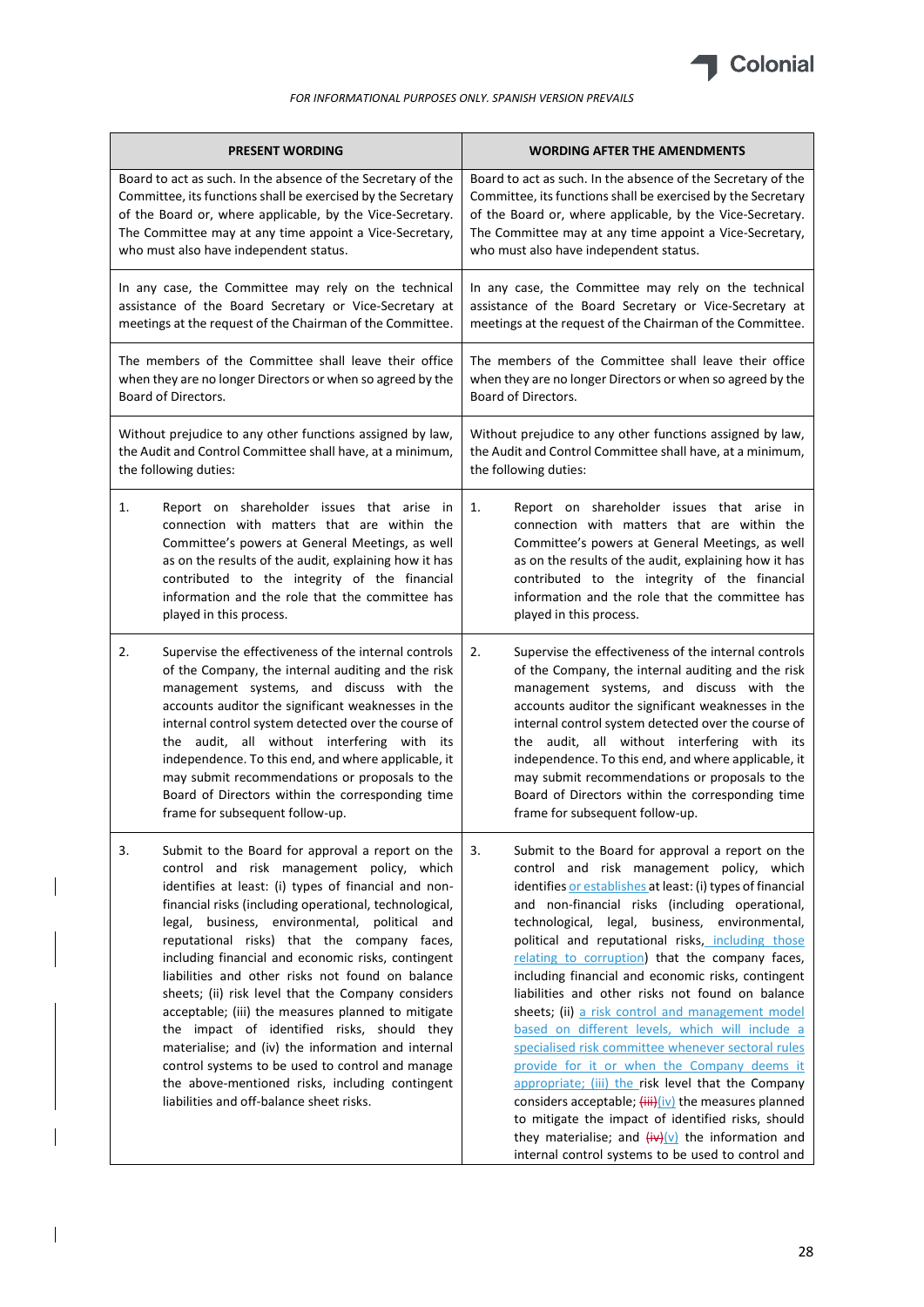

| <b>PRESENT WORDING</b>                                                                                                                                                                                                                                                                                                                                                                                                                                                                                                                                                                                                                                                                                                                                                                                                                                                                                                       | <b>WORDING AFTER THE AMENDMENTS</b>                                                                                                                                                                                                                                                                                                                                                                                                                                                                                                                                                                                                                                                                                                                                                                                                                                                                                          |  |
|------------------------------------------------------------------------------------------------------------------------------------------------------------------------------------------------------------------------------------------------------------------------------------------------------------------------------------------------------------------------------------------------------------------------------------------------------------------------------------------------------------------------------------------------------------------------------------------------------------------------------------------------------------------------------------------------------------------------------------------------------------------------------------------------------------------------------------------------------------------------------------------------------------------------------|------------------------------------------------------------------------------------------------------------------------------------------------------------------------------------------------------------------------------------------------------------------------------------------------------------------------------------------------------------------------------------------------------------------------------------------------------------------------------------------------------------------------------------------------------------------------------------------------------------------------------------------------------------------------------------------------------------------------------------------------------------------------------------------------------------------------------------------------------------------------------------------------------------------------------|--|
|                                                                                                                                                                                                                                                                                                                                                                                                                                                                                                                                                                                                                                                                                                                                                                                                                                                                                                                              | manage the above-mentioned risks, including<br>contingent liabilities and off-balance sheet risks.                                                                                                                                                                                                                                                                                                                                                                                                                                                                                                                                                                                                                                                                                                                                                                                                                           |  |
| 4.<br>Directly supervise how the internal control and risk<br>management functions are performed by one of the<br>Company's officers or internal departments that<br>has been expressly assigned the following<br>functions: (i) to ensure the proper functioning of<br>the control and risk management systems and, in<br>particular, that all the important risks that affect the<br>Company are adequately identified, managed and<br>quantified; (ii) to actively participate in the<br>development of a risk strategy and to take part in<br>decisions<br>the<br>important<br>concerning<br>management; and (iii) to ensure that the control<br>and risk management systems in place adequately<br>mitigate the risks within the framework of the<br>policy defined by the Board of Directors.                                                                                                                          | Directly supervise how the internal control and risk<br>4.<br>management functions are performed by one of the<br>Company's officers or internal departments that<br>has been expressly assigned the following<br>functions: (i) to ensure the proper functioning of<br>the control and risk management systems and, in<br>particular, that all the important risks that affect the<br>Company are adequately identified, managed and<br>quantified; (ii) to actively participate in the<br>development of a risk strategy and to take part in<br>decisions<br>the<br>important<br>concerning<br>risk<br>risk<br>management; and (iii) to ensure that the control<br>and risk management systems in place adequately<br>mitigate the risks within the framework of the<br>policy defined by the Board of Directors.                                                                                                          |  |
| 5.<br>Supervise the process of preparing and presenting<br>the required financial information and present<br>recommendations or proposals to the Board of<br>Directors, directed to protecting its integrity.                                                                                                                                                                                                                                                                                                                                                                                                                                                                                                                                                                                                                                                                                                                | 5.<br>Supervise the process of preparing and presenting<br>the required financial information and present<br>recommendations or proposals to the Board of<br>Directors, directed to protecting its integrity.                                                                                                                                                                                                                                                                                                                                                                                                                                                                                                                                                                                                                                                                                                                |  |
| 6.<br>Supervise the unit that assumes the internal audit<br>function to ensure the proper functioning of the<br>information and internal control systems, which are<br>functionally dependent on the non-executive Chair<br>of the Board of Directors or the Audit and Control<br>Committee. The head of the unit who manages the<br>internal audit function shall present an annual work<br>programme to the Audit and Control, report<br>directly to the Committee on its implementation,<br>indicating any incidents and limitations on its scope,<br>the<br>follow-up<br>of<br>outcome<br>and<br>recommendations, and submit a report on its<br>performance at the end of each year.                                                                                                                                                                                                                                     | Supervise the unit that assumes the internal audit<br>6.<br>function to ensure the proper functioning of the<br>information and internal control systems, which are<br>functionally dependent on the non-executive Chair<br>of the Board of Directors or the Audit and Control<br>Committee. The head of the unit who manages the<br>internal audit function shall present an annual work<br>programme to the Audit and Control Committee for<br>approval by this Committee or by the Board of<br>Directors, report directly to the Committee on its<br>implementation, indicating any incidents and<br>its<br>limitations on its scope, the outcome and follow-up<br>of its recommendations, and submit a report on its<br>performance at the end of each year.                                                                                                                                                             |  |
| 7.<br>Regarding the information and internal control<br>systems: (i) supervise and assess the process of<br>preparing and the integrity of financial and non-<br>financial information, as well as financial and non-<br>financial risk control and management systems<br>relating to the Company and, where applicable, to<br>the Group (including operational, technological,<br>legal, social, environmental, political, reputational,<br>and corruption-related risks), reviewing compliance<br>with the regulatory requirements, the proper<br>delimitation of its scope of consolidation and the<br>correct application of accounting principles; (ii)<br>ensure the independence and effectiveness of the<br>internal audit processes, propose the election,<br>appointment and removal of the head of the<br>internal audit unit in addition to proposing the<br>budget for this unit; approve or, where applicable, | 7.<br>Regarding the information and internal control<br>systems: (i) supervise and assess the process of<br>preparing and the integrity of financial and non-<br>financial information, as well as financial and non-<br>financial risk control and management systems<br>relating to the Company and, where applicable, to<br>the Group (including operational, technological,<br>legal, social, environmental, political, reputational,<br>and corruption-related risks), reviewing compliance<br>with the regulatory requirements, the proper<br>delimitation of its scope of consolidation and the<br>correct application of accounting principles; (ii)<br>ensure the independence and effectiveness of the<br>internal audit processes, propose the election,<br>appointment and removal of the head of the<br>internal audit unit in addition to proposing the<br>budget for this unit; approve or, where applicable, |  |

 $\overline{\phantom{a}}$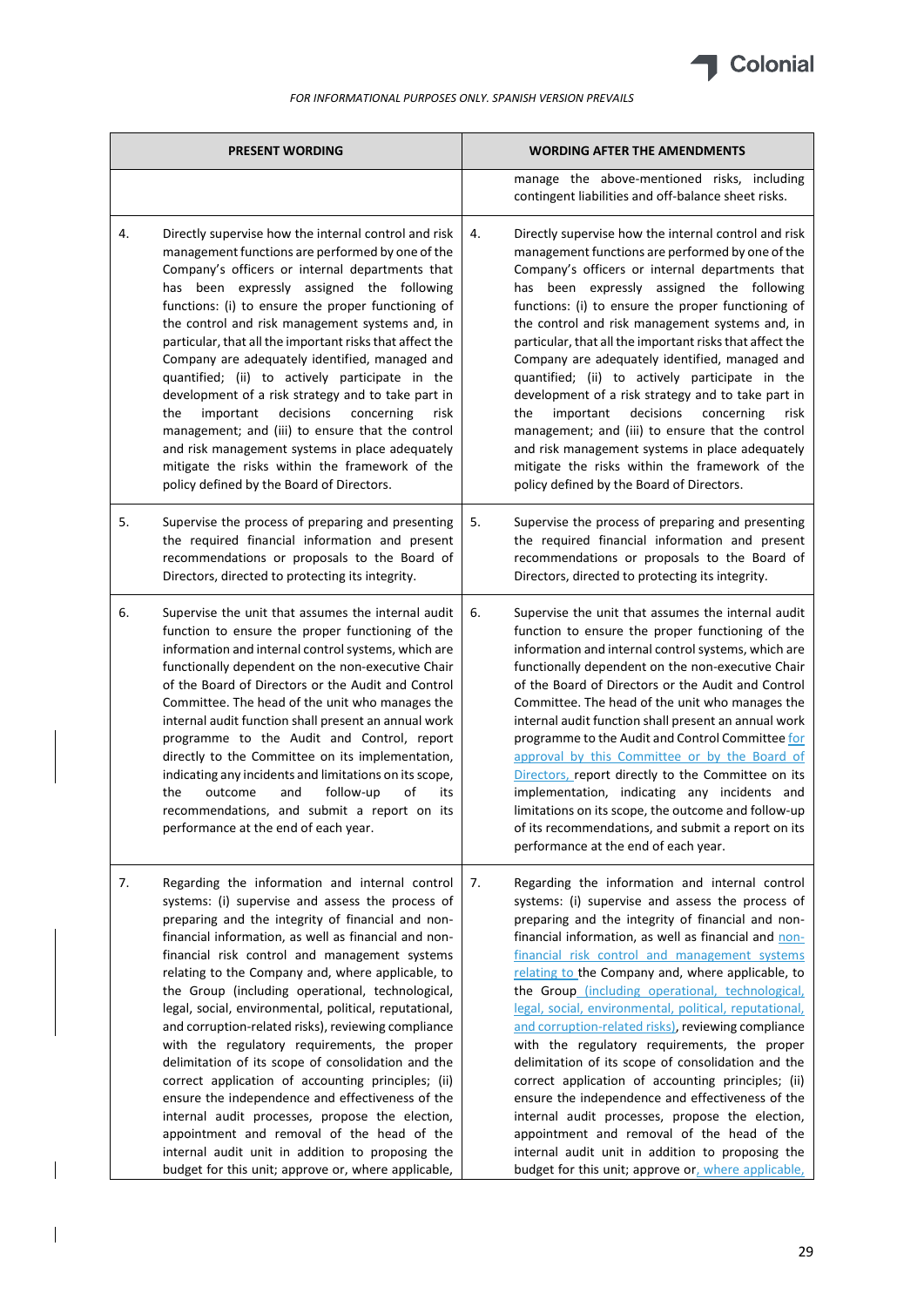

 $\overline{\phantom{a}}$ 

 $\begin{array}{c} \hline \end{array}$ 

| <b>PRESENT WORDING</b>                                                                                                                                                                                                                                                                                                                                                                                                                                                                                                                                                                                                                                                                                                                                                                                                                                                                                                                                                                                                                             | <b>WORDING AFTER THE AMENDMENTS</b>                                                                                                                                                                                                                                                                                                                                                                                                                                                                                                                                                                                                                                                                                                                                                                                                                                                                                                                                                                                                                |  |
|----------------------------------------------------------------------------------------------------------------------------------------------------------------------------------------------------------------------------------------------------------------------------------------------------------------------------------------------------------------------------------------------------------------------------------------------------------------------------------------------------------------------------------------------------------------------------------------------------------------------------------------------------------------------------------------------------------------------------------------------------------------------------------------------------------------------------------------------------------------------------------------------------------------------------------------------------------------------------------------------------------------------------------------------------|----------------------------------------------------------------------------------------------------------------------------------------------------------------------------------------------------------------------------------------------------------------------------------------------------------------------------------------------------------------------------------------------------------------------------------------------------------------------------------------------------------------------------------------------------------------------------------------------------------------------------------------------------------------------------------------------------------------------------------------------------------------------------------------------------------------------------------------------------------------------------------------------------------------------------------------------------------------------------------------------------------------------------------------------------|--|
| propose the Board of Directors' approval of the<br>internal audit's orientation and annual work plan,<br>ensuring that its work is focused mainly on relevant<br>risks (including reputational risks); receive regular<br>information on their activities and verify that senior<br>management is taking into account the conclusions<br>and recommendations of the Committee's reports;<br>and (iii) ensure in general that the policies and<br>systems in place regarding internal control are<br>effectively applied in practice. In addition, the Audit<br>and Control Committee may establish and monitor<br>a mechanism to report any potentially significant<br>irregularities regarding finance, accounting, or any<br>other areas related to the Company that may come<br>to its attention within the Company or the Group.<br>This mechanism must ensure confidentiality and, in<br>any case, provide for cases in which the reporting<br>can be made anonymously, respecting the rights of<br>the whistleblower and the reported party. | propose the Board of Directors' approval of the<br>internal audit's orientation and annual work plan,<br>ensuring that its work is focused mainly on relevant<br>risks (including reputational risks); receive regular<br>information on their activities and verify that senior<br>management is taking into account the conclusions<br>and recommendations of the Committee's reports;<br>and (iii) ensure in general that the policies and<br>systems in place regarding internal control are<br>effectively applied in practice. In addition, the Audit<br>and Control Committee may establish and monitor<br>a mechanism to report any potentially significant<br>irregularities regarding finance, accounting, or any<br>other areas related to the Company that may come<br>to its attention within the Company or the Group.<br>This mechanism must ensure confidentiality and, in<br>any case, provide for cases in which the reporting<br>can be made anonymously, respecting the rights of<br>the whistleblower and the reported party. |  |
| 8.<br>Act as a communications channel between the<br>board of directors and the Company's external<br>auditor, assessing the results of each audit. Also,<br>with respect to the external auditor, it shall: (i)<br>submit proposals to the Board of Directors to elect,<br>appoint, reelect and remove the auditor and take<br>responsibility for the selection process pursuant to<br>current legislation as well as the conditions of<br>his/her contract; (ii) regularly obtain information<br>from the auditor on the audit plan and how it is<br>being executed; and (iii) preserve the independence<br>of the external auditor in the performance of<br>his/her duties.                                                                                                                                                                                                                                                                                                                                                                     | 8.<br>Act as a communications channel between the<br>board of directors and the Company's external<br>auditor, assessing the results of each audit. Also,<br>with respect to the external auditor, it shall: (i)<br>submit proposals to the Board of Directors to elect,<br>appoint, reelect and remove the auditor and take<br>responsibility for the selection process pursuant to<br>current legislation as well as the conditions of<br>his/her contract; (ii) regularly obtain information<br>from the auditor on the audit plan and how it is<br>being executed; and (iii) preserve the independence<br>of the external auditor in the performance of<br>his/her duties.                                                                                                                                                                                                                                                                                                                                                                     |  |
| The Audit and Control Committee shall also be<br>responsible for: (i) examining the circumstances<br>behind the resignation of the external auditor, if<br>this were to occur; (ii) ensuring that the<br>compensation for the external auditor for their<br>work does not compromise their integrity or<br>independence; (iii) overseeing that the Company<br>notifies the change of auditor as a regulatory<br>announcement to the Spanish Securities Market<br>Commission (CNMV) and that this notification is<br>accompanied<br>by<br>a<br>statement<br>citing<br>any<br>disagreements the Company may have had with the<br>outgoing auditor and, if there were such<br>disagreements, discussing them; and (iv) ensuring<br>that the Company and the external auditor adhere<br>to current regulations regarding the provision of<br>non-audit services as well as the limits on the<br>auditor's business concentration and, in general,<br>the other rules on auditor independence.                                                          | The Audit and Control Committee shall also be<br>responsible for: (i) examining the circumstances<br>behind the resignation of the external auditor, if<br>this were to occur; (ii) ensuring that the<br>compensation for the external auditor for their<br>work does not compromise their integrity or<br>independence; (iii) overseeing that the Company<br>notifies the change of auditor as a regulatory<br>announcement to through the Spanish Securities<br>Market Commission (CNMV) and that this<br>notification is accompanied by a statement citing<br>any disagreements the Company may have had<br>with the outgoing auditor and, if there were such<br>disagreements, discussing them; and (iv) ensuring<br>that the Company and the external auditor adhere<br>to current regulations regarding the provision of<br>non-audit services as well as the limits on the<br>auditor's business concentration and, in general,<br>the other rules on auditor independence.                                                                 |  |
| 9.<br>Establish the proper relations with the external<br>auditor to receive information on such matters as<br>may imply threats to their independence for their                                                                                                                                                                                                                                                                                                                                                                                                                                                                                                                                                                                                                                                                                                                                                                                                                                                                                   | 9.<br>Establish the proper relations with the external<br>auditor to receive information on such matters as<br>may imply threats to their independence for their                                                                                                                                                                                                                                                                                                                                                                                                                                                                                                                                                                                                                                                                                                                                                                                                                                                                                   |  |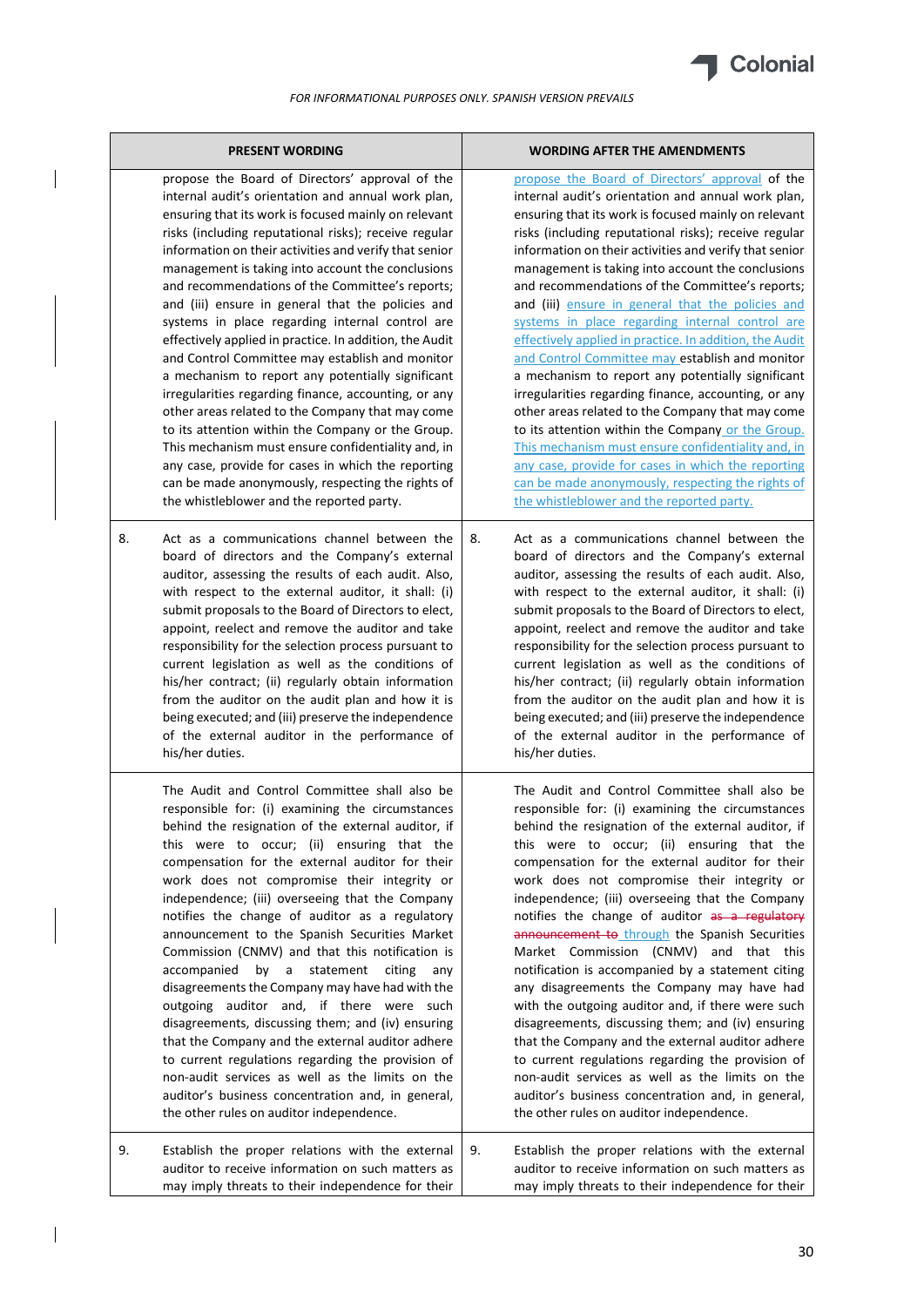

| <b>PRESENT WORDING</b> |                                                                                                                                                                                                                                                                                                                                                                                                                                                                                                                                                                                                                                                                                                                                                                                                                                                                                                                   | <b>WORDING AFTER THE AMENDMENTS</b>                                                                                                                                                                                                                                                                                                                                                                                                                                                                                                                                                                                                                                                                                                                                                                                                                                                                               |  |
|------------------------|-------------------------------------------------------------------------------------------------------------------------------------------------------------------------------------------------------------------------------------------------------------------------------------------------------------------------------------------------------------------------------------------------------------------------------------------------------------------------------------------------------------------------------------------------------------------------------------------------------------------------------------------------------------------------------------------------------------------------------------------------------------------------------------------------------------------------------------------------------------------------------------------------------------------|-------------------------------------------------------------------------------------------------------------------------------------------------------------------------------------------------------------------------------------------------------------------------------------------------------------------------------------------------------------------------------------------------------------------------------------------------------------------------------------------------------------------------------------------------------------------------------------------------------------------------------------------------------------------------------------------------------------------------------------------------------------------------------------------------------------------------------------------------------------------------------------------------------------------|--|
|                        | examination by the Committee and any others<br>relating to the process of development of the audit<br>accounts<br>and,<br>where<br>applicable,<br>οf<br>the<br>authorisation of services other than those<br>prohibited, upon the terms established by current<br>regulations, regarding the system of independence,<br>and such other communications established in the<br>accounts auditing laws and auditing standards. In<br>any case, each year, the external auditors shall be<br>required to furnish a statement of their<br>independence with respect to the Company or<br>entities related directly or indirectly thereto, as well<br>as detailed and separate information on any<br>manner of additional services of any kind provided<br>and the related fees received from these entities by<br>the external auditor or entities related thereto in<br>accordance with the governing accounts audits. | examination by the Committee and any others<br>relating to the process of development of the audit<br>of<br>accounts<br>and.<br>where<br>applicable,<br>the<br>authorisation of services other than those<br>prohibited, upon the terms established by current<br>regulations, regarding the system of independence,<br>and such other communications established in the<br>accounts auditing laws and auditing standards. In<br>any case, each year, the external auditors shall be<br>required to furnish a statement of their<br>independence with respect to the Company or<br>entities related directly or indirectly thereto, as well<br>as detailed and separate information on any<br>manner of additional services of any kind provided<br>and the related fees received from these entities by<br>the external auditor or entities related thereto in<br>accordance with the governing accounts audits. |  |
| 10.                    | Issue annually, prior to the issue of the accounts<br>auditing report, a report stating an opinion as to<br>whether the independence of the accounts auditors<br>or auditing companies were compromised. This<br>report shall, in any case, contain the evaluation of<br>the provision of each and every additional service<br>referred to in the preceding section, considered<br>individually and as a whole, other than legal audit<br>services in relation to the rules on independence or<br>in accordance with the audit regulations.                                                                                                                                                                                                                                                                                                                                                                       | 10.<br>Issue annually, prior to the issue of the accounts<br>auditing report, a report stating an opinion as to<br>whether the independence of the accounts auditors<br>or auditing companies were compromised. This<br>report shall, in any case, contain the evaluation of<br>the provision of each and every additional service<br>referred to in the preceding section, considered<br>individually and as a whole, other than legal audit<br>services in relation to the rules on independence or<br>in accordance with the audit regulations.                                                                                                                                                                                                                                                                                                                                                                |  |
|                        |                                                                                                                                                                                                                                                                                                                                                                                                                                                                                                                                                                                                                                                                                                                                                                                                                                                                                                                   | Report on related transactions to be approved by<br>11.<br>the General Meeting of Shareholders or the Board<br>of Directors and supervise the Company's internal<br>procedure for transactions whose approval has<br>been delegated.                                                                                                                                                                                                                                                                                                                                                                                                                                                                                                                                                                                                                                                                              |  |
|                        | 11. Inform the Board of Directors of all matters<br>established by law, the Company Bylaws and  <br>Board regulations beforehand, in particular<br>regarding:                                                                                                                                                                                                                                                                                                                                                                                                                                                                                                                                                                                                                                                                                                                                                     | 12. Inform the Board of Directors of all matters established<br>by law, the Company Bylaws and Board regulations<br>beforehand, in particular regarding:                                                                                                                                                                                                                                                                                                                                                                                                                                                                                                                                                                                                                                                                                                                                                          |  |
| a)                     | The financial information that the Company is<br>required to disclose periodically;                                                                                                                                                                                                                                                                                                                                                                                                                                                                                                                                                                                                                                                                                                                                                                                                                               | The financial information and the management<br>a)<br>report, which shall include, where appropriate, the<br>mandatory non-financial information that the                                                                                                                                                                                                                                                                                                                                                                                                                                                                                                                                                                                                                                                                                                                                                         |  |
| b)<br>c)               | The creation or acquisition of stakes in special-<br>purpose vehicles or companies registered in<br>countries or territories considered to be tax havens;<br>and<br>Transactions with related parties.                                                                                                                                                                                                                                                                                                                                                                                                                                                                                                                                                                                                                                                                                                            | Company is required to disclose periodically; and<br>The creation or acquisition of stakes in special-<br>b)<br>purpose vehicles or companies registered in<br>countries or territories considered to be tax<br>havens.; and                                                                                                                                                                                                                                                                                                                                                                                                                                                                                                                                                                                                                                                                                      |  |
|                        |                                                                                                                                                                                                                                                                                                                                                                                                                                                                                                                                                                                                                                                                                                                                                                                                                                                                                                                   | Transactions with related parties.                                                                                                                                                                                                                                                                                                                                                                                                                                                                                                                                                                                                                                                                                                                                                                                                                                                                                |  |
| 12.                    | Monitor<br>compliance<br>with<br>the<br>Company's<br>environmental and social policies and rules and its                                                                                                                                                                                                                                                                                                                                                                                                                                                                                                                                                                                                                                                                                                                                                                                                          | 13. Monitor compliance with the Company's environmental<br>and social policies and rules and its internal codes of                                                                                                                                                                                                                                                                                                                                                                                                                                                                                                                                                                                                                                                                                                                                                                                                |  |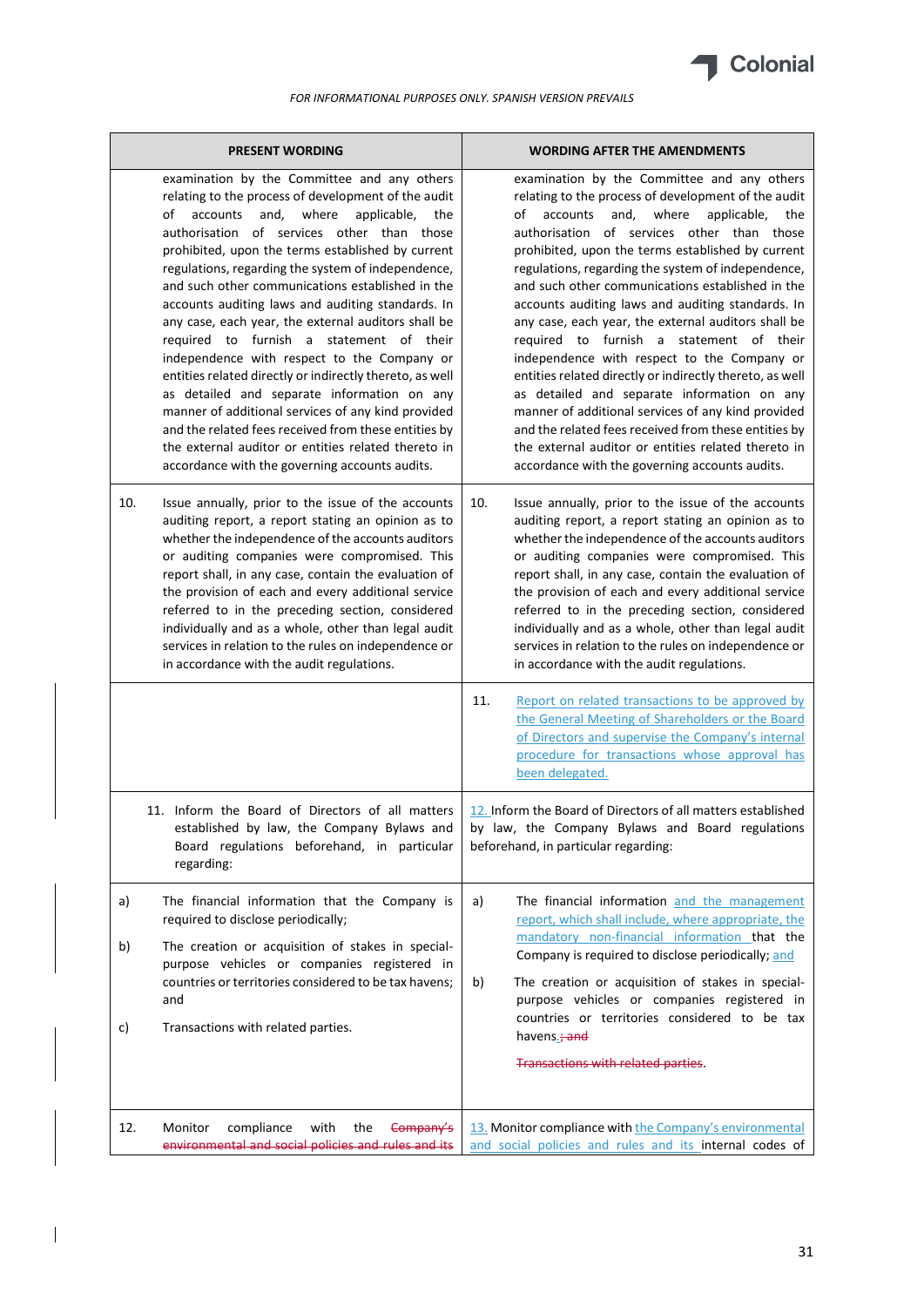

|                                                                                                                                                                                                                                                                                                                                                                                                                                                                                                                                                                                                                                                                                                                                                                                                                                                                                                      | <b>PRESENT WORDING</b>                                                                                                                                                                                                                                                                                                                                       | <b>WORDING AFTER THE AMENDMENTS</b>                                                                                                                                                                                                                                                                                                                                                                                                                                                                                                                                                                                                                                                                                                                                                                                                                                                                  |  |
|------------------------------------------------------------------------------------------------------------------------------------------------------------------------------------------------------------------------------------------------------------------------------------------------------------------------------------------------------------------------------------------------------------------------------------------------------------------------------------------------------------------------------------------------------------------------------------------------------------------------------------------------------------------------------------------------------------------------------------------------------------------------------------------------------------------------------------------------------------------------------------------------------|--------------------------------------------------------------------------------------------------------------------------------------------------------------------------------------------------------------------------------------------------------------------------------------------------------------------------------------------------------------|------------------------------------------------------------------------------------------------------------------------------------------------------------------------------------------------------------------------------------------------------------------------------------------------------------------------------------------------------------------------------------------------------------------------------------------------------------------------------------------------------------------------------------------------------------------------------------------------------------------------------------------------------------------------------------------------------------------------------------------------------------------------------------------------------------------------------------------------------------------------------------------------------|--|
|                                                                                                                                                                                                                                                                                                                                                                                                                                                                                                                                                                                                                                                                                                                                                                                                                                                                                                      | internal codes of conduct and with the and with the<br>corporate social responsibility policy.                                                                                                                                                                                                                                                               | conduct and with the and with the corporate social<br>responsibility policy.                                                                                                                                                                                                                                                                                                                                                                                                                                                                                                                                                                                                                                                                                                                                                                                                                         |  |
| For these purposes, the Audit and Control Committee shall<br>be specifically assigned the following minimum functions:<br>(i) monitoring compliance with the company's internal<br>codes of conduct; (ii) monitoring the application of the<br>general policy regarding the reporting of economic-<br>financial, non-financial, and corporate information, as well<br>as communications with shareholders and investors, proxy<br>firms, and other stakeholders. It shall also monitor the way<br>in which the Company communicates and contacts with<br>small and medium-sized shareholders; (iii) assessing and<br>periodically reviewing the company's environmental and<br>social policy; (iv) monitoring that the company's<br>environmental and social practices are aligned with the<br>established strategy and policy; (v) monitoring and<br>evaluating the relationship with stakeholders. |                                                                                                                                                                                                                                                                                                                                                              | For these purposes, the Audit and Control Committee shall<br>be specifically assigned the following minimum functions:<br>(i) monitoring compliance with the company's internal<br>codes of conduct; (ii) monitoring the application of the<br>general policy regarding the reporting of economic-<br>financial, non-financial, and corporate information, as well<br>as communications with shareholders and investors, proxy<br>firms, and other stakeholders. It shall also monitor the way<br>in which the Company communicates and contacts with<br>small and medium-sized shareholders; (iii) assessing and<br>periodically reviewing the company's environmental and<br>social policy; (iv) monitoring that the company's<br>environmental and social practices are aligned with the<br>established strategy and policy; (v) monitoring and<br>evaluating the relationship with stakeholders. |  |
| 13.                                                                                                                                                                                                                                                                                                                                                                                                                                                                                                                                                                                                                                                                                                                                                                                                                                                                                                  | Issue a report on the economic conditions, the<br>accounting impact and, in particular, on the<br>proposed exchange ratio to the Board of Directors,<br>after the analysis performed once the Audit and<br>Control Committee has been informed of the<br>operations regarding structural and corporate<br>modifications that the Company plans to carry out. | 14. Issue a report on the economic conditions, the<br>accounting impact and, in particular, on the proposed<br>exchange ratio to the Board of Directors, after the<br>analysis performed once the Audit and Control<br>Committee has been informed of the operations<br>regarding structural and corporate modifications that<br>the Company plans to carry out.                                                                                                                                                                                                                                                                                                                                                                                                                                                                                                                                     |  |
| 14.                                                                                                                                                                                                                                                                                                                                                                                                                                                                                                                                                                                                                                                                                                                                                                                                                                                                                                  | Issue those reports and proposals that are<br>requested by the Board of Directors or its Chairman<br>and are within the powers of the Audit and Control<br>committee as well as those that are deemed<br>appropriate for the Committee to best perform its<br>functions, especially reports on the proposed<br>amendments to these Regulations.              | 15. Issue those reports and proposals that are requested<br>by the Board of Directors or its Chairman and are<br>within the powers of the Audit and Control<br>committee as well as those that are deemed<br>appropriate for the Committee to best perform its<br>functions, especially reports on the proposed<br>amendments to these Regulations.                                                                                                                                                                                                                                                                                                                                                                                                                                                                                                                                                  |  |
| 15.                                                                                                                                                                                                                                                                                                                                                                                                                                                                                                                                                                                                                                                                                                                                                                                                                                                                                                  | Prepare an annual report on the activities of the<br>Audit and Control Committee, which must be<br>included in the management report.                                                                                                                                                                                                                        | 16. Prepare an annual report on the activities of the Audit<br>and Control Committee, which must be included in<br>the management report.                                                                                                                                                                                                                                                                                                                                                                                                                                                                                                                                                                                                                                                                                                                                                            |  |
| 16.                                                                                                                                                                                                                                                                                                                                                                                                                                                                                                                                                                                                                                                                                                                                                                                                                                                                                                  | Propose to the Board of Directors any other matters<br>deemed applicable in the matters within its scope<br>of authority.                                                                                                                                                                                                                                    | 17. Propose to the Board of Directors any other matters<br>deemed applicable in the matters within its scope of<br>authority.                                                                                                                                                                                                                                                                                                                                                                                                                                                                                                                                                                                                                                                                                                                                                                        |  |
| 17.                                                                                                                                                                                                                                                                                                                                                                                                                                                                                                                                                                                                                                                                                                                                                                                                                                                                                                  | Any other duties that are attributed by the Bylaws<br>or these Regulations.                                                                                                                                                                                                                                                                                  | 18. Any other duties that are attributed by the Bylaws or<br>these Regulations.                                                                                                                                                                                                                                                                                                                                                                                                                                                                                                                                                                                                                                                                                                                                                                                                                      |  |
|                                                                                                                                                                                                                                                                                                                                                                                                                                                                                                                                                                                                                                                                                                                                                                                                                                                                                                      | The Audit and Control Committee shall regulate its own<br>functioning in accordance with the Company Bylaws and<br>these Regulations.                                                                                                                                                                                                                        | The Audit and Control Committee shall regulate its own<br>functioning in accordance with the Company Bylaws and<br>these Regulations.                                                                                                                                                                                                                                                                                                                                                                                                                                                                                                                                                                                                                                                                                                                                                                |  |
|                                                                                                                                                                                                                                                                                                                                                                                                                                                                                                                                                                                                                                                                                                                                                                                                                                                                                                      | The Audit and Control Committee shall meet whenever<br>requested by at least two of its members or when accorded<br>by the Chairman, who shall call its meetings, for the<br>compliance of its functions. The call notice shall be valid<br>provided it is sent by any means that allows<br>acknowledgement of its receipt.                                  | The Audit and Control Committee shall meet whenever<br>requested by at least two of its members or when accorded<br>by the Chairman, who shall call its meetings, for the<br>compliance of its functions. The call notice shall be valid<br>provided it is sent by any means that allows<br>acknowledgement of its receipt.                                                                                                                                                                                                                                                                                                                                                                                                                                                                                                                                                                          |  |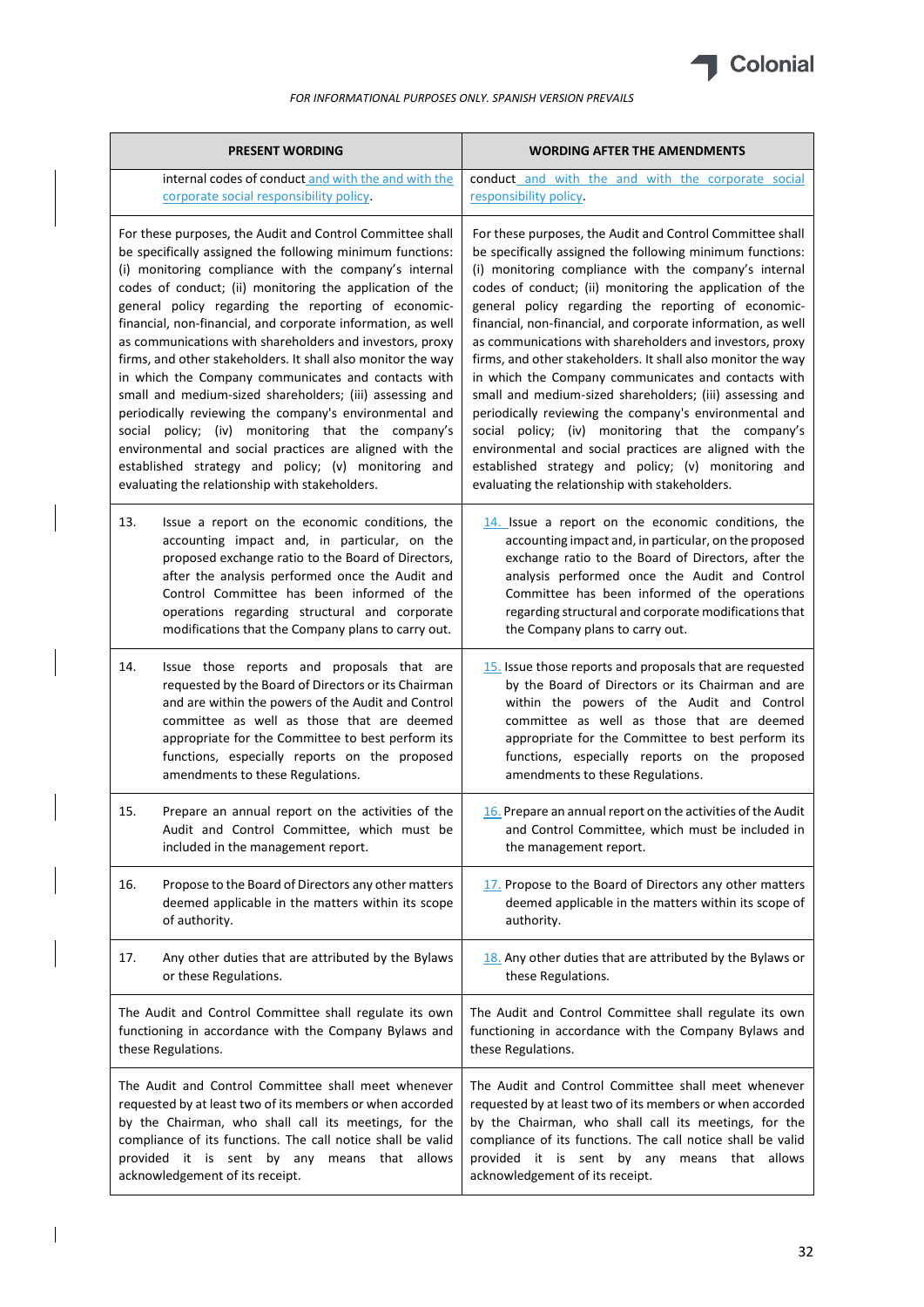

| <b>PRESENT WORDING</b>                                        | <b>WORDING AFTER THE AMENDMENTS</b>                           |  |
|---------------------------------------------------------------|---------------------------------------------------------------|--|
| The Audit and Control Committee shall be validly              | The Audit and Control Committee shall be validly              |  |
| constituted when a majority of its members is present in      | constituted when a majority of its members is present in      |  |
| person or by proxy, and its agreements shall be adopted by    | person or by proxy, and its agreements shall be adopted by    |  |
| a majority of the members in attendance in person or by       | a majority of the members in attendance in person or by       |  |
| proxy. The affected Committee member shall refrain from       | proxy. The affected Committee member shall refrain from       |  |
| participating in the deliberation and voting on agreements    | participating in the deliberation and voting on agreements    |  |
| or decisions in which they or a person related to them has    | or decisions in which they or a person related to them has    |  |
| a direct or indirect conflict of interest. The votes of the   | a direct or indirect conflict of interest. The votes of the   |  |
| Directors affected by such conflict and that must abstain     | Directors affected by such conflict and that must abstain     |  |
| shall be deducted for the purposes of calculating the         | shall be deducted for the purposes of calculating the         |  |
| necessary majority of votes.                                  | necessary majority of votes.                                  |  |
| The representation shall be granted in writing and            | The representation shall be granted in writing and            |  |
| specifically for each meeting and solely in favour of another | specifically for each meeting and solely in favour of another |  |
| Committee member.                                             | Committee member.                                             |  |
| Any member of the management team or staff of the             | Any member of the management team or staff of the             |  |
| Company or its subsidiaries must attend a Committee           | Company or its subsidiaries must attend a Committee           |  |
| meeting, collaborating and providing the Committee with       | meeting, collaborating and providing the Committee with       |  |
| access to any information at their disposal, when             | access to any information at their disposal, when             |  |
| summoned for this purpose. Furthermore, they may be           | summoned for this purpose. Furthermore, they may be           |  |
| required to attend without the presence of any other          | required to attend without the presence of any other          |  |
| directors. In particular, the executive Directors of the      | directors. In particular, the executive Directors of the      |  |
| Company must attend meetings to provide information as        | Company must attend meetings to provide information as        |  |
| and when the Committee so decides. The Committee may          | and when the Committee so decides. The Committee may          |  |
| also require the Company's external auditor to attend its     | also require the Company's external auditor to attend its     |  |
| meetings, in addition to requesting the external services of  | meetings, in addition to requesting the external services of  |  |
| lawyers and other independent professionals for the best      | lawyers and other independent professionals for the best      |  |
| performance of its functions.                                 | performance of its functions.                                 |  |
| Minutes shall be taken of all Committee meetings and made     | Minutes shall be taken of all Committee meetings and made     |  |
| available to all board members.                               | available to all board members.                               |  |
| All matters not expressly regulated in this article regarding | All matters not expressly regulated in this article regarding |  |
| the functioning of the Audit and Control Committee shall be   | the functioning of the Audit and Control Committee shall be   |  |
| regulated by the Audit and Control Committee itself. In       | regulated by the Audit and Control Committee itself. In       |  |
| addition, and to the extent possible given its nature and     | addition, and to the extent possible given its nature and     |  |
| functions, these matters will be regulated by the provisions  | functions, these matters will be regulated by the provisions  |  |
| established in the Company Bylaws and in these regulations    | established in the Company Bylaws and in these regulations    |  |
| of the Board of Directors.                                    | of the Board of Directors.                                    |  |
| <b>Article 33. Appointments and Remuneration Committee</b>    | Article 33. Appointments and Remuneration Committee           |  |
| The Appointments and Remuneration Committee shall             | The Appointments and Remuneration Committee shall             |  |
| consist of at least three and at most eight Directors,        | consist of at least three and at most eight Directors,        |  |
| appointed by the Board of Directors, and all of them must     | appointed by the Board of Directors, and all of them must     |  |
| be non-executive Directors. The Appointments and              | be non-executive Directors. The Appointments and              |  |
| Remuneration Committee shall consist of the number of         | Remuneration Committee shall consist of the number of         |  |
| independent Directors determined by the Law from time to      | independent Directors determined by the Law from time to      |  |
| time.                                                         | time.                                                         |  |
| The Appointments and Remuneration Committee shall             | The Appointments and Remuneration Committee shall             |  |
| appoint a Chairman from among its members, which shall        | appoint a Chairman from among its members, which shall        |  |
| in any case be an independent Director.                       | in any case be an independent Director.                       |  |

 $\begin{array}{c} \hline \end{array}$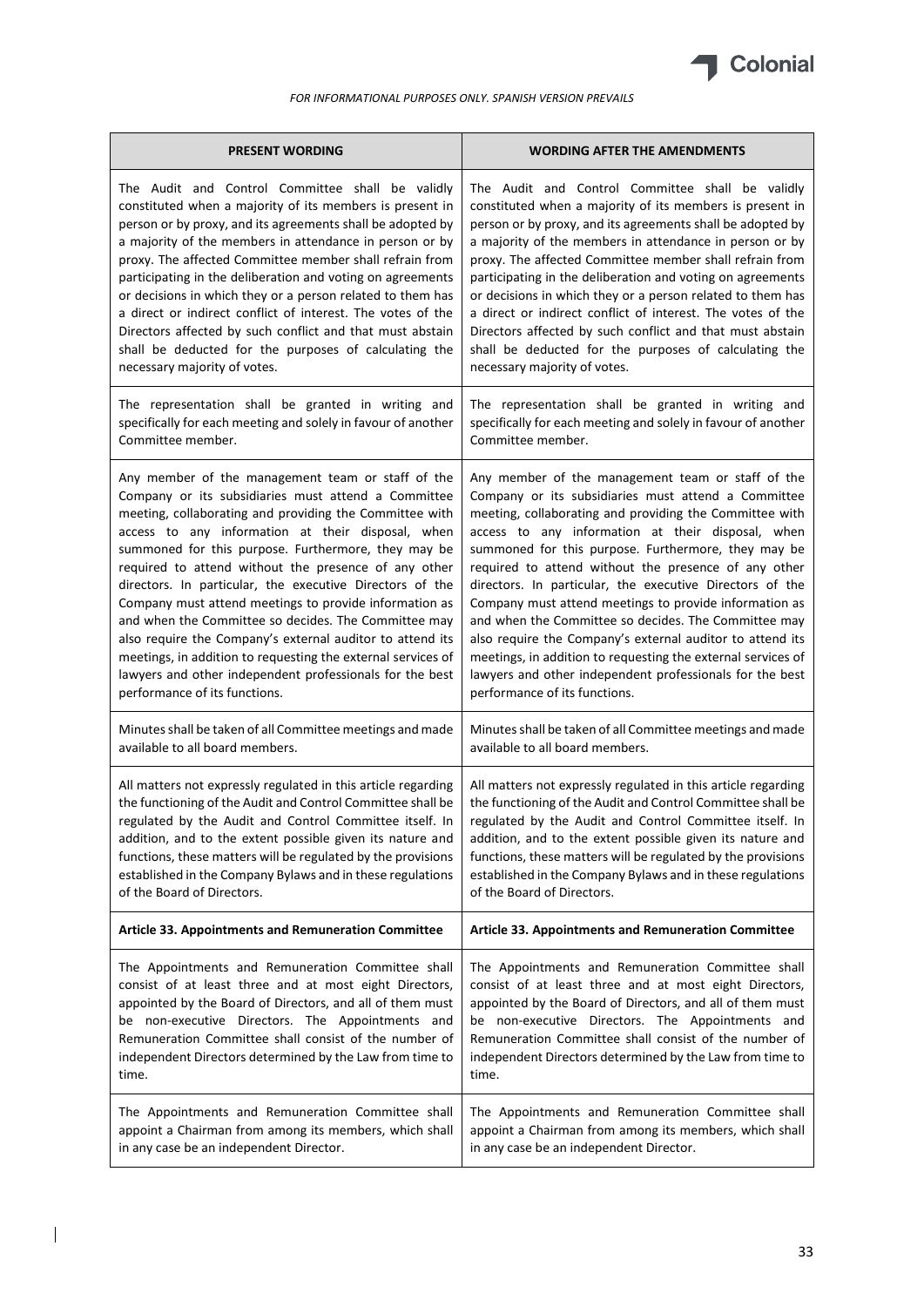

| <b>PRESENT WORDING</b>                                       | <b>WORDING AFTER THE AMENDMENTS</b>                          |  |
|--------------------------------------------------------------|--------------------------------------------------------------|--|
| The Committee may also appoint a Secretary from among        | The Committee may also appoint a Secretary from among        |  |
| its members or designate the Secretary of the Board to act   | its members or designate the Secretary of the Board to act   |  |
| in such capacity. In the absence of the Secretary of the     | in such capacity. In the absence of the Secretary of the     |  |
| Committee, its functions shall be exercised by the Secretary | Committee, its functions shall be exercised by the Secretary |  |
| of the Board or, where applicable, its Vice-Secretary. The   | of the Board or, where applicable, its Vice-Secretary. The   |  |
| Committee may in turn designate a Vice-Chair, who must       | Committee may in turn designate a Vice-Chair, who must       |  |
| have independent status.                                     | have independent status.                                     |  |
| In any case, the Committee may rely on the technical         | In any case, the Committee may rely on the technical         |  |
| assistance of the Board Secretary or Vice-Secretary at its   | assistance of the Board Secretary or Vice-Secretary at its   |  |
| meetings at the request of the Chairman of the Committee.    | meetings at the request of the Chairman of the Committee.    |  |
| The members of the Committee shall leave their office        | The members of the Committee shall leave their office        |  |
| when they are no longer Directors or when so agreed by the   | when they are no longer Directors or when so agreed by the   |  |
| Board of Directors.                                          | Board of Directors.                                          |  |
| Without prejudice to any other functions under law or the    | Without prejudice to any other functions under law or the    |  |
| Company Bylaws, or pursuant to them, under the               | Company Bylaws, or pursuant to them, under the               |  |
| Regulations of the Board of Directors, the Appointments      | Regulations of the Board of Directors, the Appointments      |  |
| and Remuneration Committee shall have, at a minimum,         | and Remuneration Committee shall have, at a minimum,         |  |
| the following duties:                                        | the following duties:                                        |  |
| 1.                                                           | 1.                                                           |  |
| Evaluate the skills, knowledge and experience                | Evaluate the skills, knowledge and experience                |  |
| necessary on the Board of Directors. To this end, it         | necessary on the Board of Directors. To this end, it         |  |
| shall define the functions and skills required of            | shall define the functions and skills required of            |  |
| candidates to fill each vacancy, assessing the time          | candidates to fill each vacancy, assessing the time          |  |
| and dedication required to perform their duties              | and dedication required to perform their duties              |  |
| effectively.                                                 | effectively.                                                 |  |
| 2.                                                           | 2.                                                           |  |
| Establish a target for representation of the less            | Establish a target for representation of the less            |  |
| represented gender on the Board of Directors and             | represented gender on the Board of Directors and             |  |
| prepare guidelines on how to reach this target.              | prepare guidelines on how to reach this target.              |  |
| 3.                                                           | 3.                                                           |  |
| Submit                                                       | Submit                                                       |  |
| proposals for the                                            | proposals for the                                            |  |
| appointment                                                  | appointment                                                  |  |
| оf                                                           | of                                                           |  |
| independent Directors to the Board of Directors              | independent Directors to the Board of Directors              |  |
| through co-option or to be decided on at a General           | through co-option or to be decided on at a General           |  |
| Meeting, in addition to proposals for the reelection         | Meeting, in addition to proposals for the reelection         |  |
| or removal of these Directors.                               | or removal of these Directors.                               |  |
| Report on the proposed appointment of other                  | Report on the proposed appointment of other                  |  |
| 4.                                                           | 4.                                                           |  |
| Directors through co-option or to be decided on at           | Directors through co-option or to be decided on at           |  |
| a General Meeting, in addition to proposals for their        | a General Meeting, in addition to proposals for their        |  |
| reelection or removal.                                       | reelection or removal.                                       |  |
| 5.                                                           | 5.                                                           |  |
| Review and plan the succession of the Chairman of            | Review and plan the succession of the Chairman of            |  |
| the Board and the chief executive officer of the             | the Board and the chief executive officer of the             |  |
| company and, where applicable, draft proposals for           | company and, where applicable, draft proposals for           |  |
| the Board so that this succession occurs in an               | the Board so that this succession occurs in an               |  |
| orderly and planned manner.                                  | orderly and planned manner.                                  |  |
| 6.                                                           | Report on proposals to appoint or remove senior              |  |
| Report on proposals to appoint or remove senior              | 6.                                                           |  |
| officers and the basic terms of their contracts.             | officers and the basic terms of their contracts.             |  |
| Propose to the Board which members should be                 | Propose to the Board which members should be                 |  |
| 7.                                                           | 7.                                                           |  |
| part of each of the committees that have been                | part of each of the committees that have been                |  |
| created, in accordance with the provisions of these          | created, in accordance with the provisions of these          |  |
| Regulations.                                                 | Regulations.                                                 |  |

 $\begin{array}{c} \hline \end{array}$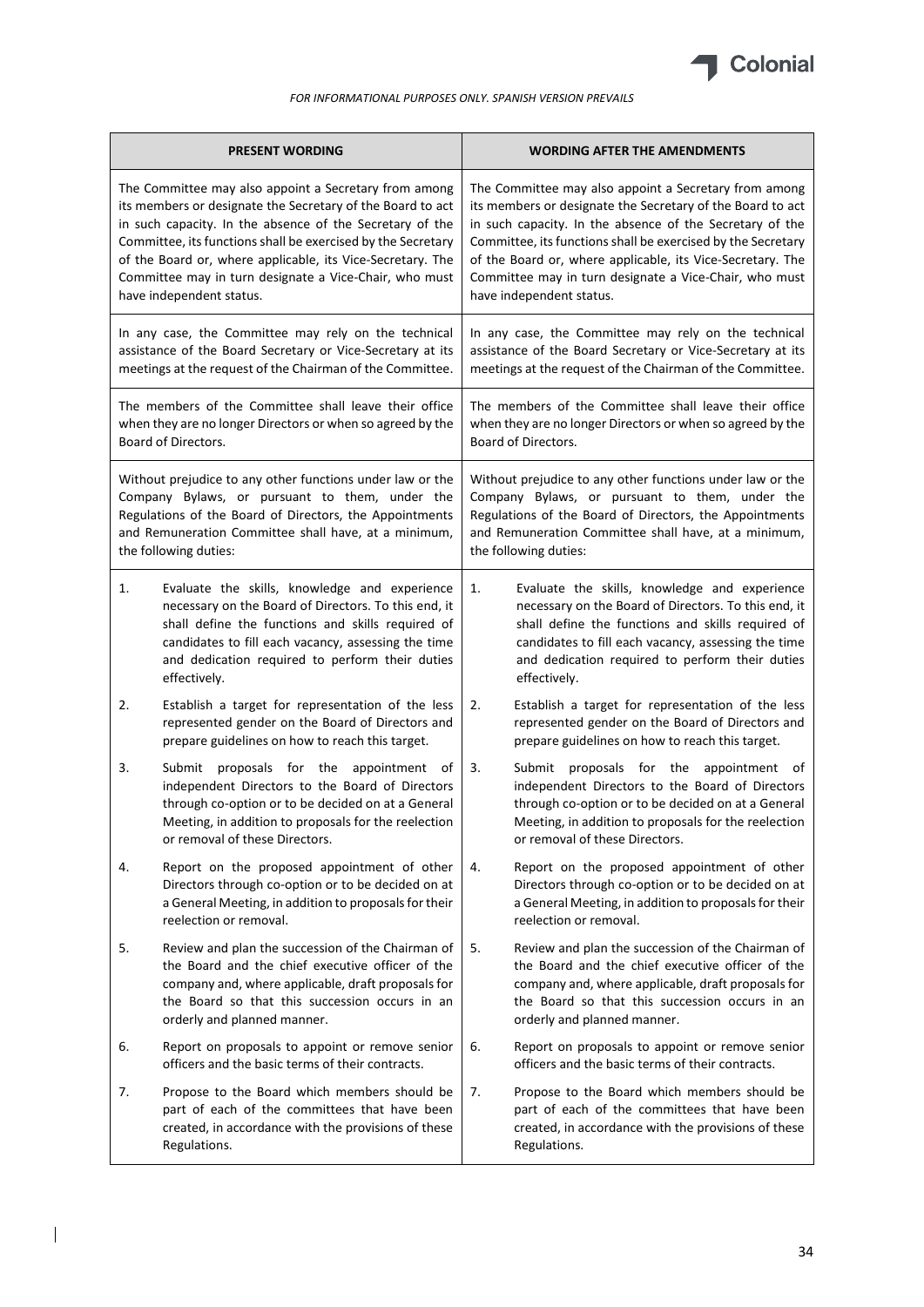

 $\mathbf{r}$ 

| <b>PRESENT WORDING</b> |                                                                                                                                                                                                                                                                                                                                                                                                             | <b>WORDING AFTER THE AMENDMENTS</b> |                                                                                                                                                                                                                                                                                                                                                                                                       |
|------------------------|-------------------------------------------------------------------------------------------------------------------------------------------------------------------------------------------------------------------------------------------------------------------------------------------------------------------------------------------------------------------------------------------------------------|-------------------------------------|-------------------------------------------------------------------------------------------------------------------------------------------------------------------------------------------------------------------------------------------------------------------------------------------------------------------------------------------------------------------------------------------------------|
| 8.                     | Propose to the Board of Directors the remuneration<br>policy for Directors and general managers or<br>executives who discharge senior management<br>duties under the direct supervision of the Board of<br>Directors, executive committees, or managing<br>directors and the individual remuneration and<br>other contractual conditions of the executive<br>Directors; oversee compliance therewith.       | 8.                                  | Propose to the Board of Directors the remuneration<br>policy for Directors and general managers or<br>executives who discharge senior management<br>duties under the direct supervision of the Board of<br>Directors, executive committees, or managing<br>directors and the individual remuneration and<br>other contractual conditions of the executive<br>Directors; oversee compliance therewith. |
| 9.                     | Ensure the transparency of the remuneration and<br>the inclusion in the annual report of information<br>regarding the Directors' remuneration.                                                                                                                                                                                                                                                              | 9.                                  | Ensure the transparency of the remuneration and<br>the inclusion in the annual report of information<br>regarding the Directors' remuneration.                                                                                                                                                                                                                                                        |
| 10.                    | Propose to the Board of Directors the standard<br>conditions for senior officers'<br>employment<br>contracts.                                                                                                                                                                                                                                                                                               | 10.                                 | Propose to the Board of Directors the standard<br>senior officers'<br>conditions<br>for<br>employment<br>contracts.                                                                                                                                                                                                                                                                                   |
| 11.                    | Check compliance with the remuneration policy set<br>by the company.                                                                                                                                                                                                                                                                                                                                        | 11.                                 | Check compliance with the remuneration policy set<br>by the company.                                                                                                                                                                                                                                                                                                                                  |
| 12.                    | Periodically review the remuneration policy applied<br>to Directors and senior officers, as well as the<br>remuneration systems that include shares and how<br>they are implemented, in addition to guaranteeing<br>that their individual remuneration is proportional<br>to that which is paid to other directors and senior<br>officers of the Company.                                                   | 12.                                 | Periodically review the remuneration policy applied<br>to Directors and senior officers, as well as the<br>remuneration systems that include shares and how<br>they are implemented, in addition to guaranteeing<br>that their individual remuneration is proportional<br>to that which is paid to other directors and senior<br>officers of the Company.                                             |
| 13.                    | Ensure that any conflict of interest does not<br>interfere with the independence of the external<br>the<br>advice<br>given<br>to<br>Appointments<br>and<br>Remuneration Committee.                                                                                                                                                                                                                          | 13.                                 | Ensure that any conflict of interest does not<br>interfere with the independence of the external<br>the<br>advice<br>given<br>to<br>Appointments<br>and<br>Remuneration Committee.                                                                                                                                                                                                                    |
| 14.                    | Verify the information on the Directors' and senior<br>officers' remuneration found in various corporate<br>documents, including the annual report on director<br>remuneration.                                                                                                                                                                                                                             | 14.                                 | Verify the information on the Directors' and senior<br>officers' remuneration found in various corporate<br>documents, including the annual report on director<br>remuneration.                                                                                                                                                                                                                       |
| 15.                    | Propose a policy to the Board of Directors for its<br>approval for the selection of Directors and annually<br>verify compliance with it, making reference to this<br>policy in the Annual Corporate Governance Report.                                                                                                                                                                                      | 15.                                 | Propose a policy to the Board of Directors for its<br>approval for the selection of Directors, aiming to<br>facilitate an appropriate composition of the Board<br>of Directors and annually verify compliance with it,                                                                                                                                                                                |
| 16.<br>17.             | Ensure compliance with the rules on corporate<br>governance. For these purposes, the Appointments<br>and Remuneration Committee will at least be<br>assigned the following tasks: (i) check the<br>enforcement of the Company's rules on corporate<br>governance; and (ii) regularly check the suitability<br>of the Company's corporate governance.<br>Propose to the Board of Directors any other matters | 16.                                 | making reference to this policy in the Annual<br>Corporate Governance Report.<br>Ensure compliance with the rules on corporate<br>governance. For these purposes, the Appointments<br>and Remuneration Committee will at least be<br>assigned the following tasks: (i) check the<br>enforcement of the Company's rules on corporate<br>governance; and (ii) regularly check and review the            |
|                        | deemed applicable in the matters within its scope<br>of authority.                                                                                                                                                                                                                                                                                                                                          | 17.                                 | suitability of the Company's corporate governance.<br>Propose to the Board of Directors any other matters                                                                                                                                                                                                                                                                                             |
| 18.                    | Any other duties that are attributed by the Bylaws<br>or these Regulations.                                                                                                                                                                                                                                                                                                                                 |                                     | deemed applicable in the matters within its scope<br>of authority.                                                                                                                                                                                                                                                                                                                                    |
|                        |                                                                                                                                                                                                                                                                                                                                                                                                             | 18.                                 | Any other duties that are attributed by the Bylaws<br>or these Regulations.                                                                                                                                                                                                                                                                                                                           |
|                        | The Appointments and Remuneration Committee shall<br>consult with the Chair and Chief Executive Officer of the                                                                                                                                                                                                                                                                                              |                                     | The Appointments and Remuneration Committee shall<br>consult with the Chair and Chief Executive Officer of the                                                                                                                                                                                                                                                                                        |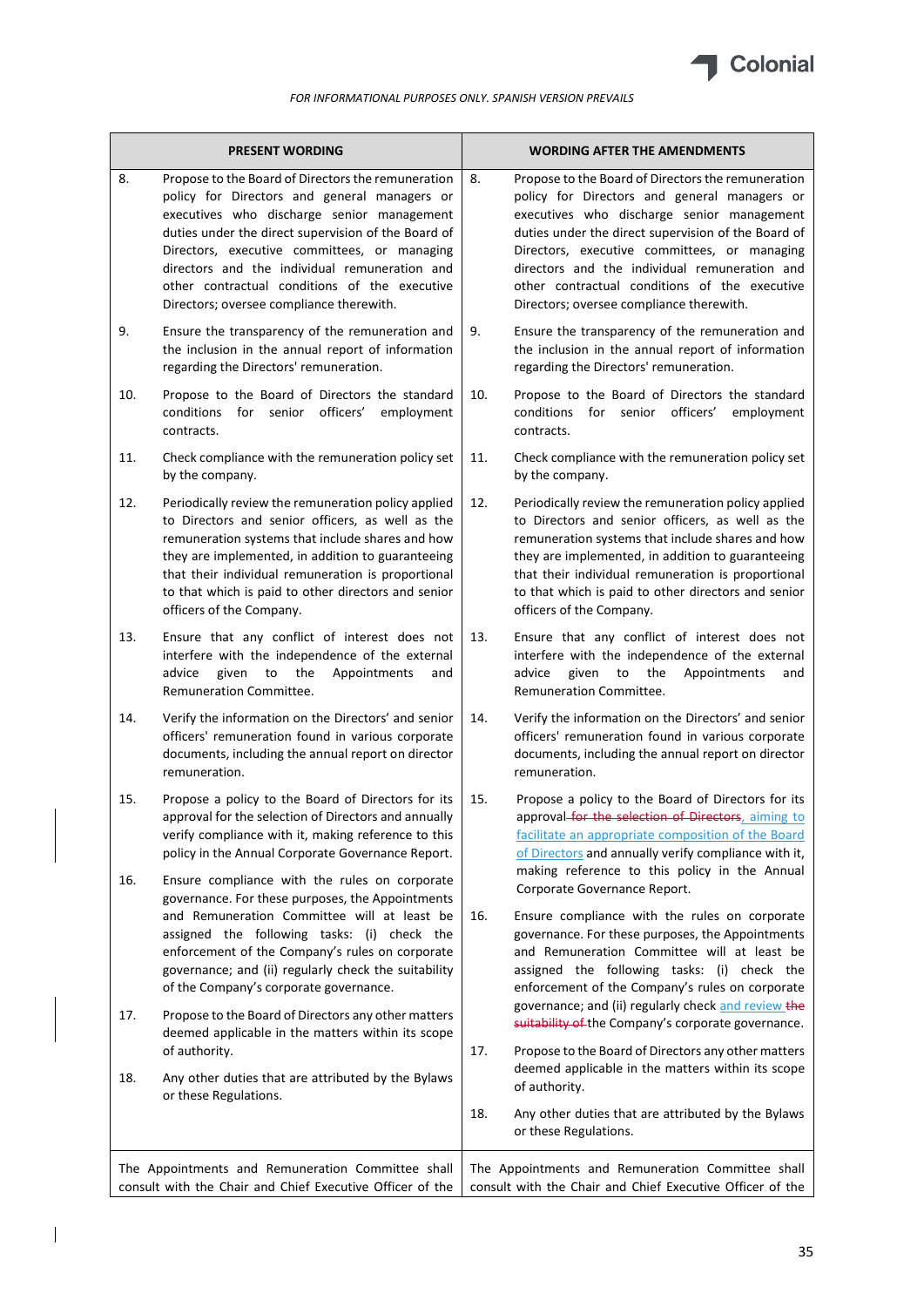

| <b>PRESENT WORDING</b>                                          | <b>WORDING AFTER THE AMENDMENTS</b>                                                                                                                                    |
|-----------------------------------------------------------------|------------------------------------------------------------------------------------------------------------------------------------------------------------------------|
| Company, especially on matters relating to executive            | Company, especially on matters relating to executive                                                                                                                   |
| Directors and Senior Officers. If the Chairman is also the      | Directors and Senior Officers. If the Chairman is also the                                                                                                             |
| Chief Executive Officer, the above shall apply to the           | Chief Executive Officer, the above shall apply to the                                                                                                                  |
| Chairman and the Managing Director(s).                          | Chairman and the Managing Director(s).                                                                                                                                 |
| Any Director may request that the Appointments and              | Any Director may request that the Appointments and                                                                                                                     |
| Remuneration Committee take into consideration potential        | Remuneration Committee take into consideration potential                                                                                                               |
| candidates to fill director vacancies if he/she feels that they | candidates to fill director vacancies if he/she feels that they                                                                                                        |
| are suitable.                                                   | are suitable.                                                                                                                                                          |
| The Appointments and Remuneration Committee shall               | The Appointments and Remuneration Committee shall                                                                                                                      |
| have access to the necessary information                        | have access to the necessary information                                                                                                                               |
| and                                                             | and                                                                                                                                                                    |
| documentation to perform its functions. The Committee           | documentation to perform its functions. The Committee                                                                                                                  |
| may request the services of external lawyers and other          | may request the services of external lawyers and other                                                                                                                 |
| independent professionals to best carry out its functions.      | independent professionals to best carry out its functions.                                                                                                             |
| The Appointments and Remuneration Committee shall               | The Appointments and Remuneration Committee shall                                                                                                                      |
| meet whenever requested by two of its members or when           | meet whenever requested by two of its members or when                                                                                                                  |
| agreed by the Chairman, who shall call its meetings, for the    | agreed by the Chairman, who shall call its meetings, for the                                                                                                           |
| compliance of its functions. The call notice shall be valid     | compliance of its functions. The call notice shall be valid                                                                                                            |
| provided it is sent by any means that allows                    | provided it is sent by any means that allows                                                                                                                           |
| acknowledgement of its receipt.                                 | acknowledgement of its receipt.                                                                                                                                        |
| The Appointments and Remuneration Committee shall be            | The Appointments and Remuneration Committee shall be                                                                                                                   |
| validly constituted when a majority of its members is           | validly constituted when a majority of its members is                                                                                                                  |
| present in person or by proxy, and its agreements shall be      | present in person or by proxy, and its agreements shall be                                                                                                             |
| adopted by a majority of the members in attendance in           | adopted by a majority of the members in attendance in                                                                                                                  |
| person or by proxy. A member of the Committee shall             | person or by proxy. A member of the Committee shall                                                                                                                    |
| refrain from participating in the deliberation and voting of    | refrain from participating in the deliberation and voting of                                                                                                           |
| agreements or decisions in which they or a person related       | agreements or decisions in which they or a person related                                                                                                              |
| to them has a direct or indirect conflict of interest. The      | to them has a direct or indirect conflict of interest. The                                                                                                             |
| votes of the Directors affected by such conflict and that       | votes of the Directors affected by such conflict and that                                                                                                              |
| must abstain shall be deducted for the purposes of              | must abstain shall be deducted for the purposes of                                                                                                                     |
| calculating the necessary majority of votes. The                | calculating the necessary majority of votes. The                                                                                                                       |
| representation shall be granted in writing and specifically     | representation shall be granted in writing and specifically                                                                                                            |
| for each meeting and solely in favour of another member of      | for each meeting and solely in favour of another member of                                                                                                             |
| the Committee.                                                  | the Committee.                                                                                                                                                         |
| Minutes shall be drafted of the meetings of the Committee,      | Minutes shall be drafted of the meetings of the Committee,                                                                                                             |
| which shall be kept available to all members of the Board of    | which shall be kept available to all members of the Board of                                                                                                           |
| Directors.                                                      | Directors.                                                                                                                                                             |
| All matters not expressly regulated in this article regarding   | All matters not expressly regulated in this article regarding                                                                                                          |
| the functioning of the Appointments and Remuneration            | the functioning of the Appointments and Remuneration                                                                                                                   |
| Committee shall be regulated by the Appointments and            | Committee shall be regulated by the Appointments and                                                                                                                   |
| Remuneration Committee itself, pursuant to the provisions       | Remuneration Committee itself, pursuant to the provisions                                                                                                              |
| established in the Company Bylaws and in these                  | established in the Company Bylaws and in these                                                                                                                         |
| Regulations of the Board of Directors.                          | Regulations of the Board of Directors.                                                                                                                                 |
|                                                                 | <b>Article 34. Sustainability Committee</b>                                                                                                                            |
|                                                                 | The Sustainability Committee shall be composed of a<br>minimum of three and a maximum of eight Directors,<br>appointed by the Board of Directors. All the members must |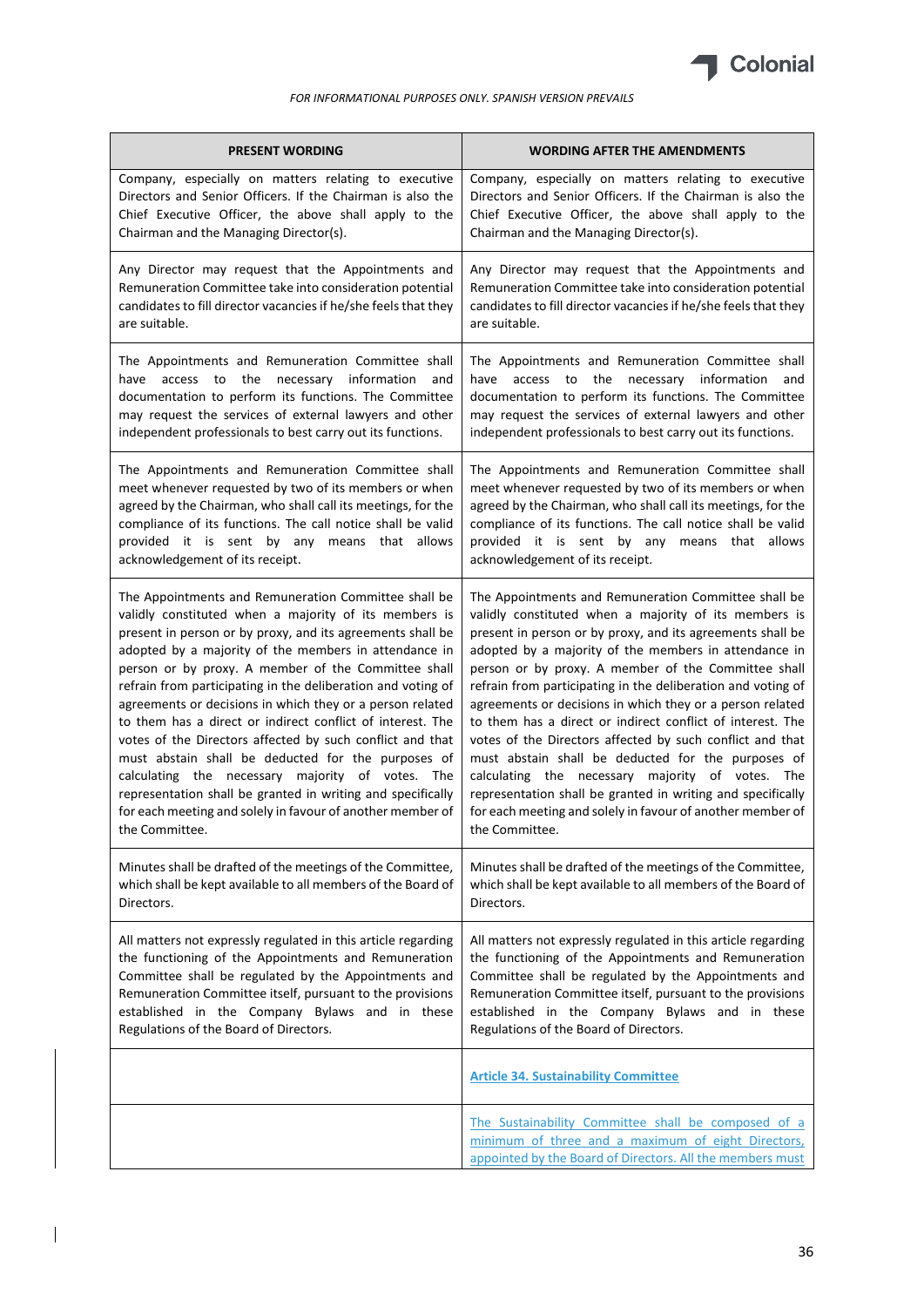

| <b>PRESENT WORDING</b> | <b>WORDING AFTER THE AMENDMENTS</b>                                                                                                                                                                                                                                                                                                                                                                                                                                                                 |
|------------------------|-----------------------------------------------------------------------------------------------------------------------------------------------------------------------------------------------------------------------------------------------------------------------------------------------------------------------------------------------------------------------------------------------------------------------------------------------------------------------------------------------------|
|                        | be non-executive directors, the majority of whom must be<br>independent.                                                                                                                                                                                                                                                                                                                                                                                                                            |
|                        | The members of the Sustainability Committee must have<br>the necessary knowledge, professional experience and<br>dedication to perform their assigned duties.                                                                                                                                                                                                                                                                                                                                       |
|                        | The Sustainability Committee shall appoint a Chairman<br>from among its members, which in any case must be an<br>independent Director. The Sustainability Committee may<br>also appoint a Secretary from among its members or<br>designate the Secretary of the Board to act in such capacity.                                                                                                                                                                                                      |
|                        | The members of the Sustainability Committee shall leave<br>their office when they are no longer Directors or when so<br>agreed by the Board of Directors.                                                                                                                                                                                                                                                                                                                                           |
|                        | Notwithstanding any other functions conferred by law, the<br>Company Bylaws, or the Board of Directors, the<br>Sustainability Committee shall analyse, evaluate and<br>implement the Company's policies and practices in the field<br>of sustainable and environmental development.                                                                                                                                                                                                                 |
|                        | The Sustainability Committee shall meet whenever<br>requested by at least two of its members or when agreed<br>by the Chairman, who shall call its meetings, for the<br>compliance of its functions. The call notice shall be valid<br>provided it is sent by any means that allows<br>acknowledgement of its receipt.                                                                                                                                                                              |
|                        | The Sustainability Committee shall be validly constituted<br>when a majority of its members is present in person or by<br>proxy, and its agreements shall be adopted by a majority of<br>the members in attendance in person or by proxy.                                                                                                                                                                                                                                                           |
|                        | The affected Committee member shall refrain from<br>participating in the deliberation and voting of agreements<br>or decisions in which they or a person related to them has<br>a direct or indirect conflict of interest. The votes of the<br>Directors affected by such conflict and that must abstain<br>shall be deducted for the purposes of calculating the<br>necessary majority of votes.                                                                                                   |
|                        | The representation shall be granted in writing and<br>specifically for each meeting and solely in favour of another<br>member of the Committee.                                                                                                                                                                                                                                                                                                                                                     |
|                        | Any member of the management team or staff of the<br>Company or its subsidiaries must attend a Committee<br>meeting, collaborating and providing the Committee with<br>access to any information at their disposal, when<br>summoned for this purpose. Furthermore, they may be<br>required to attend without the presence of any other<br>directors. In particular, the executive Directors of the<br>Company must attend meetings to provide information as<br>and when the Committee so decides. |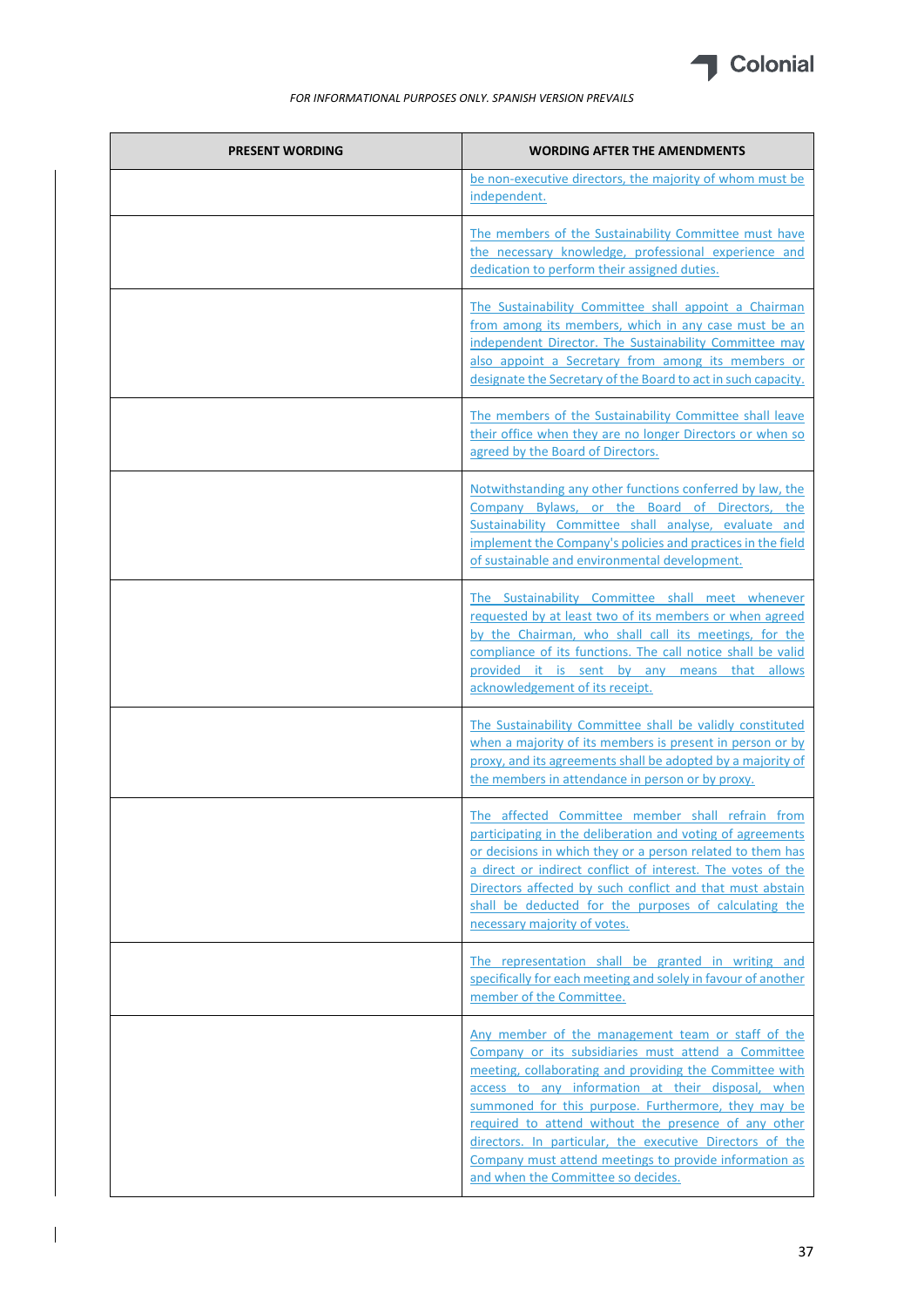

| <b>PRESENT WORDING</b>                                                                                                                                                                                                                                                                                                                                                                                                                                                                                                                                                                                                                                                                                                                                                                    | <b>WORDING AFTER THE AMENDMENTS</b>                                                                                                                                                                                                                                                                                                                                                                                                                                                                                                                                                                                                                                                                                                                                                                         |
|-------------------------------------------------------------------------------------------------------------------------------------------------------------------------------------------------------------------------------------------------------------------------------------------------------------------------------------------------------------------------------------------------------------------------------------------------------------------------------------------------------------------------------------------------------------------------------------------------------------------------------------------------------------------------------------------------------------------------------------------------------------------------------------------|-------------------------------------------------------------------------------------------------------------------------------------------------------------------------------------------------------------------------------------------------------------------------------------------------------------------------------------------------------------------------------------------------------------------------------------------------------------------------------------------------------------------------------------------------------------------------------------------------------------------------------------------------------------------------------------------------------------------------------------------------------------------------------------------------------------|
|                                                                                                                                                                                                                                                                                                                                                                                                                                                                                                                                                                                                                                                                                                                                                                                           | Likewise, the Committee may request the external services<br>of lawyers and other independent professionals to best<br>carry out its functions.                                                                                                                                                                                                                                                                                                                                                                                                                                                                                                                                                                                                                                                             |
|                                                                                                                                                                                                                                                                                                                                                                                                                                                                                                                                                                                                                                                                                                                                                                                           | Minutes shall be drafted of the Committee meetings, which<br>shall remain available to all members of the Board.                                                                                                                                                                                                                                                                                                                                                                                                                                                                                                                                                                                                                                                                                            |
|                                                                                                                                                                                                                                                                                                                                                                                                                                                                                                                                                                                                                                                                                                                                                                                           | All matters not expressly set forth in this article regarding<br>the functioning of the Sustainability Committee shall be<br>regulated by the Sustainability Committee. In addition, to<br>the extent possible given its nature and functions, these<br>matters will be regulated by the provisions established in<br>the Company Bylaws and in these regulations of the Board<br>of Directors.                                                                                                                                                                                                                                                                                                                                                                                                             |
| <b>Article 34. Board Meetings</b>                                                                                                                                                                                                                                                                                                                                                                                                                                                                                                                                                                                                                                                                                                                                                         | Article 3435. Board Meetings                                                                                                                                                                                                                                                                                                                                                                                                                                                                                                                                                                                                                                                                                                                                                                                |
| The Board of Directors shall meet at least eight times a year,<br>following the programme and agenda established at the<br>start of the year. Furthermore, each Director may propose<br>the inclusion of alternative items that were not originally on<br>the agenda. In any event, it shall meet as often as necessary<br>to perform its functions effectively and whenever the<br>interests of Inmobiliaria Colonial so require.                                                                                                                                                                                                                                                                                                                                                        | The Board of Directors shall meet at least eight times a year,<br>following the programme and agenda established at the<br>start of the year. Furthermore, each Director may propose<br>the inclusion of alternative items that were not originally on<br>the agenda. In any event, it shall meet as often as necessary<br>to perform its functions effectively and whenever the<br>interests of Inmobiliaria Colonial so require.                                                                                                                                                                                                                                                                                                                                                                          |
| A plenary session of the Board shall evaluate, once a year,<br>and adopt, where applicable, an action plan to correct any<br>deficiencies identified with respect to: (i) the quality and<br>efficiency of the Board of Directors; (ii) the operations and<br>the composition of its Committees; (iii) the diversity of the<br>composition and competences of the Board of Directors;<br>(iv) the performance of the Chairman of the Board and the<br>chief executive officer of the Company; and (v) the<br>performance and contribution of each Director, paying<br>particular attention to those who are in charge of the<br>various Committees of the Board. The evaluation of the<br>Chairman of the Board shall be directed, where applicable,<br>by the Independent Lead Director. | A plenary session of the Board shall evaluate, once a year,<br>and adopt, where applicable, an action plan to correct any<br>deficiencies identified with respect to: (i) the quality and<br>efficiency of the Board of Directors; (ii) the operations and<br>the composition of its Committees; (iii) the diversity of the<br>composition and competences of the Board of Directors;<br>(iv) the performance of the Chairman of the Board and the<br>chief executive officer of the Company; and (v) the<br>performance and contribution of each Director, where<br>applicable, paying particular attention to those who are in<br>charge of the various Committees of the Board. The<br>evaluation of the Chairman of the Board shall be directed,<br>where applicable, by the Independent Lead Director. |
| The Board shall meet whenever called by the Chair or acting<br>Chair. The Chairman shall be required to call a meeting of<br>the Board of Directors when requested by at least one third<br>of the Board members. In this latter case, should the<br>Chairman, without just cause, fault to call such meeting<br>within a term of one month, the Board may be called by the<br>administrators requesting the meeting, indicating the<br>agenda, to be held in the locale where the company is<br>seated. The coordinating Director shall further be<br>specifically authorized to request calling a meeting of the<br>Board of Directors.                                                                                                                                                 | The Board shall meet whenever called by the Chair or acting<br>Chair. The Chairman shall be required to call a meeting of<br>the Board of Directors when requested by at least one third<br>of the Board members. In this latter case, should the<br>Chairman, without just cause, fault to call such meeting<br>within a term of one month, the Board may be called by the<br>administrators requesting the meeting, indicating the<br>agenda, to be held in the locale where the company is<br>seated. The coordinating Director shall further be<br>specifically authorized to request calling a meeting of the<br>Board of Directors.                                                                                                                                                                   |
| Ordinary meetings shall be called by letter, fax, telegram, or<br>email and authorised by the signature of the Chair or<br>Secretary. At least three days' notice shall be given. The<br>Council shall prepare an annual plan of ordinary meetings.                                                                                                                                                                                                                                                                                                                                                                                                                                                                                                                                       | Ordinary meetings shall be called by letter, fax, telegram, or<br>email and authorised by the signature of the Chair or<br>Secretary. At least three days' notice shall be given. The<br>Council shall prepare an annual plan of ordinary meetings.                                                                                                                                                                                                                                                                                                                                                                                                                                                                                                                                                         |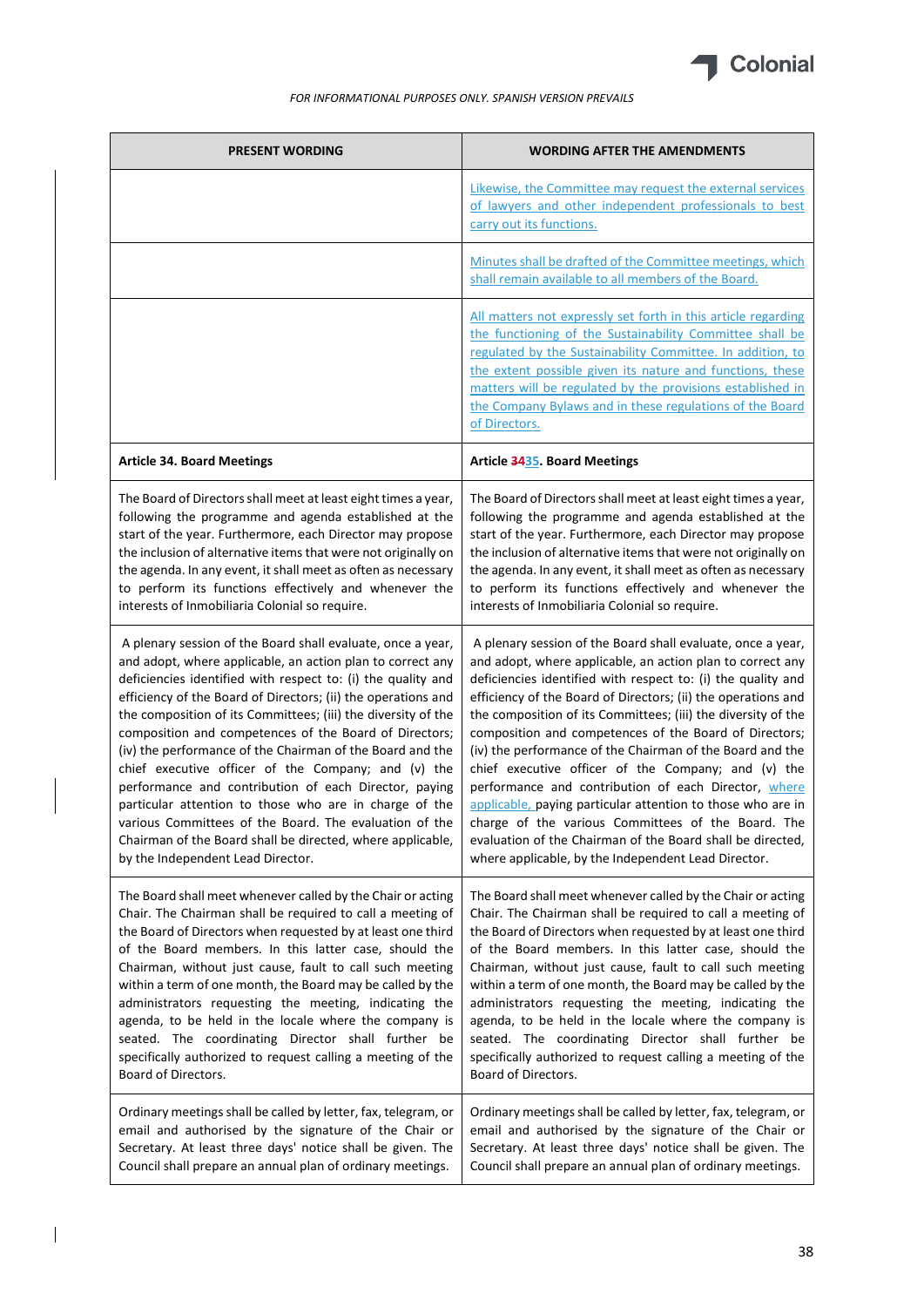

| <b>PRESENT WORDING</b>                                                                                                                                                                                                                                                                                                                                                                                                                                                                                    | <b>WORDING AFTER THE AMENDMENTS</b>                                                                                                                                                                                                                                                                                                                                                                                                                                                                                                                               |
|-----------------------------------------------------------------------------------------------------------------------------------------------------------------------------------------------------------------------------------------------------------------------------------------------------------------------------------------------------------------------------------------------------------------------------------------------------------------------------------------------------------|-------------------------------------------------------------------------------------------------------------------------------------------------------------------------------------------------------------------------------------------------------------------------------------------------------------------------------------------------------------------------------------------------------------------------------------------------------------------------------------------------------------------------------------------------------------------|
| In the case of an emergency, determined solely by the                                                                                                                                                                                                                                                                                                                                                                                                                                                     | In the case of an emergency, determined solely by the                                                                                                                                                                                                                                                                                                                                                                                                                                                                                                             |
| Chairman, calls can be made (including by telephone) for an                                                                                                                                                                                                                                                                                                                                                                                                                                               | Chairman, calls can be made (including by telephone) for an                                                                                                                                                                                                                                                                                                                                                                                                                                                                                                       |
| immediate Board meeting.                                                                                                                                                                                                                                                                                                                                                                                                                                                                                  | immediate Board meeting.                                                                                                                                                                                                                                                                                                                                                                                                                                                                                                                                          |
| Meetings shall be held at the Company's registered office                                                                                                                                                                                                                                                                                                                                                                                                                                                 | Meetings shall be held at the Company's registered office                                                                                                                                                                                                                                                                                                                                                                                                                                                                                                         |
| or at any location designated by the Chairman and stated in                                                                                                                                                                                                                                                                                                                                                                                                                                               | or at any location designated by the Chairman and stated in                                                                                                                                                                                                                                                                                                                                                                                                                                                                                                       |
| the call.                                                                                                                                                                                                                                                                                                                                                                                                                                                                                                 | the call.                                                                                                                                                                                                                                                                                                                                                                                                                                                                                                                                                         |
| The Chairman shall decide on the agenda of the session.                                                                                                                                                                                                                                                                                                                                                                                                                                                   | The Chairman shall decide on the agenda of the session.                                                                                                                                                                                                                                                                                                                                                                                                                                                                                                           |
| Directors and Board Committees may request that the                                                                                                                                                                                                                                                                                                                                                                                                                                                       | Directors and Board Committees may request that the                                                                                                                                                                                                                                                                                                                                                                                                                                                                                                               |
| Chairman include matters on the agenda pursuant to the                                                                                                                                                                                                                                                                                                                                                                                                                                                    | Chairman include matters on the agenda pursuant to the                                                                                                                                                                                                                                                                                                                                                                                                                                                                                                            |
| first paragraph of this article, and the Chairman will be                                                                                                                                                                                                                                                                                                                                                                                                                                                 | first paragraph of this article, and the Chairman will be                                                                                                                                                                                                                                                                                                                                                                                                                                                                                                         |
| required to include them.                                                                                                                                                                                                                                                                                                                                                                                                                                                                                 | required to include them.                                                                                                                                                                                                                                                                                                                                                                                                                                                                                                                                         |
| When a Director requests to include matters on the agenda,                                                                                                                                                                                                                                                                                                                                                                                                                                                | When a Director requests to include matters on the agenda,                                                                                                                                                                                                                                                                                                                                                                                                                                                                                                        |
| he/she shall either submit, along with their request, any                                                                                                                                                                                                                                                                                                                                                                                                                                                 | he/she shall either submit, along with their request, any                                                                                                                                                                                                                                                                                                                                                                                                                                                                                                         |
| relevant documents or identify them so that they can be                                                                                                                                                                                                                                                                                                                                                                                                                                                   | relevant documents or identify them so that they can be                                                                                                                                                                                                                                                                                                                                                                                                                                                                                                           |
| sent to other members of the Board of Directors.                                                                                                                                                                                                                                                                                                                                                                                                                                                          | sent to other members of the Board of Directors.                                                                                                                                                                                                                                                                                                                                                                                                                                                                                                                  |
| Efforts will be made, given each director's duty to maintain                                                                                                                                                                                                                                                                                                                                                                                                                                              | Efforts will be made, given each director's duty to maintain                                                                                                                                                                                                                                                                                                                                                                                                                                                                                                      |
| confidentiality, for the importance and confidential nature                                                                                                                                                                                                                                                                                                                                                                                                                                               | confidentiality, for the importance and confidential nature                                                                                                                                                                                                                                                                                                                                                                                                                                                                                                       |
| of the information not to serve as a pretext for                                                                                                                                                                                                                                                                                                                                                                                                                                                          | of the information not to serve as a pretext for                                                                                                                                                                                                                                                                                                                                                                                                                                                                                                                  |
| incompliance with this rule, except in exceptional                                                                                                                                                                                                                                                                                                                                                                                                                                                        | incompliance with this rule, except in exceptional                                                                                                                                                                                                                                                                                                                                                                                                                                                                                                                |
| circumstances as determined by the Chairman.                                                                                                                                                                                                                                                                                                                                                                                                                                                              | circumstances as determined by the Chairman.                                                                                                                                                                                                                                                                                                                                                                                                                                                                                                                      |
| Board meetings may be held by telephone conference call,                                                                                                                                                                                                                                                                                                                                                                                                                                                  | Board meetings may be held by telephone conference call,                                                                                                                                                                                                                                                                                                                                                                                                                                                                                                          |
| videoconference, or any other similar system, enabling one                                                                                                                                                                                                                                                                                                                                                                                                                                                | videoconference, or any other similar system, enabling one                                                                                                                                                                                                                                                                                                                                                                                                                                                                                                        |
| or more of the Directors to attend the meeting.                                                                                                                                                                                                                                                                                                                                                                                                                                                           | or more of the Directors to attend the meeting.                                                                                                                                                                                                                                                                                                                                                                                                                                                                                                                   |
| Accordingly, in addition to the location of the physical                                                                                                                                                                                                                                                                                                                                                                                                                                                  | Accordingly, in addition to the location of the physical                                                                                                                                                                                                                                                                                                                                                                                                                                                                                                          |
| meeting, the notice shall state that the meeting may be                                                                                                                                                                                                                                                                                                                                                                                                                                                   | meeting, the notice shall state that the meeting may be                                                                                                                                                                                                                                                                                                                                                                                                                                                                                                           |
| attended by telephone conference, videoconference, or an                                                                                                                                                                                                                                                                                                                                                                                                                                                  | attended by telephone conference, videoconference, or an                                                                                                                                                                                                                                                                                                                                                                                                                                                                                                          |
| equivalent system. Likewise, it will indicate and provide the                                                                                                                                                                                                                                                                                                                                                                                                                                             | equivalent system. Likewise, it will indicate and provide the                                                                                                                                                                                                                                                                                                                                                                                                                                                                                                     |
| necessary technical requirements to attend the meeting,                                                                                                                                                                                                                                                                                                                                                                                                                                                   | necessary technical requirements to attend the meeting,                                                                                                                                                                                                                                                                                                                                                                                                                                                                                                           |
| which shall always allow for direct and simultaneous                                                                                                                                                                                                                                                                                                                                                                                                                                                      | which shall always allow for direct and simultaneous                                                                                                                                                                                                                                                                                                                                                                                                                                                                                                              |
| communication between all attendees. In addition to the                                                                                                                                                                                                                                                                                                                                                                                                                                                   | communication between all attendees. In addition to the                                                                                                                                                                                                                                                                                                                                                                                                                                                                                                           |
| Directors attending in person or represented by another                                                                                                                                                                                                                                                                                                                                                                                                                                                   | Directors attending in person or represented by another                                                                                                                                                                                                                                                                                                                                                                                                                                                                                                           |
| Director, where applicable, the Secretary of the Board of                                                                                                                                                                                                                                                                                                                                                                                                                                                 | Director, where applicable, the Secretary of the Board of                                                                                                                                                                                                                                                                                                                                                                                                                                                                                                         |
| Directors shall record in the minutes of the meetings those                                                                                                                                                                                                                                                                                                                                                                                                                                               | Directors shall record in the minutes of the meetings those                                                                                                                                                                                                                                                                                                                                                                                                                                                                                                       |
| persons attending by telephone conference call,                                                                                                                                                                                                                                                                                                                                                                                                                                                           | persons attending by telephone conference call,                                                                                                                                                                                                                                                                                                                                                                                                                                                                                                                   |
| videoconference, or an equivalent system.                                                                                                                                                                                                                                                                                                                                                                                                                                                                 | videoconference, or an equivalent system.                                                                                                                                                                                                                                                                                                                                                                                                                                                                                                                         |
| Article 36. The corporate website of Inmobiliaria Colonial                                                                                                                                                                                                                                                                                                                                                                                                                                                | Article 367. The corporate website of Inmobiliaria Colonial                                                                                                                                                                                                                                                                                                                                                                                                                                                                                                       |
| and Online Notification.                                                                                                                                                                                                                                                                                                                                                                                                                                                                                  | and Online Notification.                                                                                                                                                                                                                                                                                                                                                                                                                                                                                                                                          |
| 1.<br>The Company shall have a corporate website to<br>fulfil shareholders' right to information, and it shall<br>publish the documents and information in<br>accordance with legal requirements, the Company<br>Bylaws, and other internal regulations of the<br>Company, as well as to disseminate all relevant<br>information for those who have a direct or indirect<br>interest in the Company and pursuant to the<br>regulations on relevant facts contained in Spain's<br>Securities Exchange Act. | 1.<br>The Company shall have a corporate website to<br>fulfil shareholders' right to information, and it shall<br>publish the documents and information in<br>accordance with legal requirements, the Company<br>Bylaws, and other internal regulations of the<br>Company, as well as to disseminate all relevant<br>information for those who have a direct or indirect<br>interest in the Company and pursuant to the<br>regulations on relevant factsprivileged information<br>and other relevant information contained in Spain's<br>Securities Exchange Act. |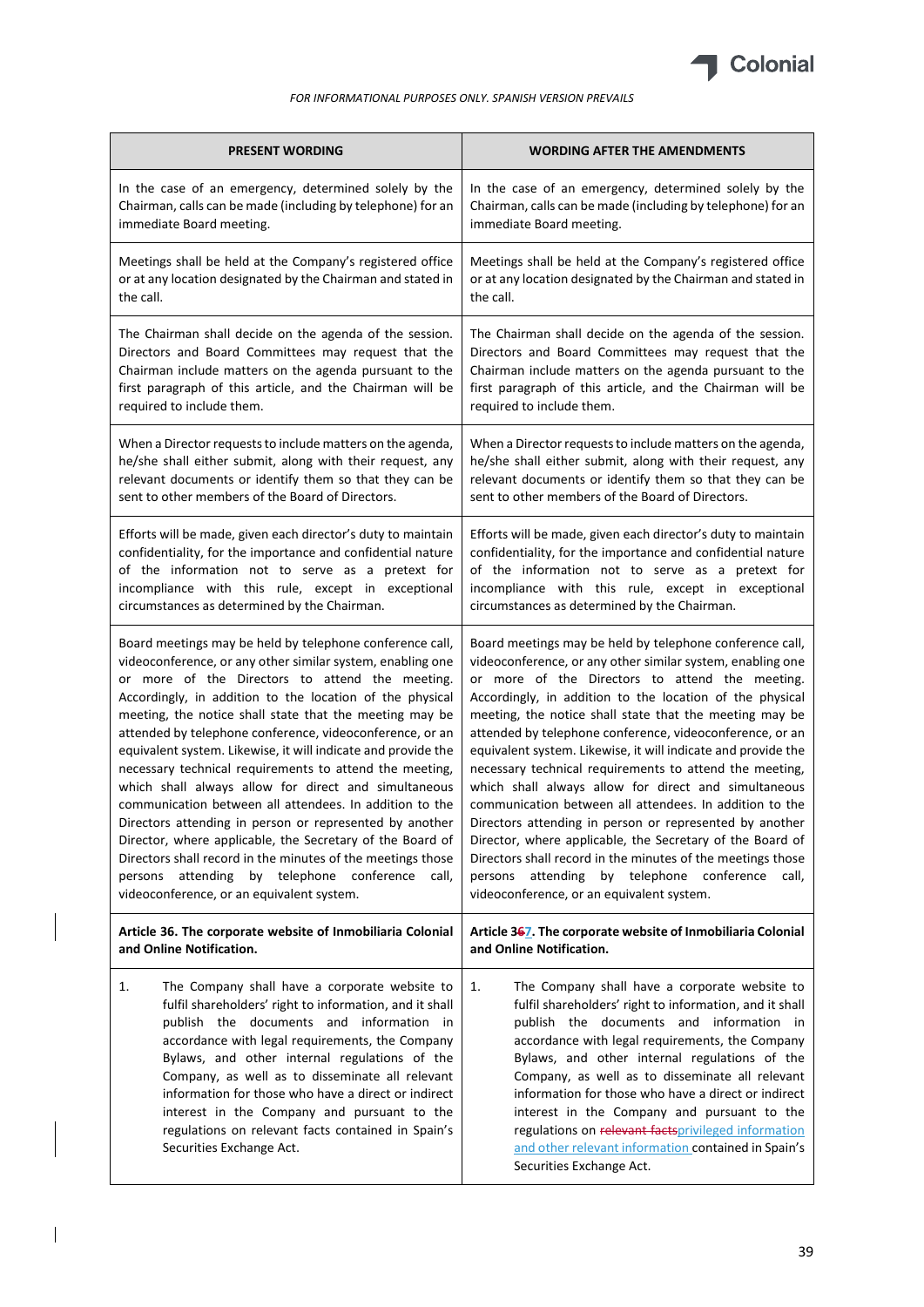

|    | <b>PRESENT WORDING</b>                                                                                                                                                                                                                                                                                                                                                                                                                                                                                                                                                                                                                  |    | <b>WORDING AFTER THE AMENDMENTS</b>                                                                                                                                                                                                                                                                                                                                                                                                                                                                                                                                                                                                     |
|----|-----------------------------------------------------------------------------------------------------------------------------------------------------------------------------------------------------------------------------------------------------------------------------------------------------------------------------------------------------------------------------------------------------------------------------------------------------------------------------------------------------------------------------------------------------------------------------------------------------------------------------------------|----|-----------------------------------------------------------------------------------------------------------------------------------------------------------------------------------------------------------------------------------------------------------------------------------------------------------------------------------------------------------------------------------------------------------------------------------------------------------------------------------------------------------------------------------------------------------------------------------------------------------------------------------------|
| 2. | The Department of Corporate Development,<br>Management Control and Investor Relations, under<br>the supervision of the Board of Directors, shall<br>establish which information is displayed on the<br>Company's corporate website, pursuant to current<br>legislation, the Company Bylaws and other internal<br>regulations of the Company. In addition, it shall<br>continuously update the website and ensure the<br>security of the website, the authenticity of the<br>documents published on it and the ability to access<br>the website free of charge with the possibility of<br>downloading and printing what has been posted. | 2. | The Department of Corporate Development,<br>Management Control and Investor Relations, under<br>the supervision of the Board of Directors, shall<br>establish which information is displayed on the<br>Company's corporate website, pursuant to current<br>legislation, the Company Bylaws and other internal<br>regulations of the Company. In addition, it shall<br>continuously update the website and ensure the<br>security of the website, the authenticity of the<br>documents published on it and the ability to access<br>the website free of charge with the possibility of<br>downloading and printing what has been posted. |
| 3. | The modification, deletion and transfer of the<br>Company's corporate website may be decided by<br>the Board of Directors.                                                                                                                                                                                                                                                                                                                                                                                                                                                                                                              | 3. | The modification, deletion and transfer of the<br>Company's corporate website may be decided by<br>the Board of Directors.                                                                                                                                                                                                                                                                                                                                                                                                                                                                                                              |
| 4. | Communications between the Company and the<br>shareholders, including the sending of documents,<br>requests and information, may be carried out by<br>online means provided that the shareholders have<br>consented to receive these communications. To this<br>end, the Company shall provide, through its<br>corporate website, the corresponding contact<br>device used to verify the confirmed date of receipt<br>and content of the electronic messages exchanged<br>between shareholders and the Company.                                                                                                                         | 4. | Communications between the Company and the<br>shareholders, including the sending of documents,<br>requests and information, may be carried out by<br>online means provided that the shareholders have<br>consented to receive these communications. To this<br>end, the Company shall provide, through its<br>corporate website, the corresponding contact<br>device used to verify the confirmed date of receipt<br>and content of the electronic messages exchanged<br>between shareholders and the Company.                                                                                                                         |
|    | Article 37. Content of the Company's corporate website                                                                                                                                                                                                                                                                                                                                                                                                                                                                                                                                                                                  |    | Article 378. Content of the Company's corporate website                                                                                                                                                                                                                                                                                                                                                                                                                                                                                                                                                                                 |
| 1. | The Company's corporate website shall include, at<br>least, the following documents:                                                                                                                                                                                                                                                                                                                                                                                                                                                                                                                                                    | 1. | The Company's corporate website shall include, at<br>least, the following documents:                                                                                                                                                                                                                                                                                                                                                                                                                                                                                                                                                    |
| a) | The current Company Bylaws, as well as any<br>amendments carried out in the last twelve (12)<br>months.                                                                                                                                                                                                                                                                                                                                                                                                                                                                                                                                 | a) | The current Company Bylaws, as well as any<br>amendments carried out in the last twelve (12)<br>months.                                                                                                                                                                                                                                                                                                                                                                                                                                                                                                                                 |
| b) | The latest approved individual and consolidated<br>annual financial statements.                                                                                                                                                                                                                                                                                                                                                                                                                                                                                                                                                         | b) | The latest approved individual and consolidated<br>annual financial statements.                                                                                                                                                                                                                                                                                                                                                                                                                                                                                                                                                         |
| c) | The current Regulations of General Meetings.                                                                                                                                                                                                                                                                                                                                                                                                                                                                                                                                                                                            | c) | The current Regulations of General Meetings.                                                                                                                                                                                                                                                                                                                                                                                                                                                                                                                                                                                            |
| d) | The current Regulations of the Board of Directors<br>and, where applicable, the current Regulations of the<br><b>Board Committees.</b>                                                                                                                                                                                                                                                                                                                                                                                                                                                                                                  | d) | The current Regulations of the Board of Directors<br>and, where applicable, the current Regulations of<br>the Board Committees.                                                                                                                                                                                                                                                                                                                                                                                                                                                                                                         |
| e) | The Annual Reports for the last two years.                                                                                                                                                                                                                                                                                                                                                                                                                                                                                                                                                                                              | e) | The Annual Reports for the last two years.                                                                                                                                                                                                                                                                                                                                                                                                                                                                                                                                                                                              |
| f) | The Internal Code of Conduct on the Securities<br>Market, if applicable.                                                                                                                                                                                                                                                                                                                                                                                                                                                                                                                                                                | f) | The Internal Code of Conduct on the Securities<br>Market, if applicable.                                                                                                                                                                                                                                                                                                                                                                                                                                                                                                                                                                |
| g) |                                                                                                                                                                                                                                                                                                                                                                                                                                                                                                                                                                                                                                         | g) | The Annual Corporate Governance Report.                                                                                                                                                                                                                                                                                                                                                                                                                                                                                                                                                                                                 |
|    | The Annual Corporate Governance Report.                                                                                                                                                                                                                                                                                                                                                                                                                                                                                                                                                                                                 |    |                                                                                                                                                                                                                                                                                                                                                                                                                                                                                                                                                                                                                                         |
| h) | The annual reports on Directors' remuneration.                                                                                                                                                                                                                                                                                                                                                                                                                                                                                                                                                                                          | h) | The annual reports on Directors' remuneration.                                                                                                                                                                                                                                                                                                                                                                                                                                                                                                                                                                                          |

 $\begin{array}{c} \hline \end{array}$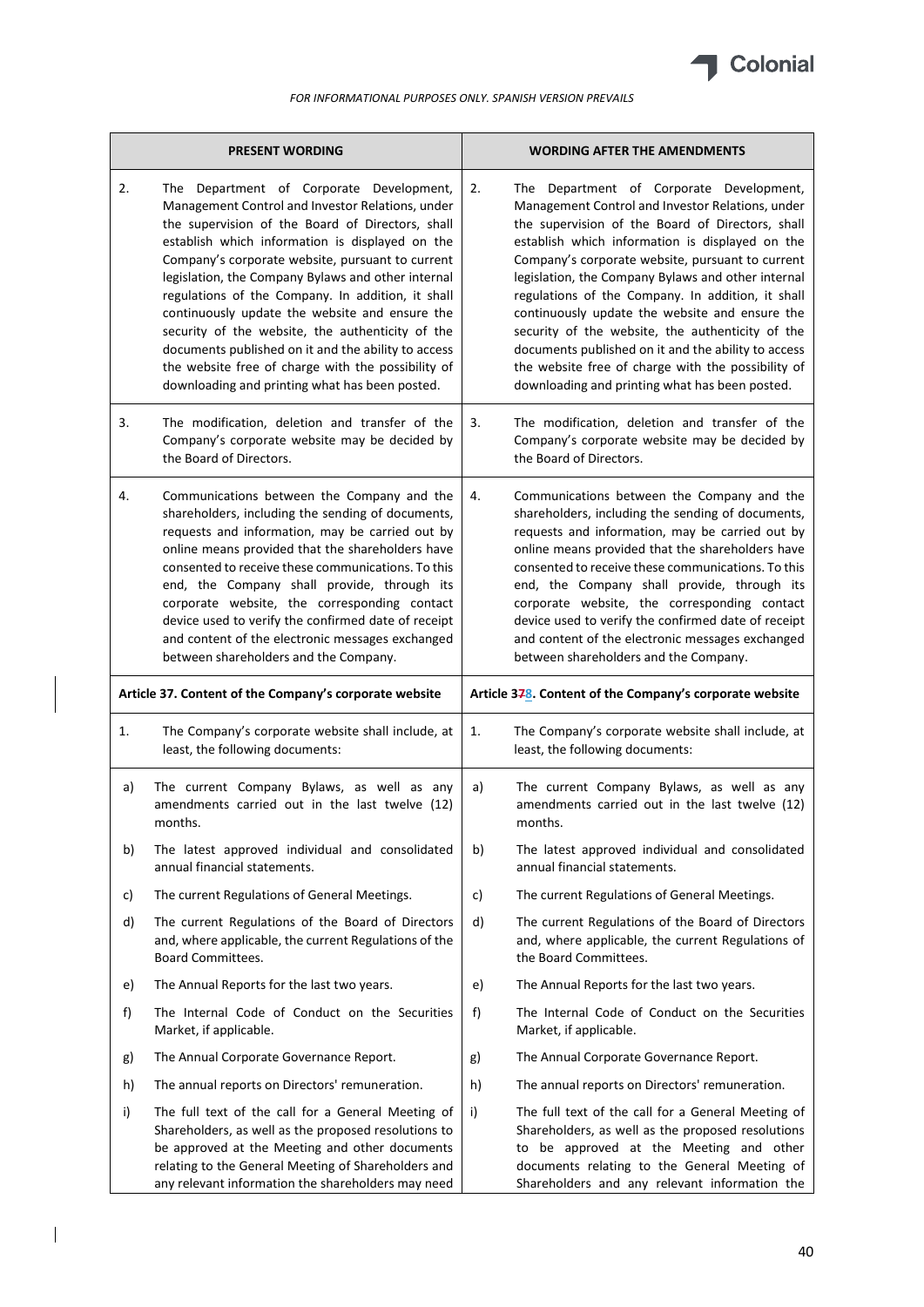

|         | <b>PRESENT WORDING</b>                                                                                                                                                                                                                                                                               | <b>WORDING AFTER THE AMENDMENTS</b>                                                                                                                                                                                                                                                                                                      |
|---------|------------------------------------------------------------------------------------------------------------------------------------------------------------------------------------------------------------------------------------------------------------------------------------------------------|------------------------------------------------------------------------------------------------------------------------------------------------------------------------------------------------------------------------------------------------------------------------------------------------------------------------------------------|
|         | to cast their vote within the period stipulated by the<br>Spanish Securities Market Commission.                                                                                                                                                                                                      | shareholders may need to cast their vote within the<br>period stipulated by the Spanish Securities Market<br>Commission.                                                                                                                                                                                                                 |
| j)      | Information on the General Meetings held during the<br>current fiscal year and the previous fiscal year, and in<br>particular, on the composition of the General<br>Meeting when it was held, the resolutions adopted,<br>the number of votes cast and the number of votes in<br>favour and against. | j)<br>Information on the General Meetings held during<br>the current fiscal year and the previous fiscal year,<br>and in particular, on the composition of the<br>General Meeting when it was held, the resolutions<br>adopted, the number of votes cast and the number                                                                  |
| k)      | The annual financial reports for the last five (5) fiscal<br>years.                                                                                                                                                                                                                                  | of votes in favour and against.<br>k)<br>The annual financial reports for the last five (5)                                                                                                                                                                                                                                              |
| $\vert$ | The half-yearly financial report covering the first six<br>(6) months of the fiscal year, the second financial<br>report covering the twelve (12) months of the fiscal<br>year and the interim management statement.                                                                                 | fiscal years.<br>$\vert$<br>The half-yearly financial report covering the first six<br>(6) months of the fiscal year, the second financial<br>report covering the twelve (12) months of the fiscal                                                                                                                                       |
| m)      | The communication channels between the Company<br>and its shareholders and, in particular, the relevant<br>regarding shareholders' right to<br>explanations<br>specifying, where applicable, the<br>information,<br>physical and email addresses to which shareholders<br>can write.                 | year-and the interim management statement.<br>The communication channels<br>between<br>m)<br>the<br>Company and its shareholders and, in particular,<br>the relevant explanations regarding shareholders'<br>right to information, specifying, where applicable,<br>the physical and email addresses to which<br>shareholders can write. |
| n)      | The means and procedures to grant representation<br>at a General Meeting, which are established by the<br>Board from the moment the meeting is called until it<br>is held.                                                                                                                           | The means and procedures to grant representation<br>n)<br>at a General Meeting, which are established by the<br>Board from the moment the meeting is called until                                                                                                                                                                        |
| O)      | The means and procedures for remote voting,<br>including, where applicable, the forms to verify<br>attendance and their right to vote, through electronic<br>means, at the General Meeting.                                                                                                          | it is held.<br>The means and procedures for remote voting,<br>o)<br>including, where applicable, the forms to verify<br>attendance and their right to vote, through                                                                                                                                                                      |
| p)      | Instructions for attending and voting in the General<br>Meeting by online means, where applicable.                                                                                                                                                                                                   | electronic means, at the General Meeting.<br>Instructions for attending and voting in the General<br>p)                                                                                                                                                                                                                                  |
| q)      | An electronic shareholder forum in accordance with<br>the terms provided by the relevant regulations.                                                                                                                                                                                                | Meeting by online means, where applicable.<br>An electronic shareholder forum in accordance<br>$\theta$ <sup>d</sup>                                                                                                                                                                                                                     |
| r)      | The notification of privileged information and any<br>other relevant information reported to the Spanish<br>Securities Market Commission during the fiscal year                                                                                                                                      | with the terms provided by the relevant<br>regulations.<br>The notification of privileged information and any<br><del>q)</del> r)                                                                                                                                                                                                        |
| s)      | in progress and the last fiscal year closed.<br>The following information on each of its Directors:                                                                                                                                                                                                  | other relevant information reported to the Spanish<br>Securities Market Commission during the fiscal<br>year in progress and the last fiscal year closed.                                                                                                                                                                                |
|         | Professional and biographical profile.<br>(i)                                                                                                                                                                                                                                                        | The following information on each of its Directors:<br>f(s)                                                                                                                                                                                                                                                                              |
|         | Other Boards of Directors to which they belong,<br>(ii)<br>whether the companies are publicly traded or<br>not, with the exception of holding companies<br>belonging to the Director him-/herself or his/her<br>direct family.                                                                       | (i) Professional and biographical profile.<br>(ii) Other Boards of Directors to which they belong,<br>whether the companies are publicly traded or<br>not, with the exception of holding companies                                                                                                                                       |
|         | The category to which he belongs, where<br>(iii)<br>applicable, stating, in the case of proprietary<br>Directors, the shareholder to whom he owes<br>his/her office and with whom he is associated.                                                                                                  | belonging to the Director him-/herself or his/her<br>direct family.<br>(iii) The category to which he belongs, where<br>applicable, stating, in the case of proprietary<br>Directors, the shareholder to whom he owes<br>his/her office and with whom he is associated.                                                                  |